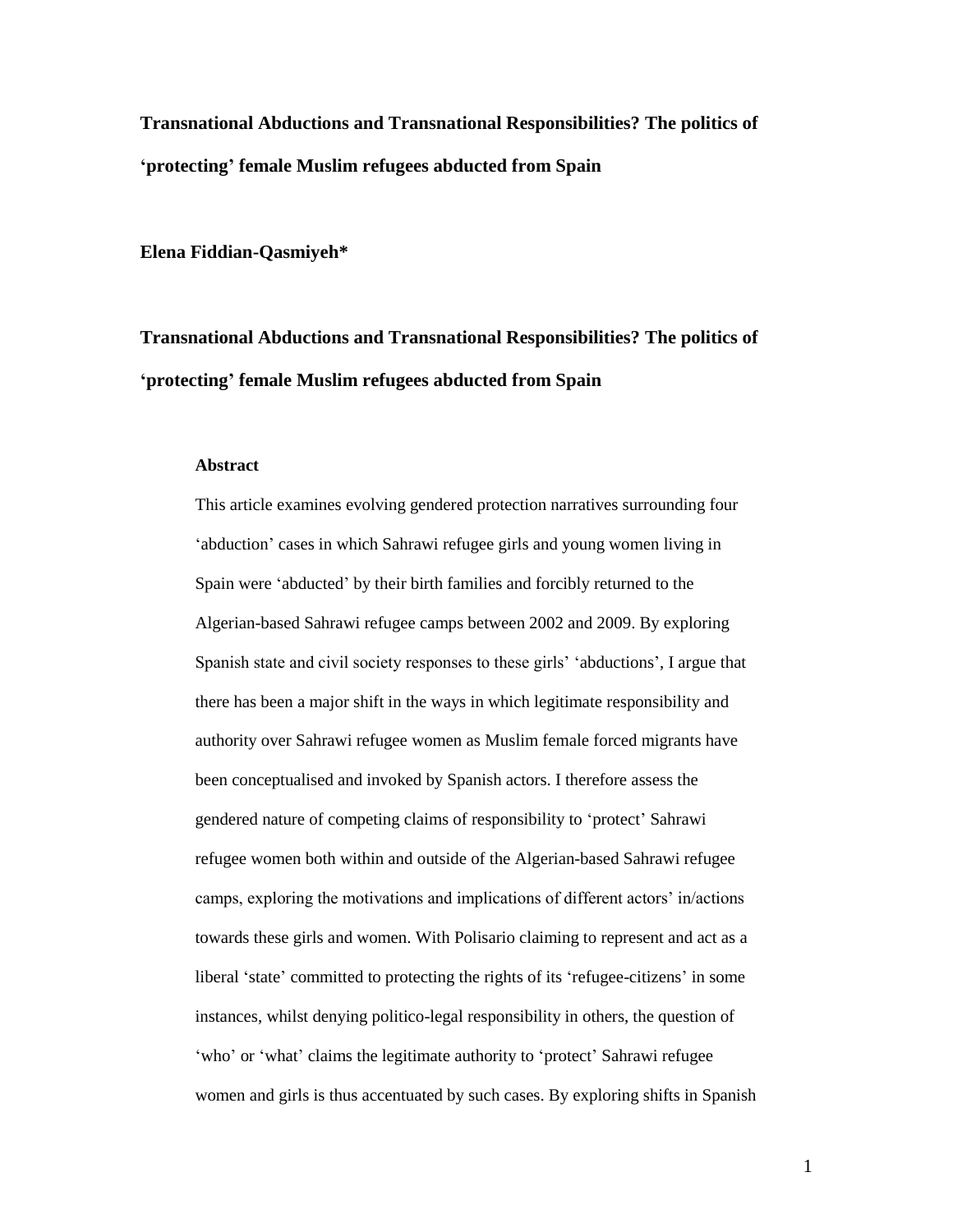public and political discourses of responsibility over the past decade on the one hand, and the accentuation of competing discourses as presented by Spanish, Polisario and Algerian actors on the other, the article highlights the complex nature and implications of the 'intimate' Spanish civil society networks which ensure the physical and political survival of the Sahrawi refugee camps. Ultimately, I argue that Sahrawi girls and women have become hypervisible in Spain, being conceptualised as women who 'belong' to the Spanish nation which in turn has a responsibility to 'protect' 'our' Sahrawi women from 'their' culture. **Keywords:** abduction; contested sovereignty; Orientalism; protection scenarios; refugee women; Sahrawi refugees

# **Introduction**

Contrary to the earlier invisibility of women in migration studies, migrant and refugee women have become key protagonists in academic debates and policies surrounding the causes, nature and implications of different forms of migration (Indra 1989; Dustin and Phillips 2008). Multiple challenges posed by feminists to reportedly 'gender-neutral' understandings of 'voluntary' and 'forced' migration have led to the documentation of gendered causes and experiences of migration and displacement (Indra 1999; Mahler and Pessar 2006), recognising that gender relations and identities influence and are affected by living in refugee camps in the south (Fiddian-Qasmiyeh 2009), applying for asylum in the north (Bloch et al. 2000), or attempting to integrate into 'multicultural' host states and asylum states around the world (Matsuoka and Sorensen 1999). Debates prompted by feminists in the 1980s and 1990s motivated, amongst other things, an exploration of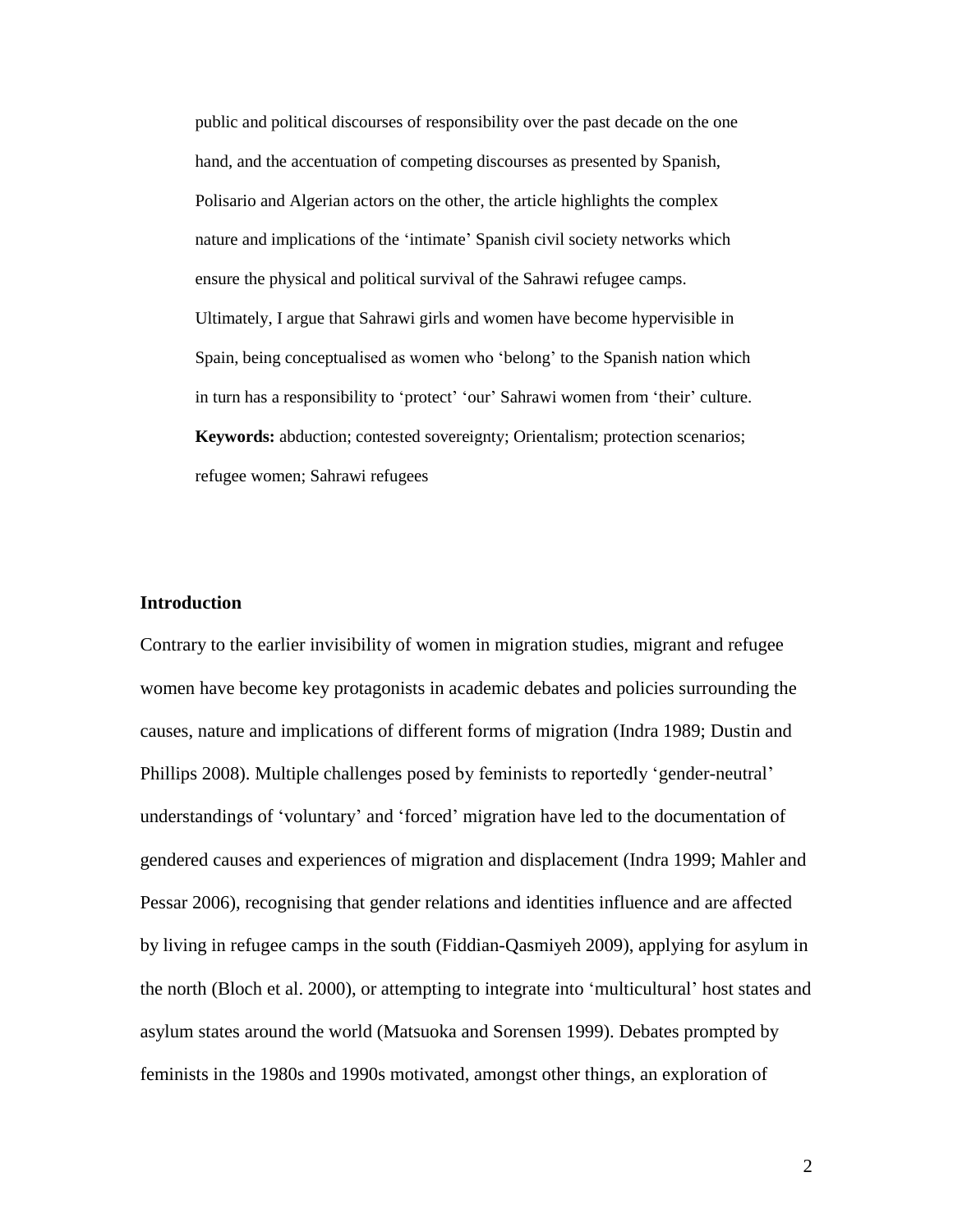states', international organisations', and civil society's responsibility to 'protect' migrant and minority women from practices defined by Western observers as 'abusive,' 'illiberal' and 'violent,' focusing on practices including 'forced marriage', 'child marriage' or 'female genital surgeries' (Okin 1998; Cohen et al. 1999; Phillips 2003, 2007).

While campaigns and legislation have been developed to protect minority citizen women and female migrants from such forms of violence in Western states (ibid), legal and policy frameworks have also been developed by states and bodies such as the United Nations High Commissioner for Refugees (UNHCR) to protect refugee women from violence in southern-based refugee camps (UNHCR 1995), and to recognise these practices and other forms of gender-based persecution as grounds for asylum in the north (i.e. Canadian IRB 1996; UNHCR 2002, 2009). Such guidelines and policies institutionalise the international community's responsibility to protect girls and women from what are perceived to be religiously, culturally and politically sanctioned forms of gender-based violence in their places of origin. Indeed, far from the earlier invisibility of migrant women and Western states' "laissez-faire tolerance or indifference" (Phillips and Dustin 2004, 419), shifts within academia and state policies have led to migrant and refugee women's rights coming to be "at the top of the political agenda" (Roggeband and Verloo 2007, 271). The need to 'protect' migrant and minority women has thus emerged as "an 'emblematic' policy problem" (272) for Western states active not only within their own territory, but also across the south through development and humanitarian programmes and, in certain instances, even via military interventions.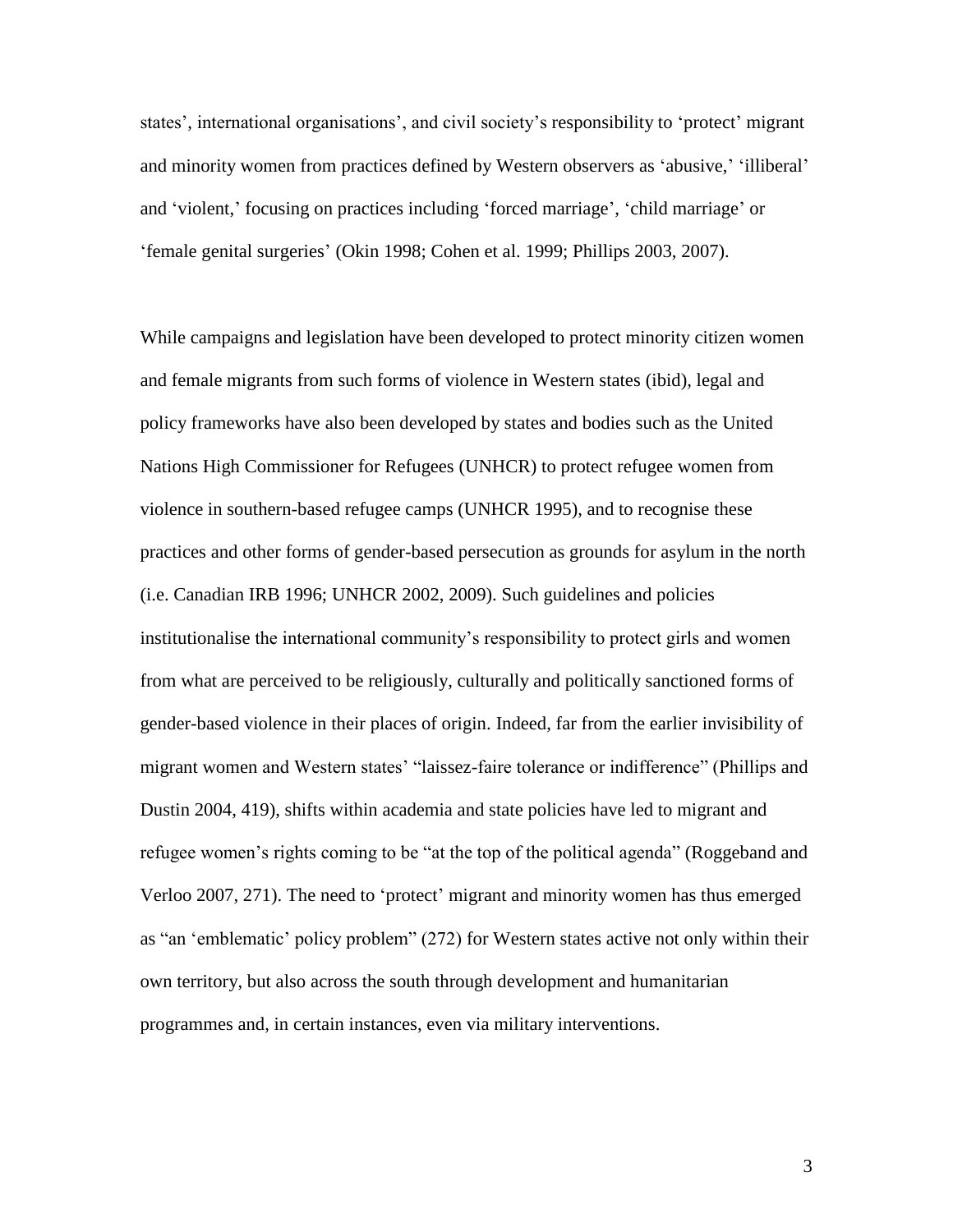However, not all migrant or refugee women are perceived to be equally vulnerable or in need of protection; rather, "the category of migrant women is shrinking" in Europe, with concerns about "gender and migrants' rights" increasingly revolving around *Muslim* migrant women (Roggeband and Verloo 2007, 283). Indeed, regarding asylum-seeking and refugee women, Akram (2000) and others (incl. Fiddian-Qasmiyeh 2010) have critiqued the development and institutionalisation of neo-Orientalist protection narratives and politico-legal structures which construct Muslim refugee women as eternal victims of what is monolithically portrayed as an intrinsically violent and barbaric religion. Western state and non-state policies ostensibly designed to 'protect' migrant and refugee women in the public and private spheres are thus revealed to be based upon a "discursive strategy that constructs gender subordination as integral only to certain [non-Western] cultures" solidifying a separation and hierarchy between 'us' (liberal, equal) and 'them' (illiberal, barbaric and oppressive of women), for highly political purposes (Volpp 2001, 1181). By opposing race and religion with gender in such debates, the 'positional superiority' of Western culture is reinforced over Other cultures (Nader 1989) as a means of justifying Western intervention to "save brown women from brown men" (Spivak 1993, 93). Western actors have thus established violence against Muslim migrant women as a central concern, proposing the necessity of 'saving' these women from 'their' 'culture,' and perceiving the West as being responsible for solving this problem across a range of geographies.

With these debates and criticisms in mind, this article examines Spanish civil society and institutional responses to the 'abductions' of four Sahrawi refugee girls and women for whom state responsibility is both unclear and highly politicised. After a brief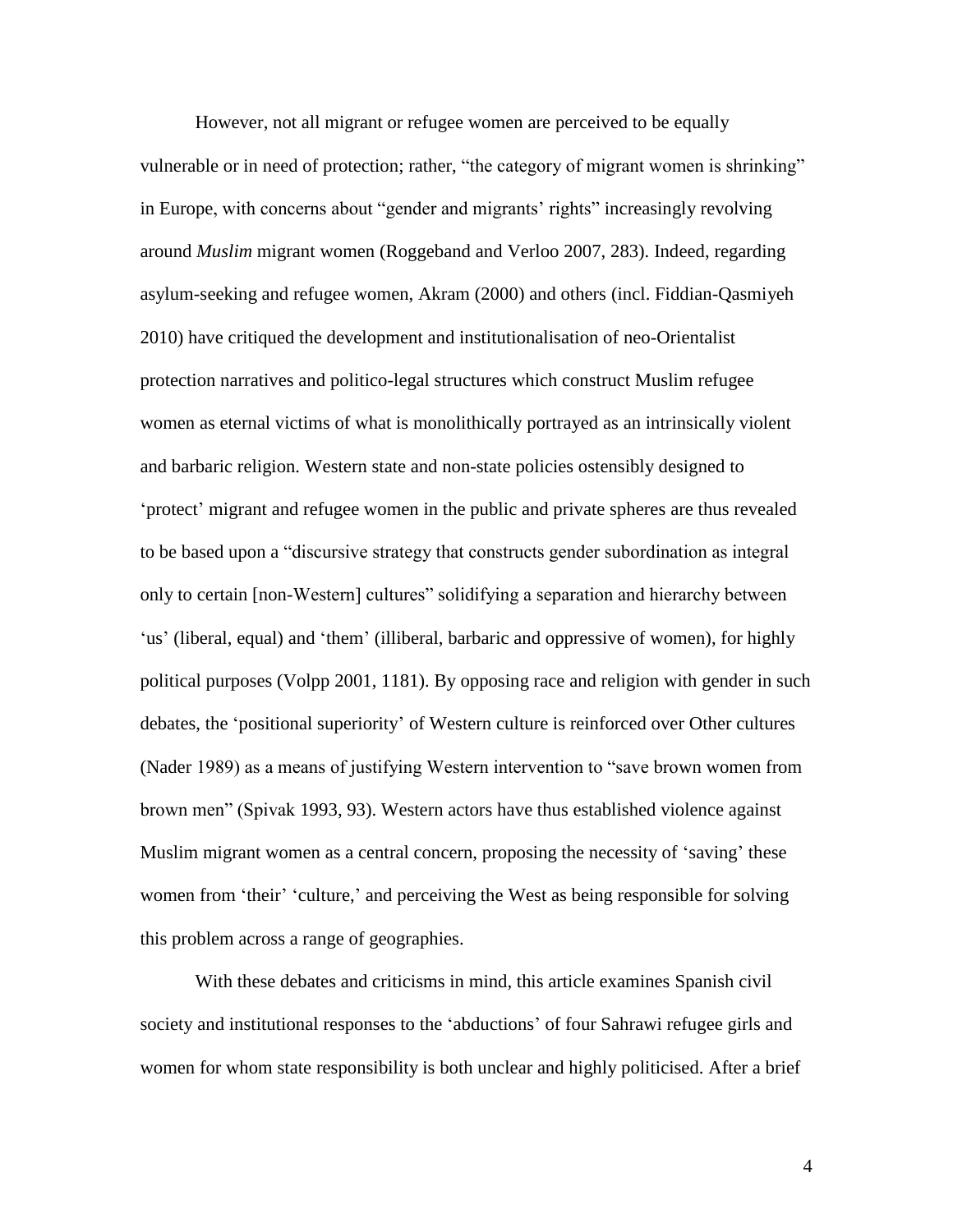overview of the Sahrawi refugee situation, the article examines two sets of case-studies involving Sahrawi girls and young women who left their Algerian-based refugee camps as young teenagers to live and study in Spain. By exploring Spanish state and civil society responses to these girls' 'abductions' by their birth-families and their forced return to the Sahrawi camps, I argue that there has been a major shift in the ways in which legitimate responsibility and authority over Sahrawi refugee women *as* Muslim female forced migrants have been conceptualised and invoked by Spanish actors. Hence, Spanish responses to the separate 'abductions' of Aicha, Huria and Fatimetu in the early-2000s all revolved around the demand that Polisario Front, as the Sahrawi's 'legitimate' political representatives and effective leaders of the Sahrawi state-in-exile, should be held accountable for these young women's 'abductions' by their birth-families, meeting Spanish cultural, political and legal norms accordingly. Unlike these early cases, recent legal and political events in Spain surrounding the abduction of Mimouna in 2008-2009 reflect a move away from Spanish families and civil society summoning Polisario's responsibility over Sahrawi women, towards invoking Algeria's responsibility as Sahrawi refugees' 'host state' and de-jure authority over the camps. Overall, this article therefore identifies and examines the competing nature of Spanish, Polisario and Algerian claims vis-à-vis jurisdictional responsibility over Sahrawi refugee women in Spain and in the Algerian-based refugee camps, exploring the motivations and implications of different actors' in/actions. By exploring shifts in Spanish public and political discourses of responsibility over the past decade on the one hand, and the accentuation of competing discourses presented by Spanish, Polisario and Algerian actors on the other, the article highlights the complex nature and implications of the 'intimate' Spanish civil society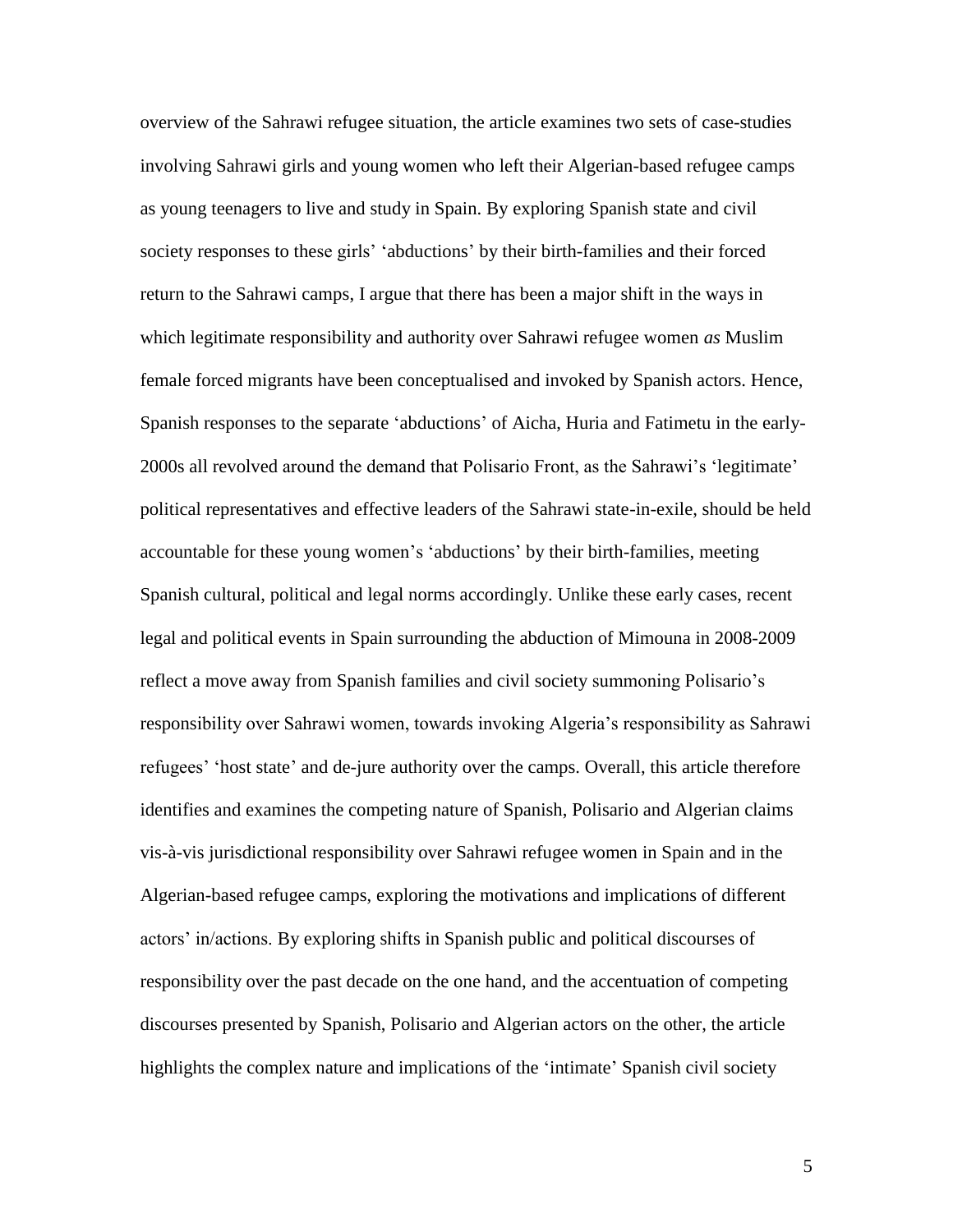networks which ensure the physical and political survival of the Sahrawi camps. Ultimately, I argue that Sahrawi girls and women have become hypervisible in Spain, being conceptualised by Spanish observers as 'belonging' to Spanish families and the Spanish nation which are represented as holding legitimate responsibility to ensure the 'protection' of 'our' Sahrawi girls and women from 'their' oppressive familial and cultural practices and traditions.

This article analyses the content, discursive frames and aims of high-profile 'liberation' campaigns mobilised in Spain as a response to these four 'abductions'. These campaigns were selected due to their highly public and politicised nature, and the article therefore examines publically available sources produced and distributed in Spain over the course of over a decade. <sup>1</sup> The analysis of these sources draws on insights derived from three fieldwork visits to the Saharawi refugee camps (2001-2007), and extensive research conducted with and about Sahrawi adults and children in Algeria, Cuba, Libya, South Africa, Spain and Syria (2001-present), including over 100 interviews with Sahrawi refugees, and more than 40 interviews with Spanish humanitarians (Fiddian-Qasmiyeh 2009, 2010, 2011).

Importantly, given the nature of these campaigns, only certain voices and discourses have been publically projected, with the young women and their fosterfamilies, alongside Spanish lawyers, judges and journalists, and the official Polisario representatives having been hypervisible and hyperaudible in media and political accounts. In contrast, in the first set of cases, the perspectives of Aicha's, Huria's and Fatimetu's birth-families remained entirely absent from the Spanish public sphere, while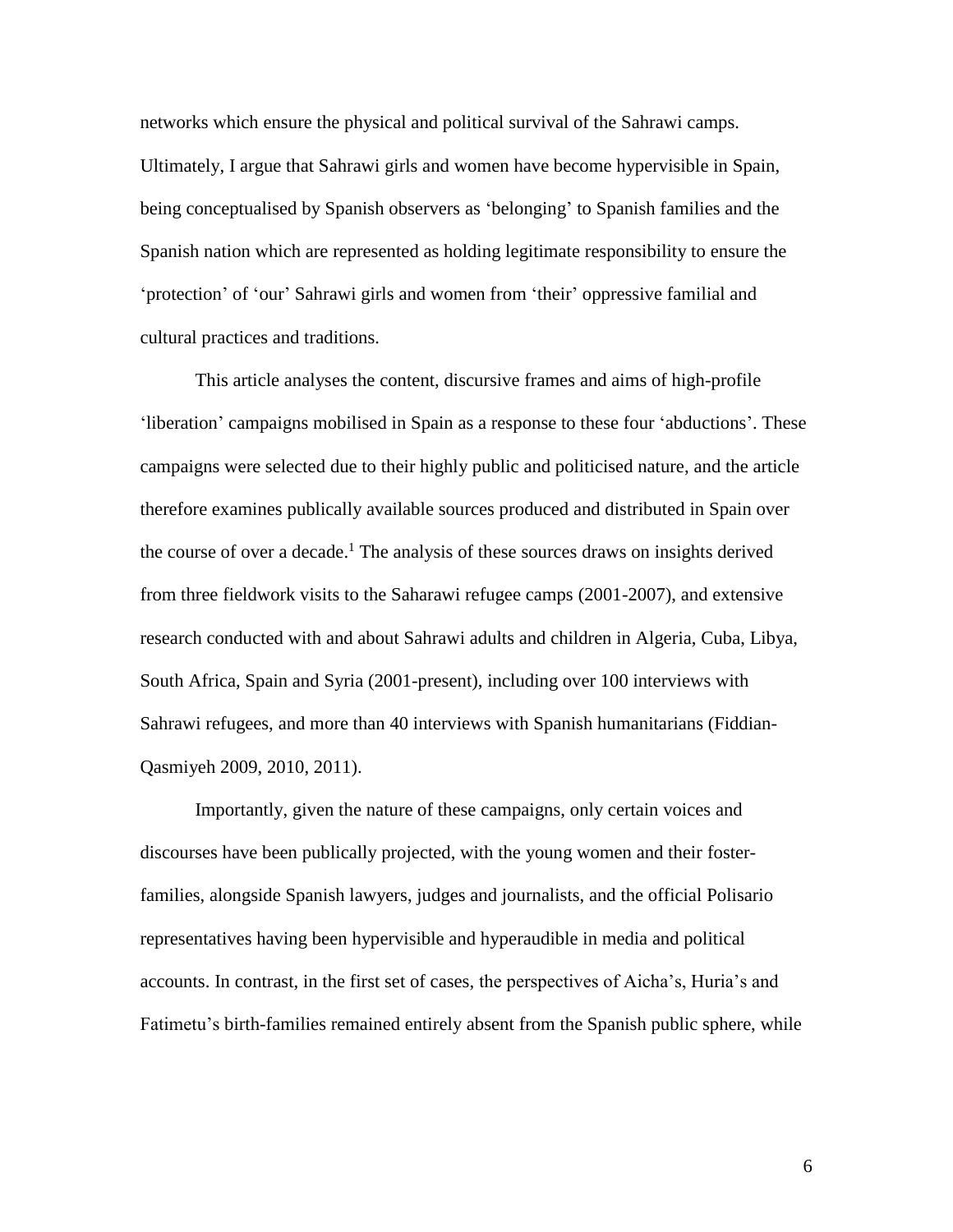in the more recent 'abduction' case, Mimouna's father and brother have occasionally been cited by the Spanish media.

Before turning to the 'abductions', a brief overview of the Western Saharan conflict and an introduction to the Sahrawi refugee camps and their support structures is necessary.

# **Brief history**

A Spanish colony from 1884-1975/1976, the Western Sahara was placed on the UN Decolonisation Committee's agenda in 1964. Anti-colonial movements developed in the 1960s and 1970s, and in 1973, the Polisario Front was born, gaining popular support as it firstly resisted Spanish colonialism, and later Moroccan and Mauritanian claims over the territory. Although Spain conducted a census of the population in December 1974 to prepare for a referendum for self-determination, Spain withdrew from the territory in late-1975. Rather than leading to decolonisation, 350,000 Moroccan civilians entered the territory in November 1975, facing no resistance from Spanish or international forces, as part of the 'Green March' designed to recover the Moroccan state's 'Southern Provinces.' Approximately 20,000 Moroccan soldiers soon joined from the North (Chopra,1999), while Mauritanian forces entered from the South, ignoring UN Resolutions which deplored the march and called for its termination (i.e.Res.380, 6 November 1975). Following Franco's death, the armed conflict between Morocco, Mauritania and Polisario intensified, with a mass Sahrawi exodus being displaced to other parts of the territory, and later, following the bombardment of these first encampments (Mercer 1979), to the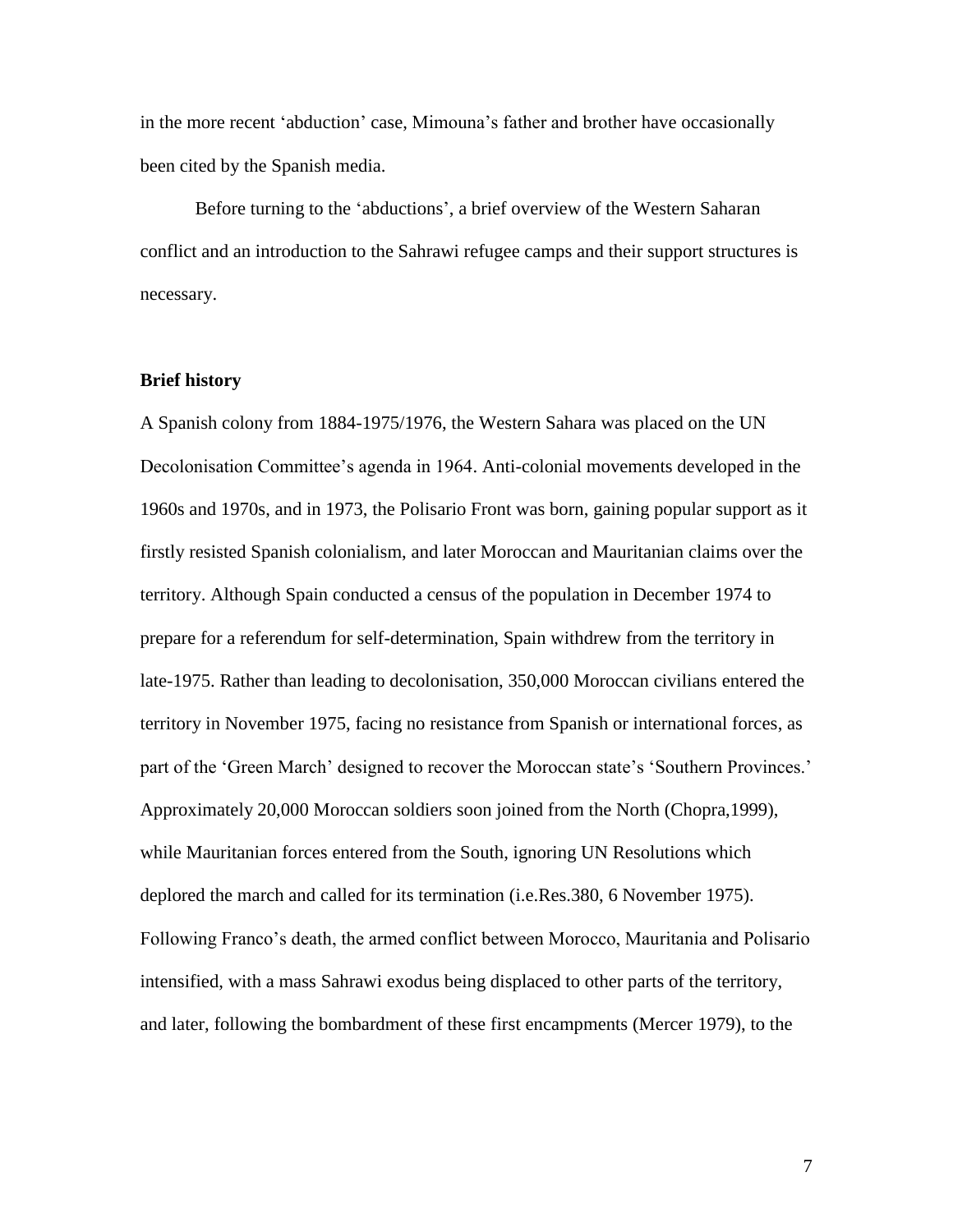nascent Algerian-based refugee camps near these countries' common border (for a detailed history, see Fiddian-Qasmiyeh 2009).

Since the mid-1970s, Polisario has governed and administered the Sahrawi refugee camps and its refugee population (approximately 155,000 people) via the Sahrawi Arab Democratic Republic (SADR), the 'state in exile' constituted by Polisario on 27 March 1976 (one day after Spain officially withdrew from its colony and unilaterally declared that it was no longer the administrating power). Polisario/SADR has its own constitution, camp-based police force, army and parallel state and religious legal systems. The constitution states that Polisario will remain the only authorised political group until an independent Western Sahara is established; opposition parties are not permitted, and internal challenges to Polisario's authority have been repressed since the camps' establishment (Amnesty International 1996; HRW 2008, 116).

Unlike refugee camps which are controlled by international organisations such as the UNHCR, Polisario/SADR is "the only authority with which [Sahrawi] camp residents have regular contact" (HRW 2008, 9). Despite being on Algerian territory, the Algerian government has effectively "ceded de facto administration" to Polisario/SADR (ibid), enabling them to "manage their own civil society and social systems without interference" (WFP 2009–2010, 7; Fiddian-Qasmiyeh 2011). Such high levels of selfmanagement and Polisario's de facto control over the Algerian territory upon which the camps have been built, distinguish the Sahrawi camps from the majority of refugee camp contexts around the world.

Polisario/SADR's camp-based administrative and institutional capacities have been widely commended by international observers, with the camps denominated "the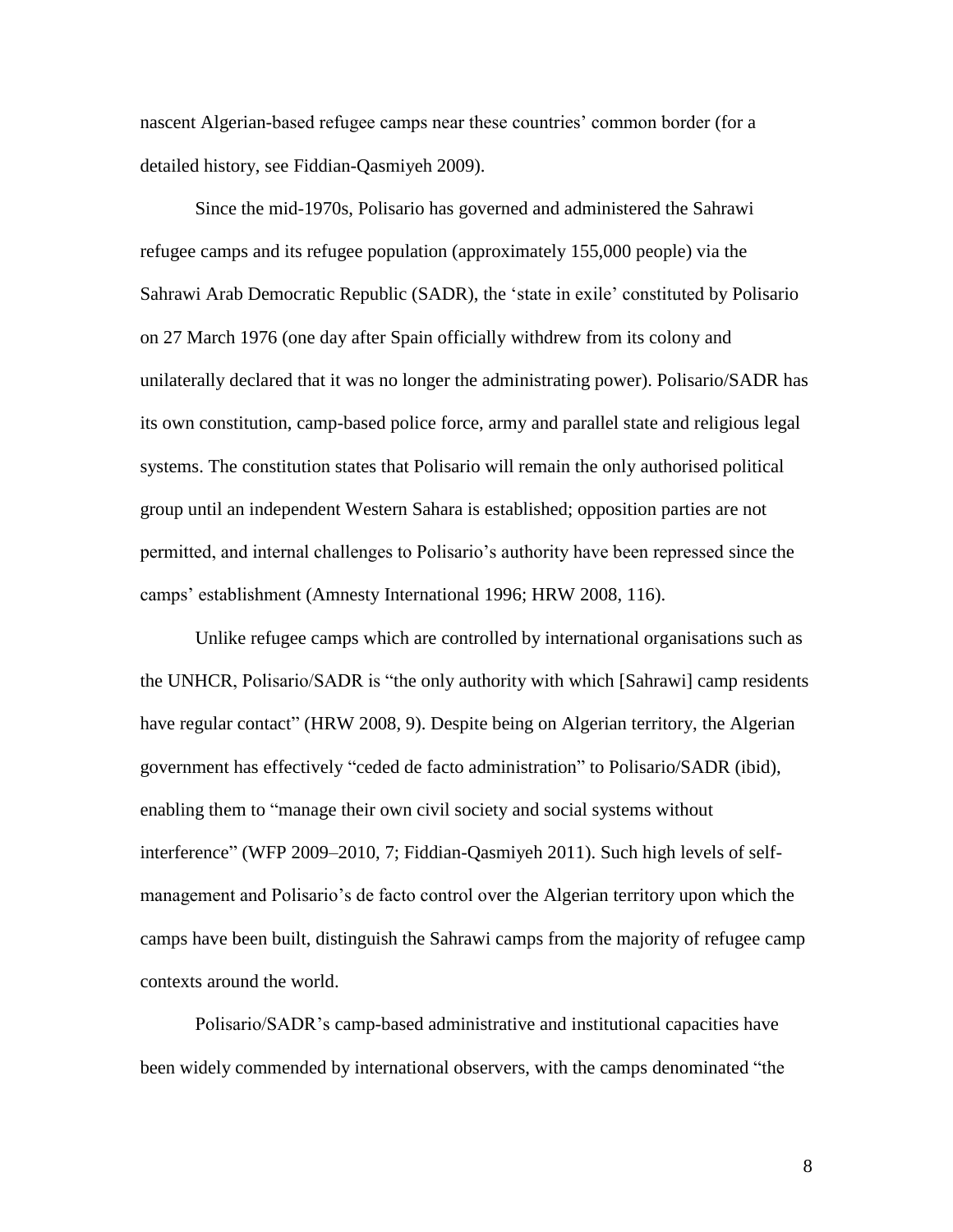best run refugee camps in the world" and "models of efficient local government" (Brazier 1997, 14). Indeed, in her seminal work, *Imposing Aid* (1986), Harrell-Bond labelled the Sahrawi camps a 'success story' amidst a failing system which creates 'dependency syndrome' amongst refugees (also Voutira and Harrell-Bond 2000, 66). Importantly, a range of intersecting claims have been projected internationally to demonstrate the 'ideal' nature of Polisario/SADR and 'its' camps, including in a 1986 report written following an Oxfam desk-officer's visit to the camps:

Perhaps the most impressive thing about Sahrawi society is that it is the most fundamentally balanced society I have ever come across in terms of the relationships between men and women (Mowles 1986, 9).

As I have argued elsewhere, gender equality and women's 'empowerment' have become central and recurrent features in both Polisario/SADR and Western accounts of life in the Sahrawi camps (Fiddian-Qasmiyeh 2009, 2010, 2011). Mainstream academic and civil society claims regarding the 'ideal' nature of the camps demonstrate that while Polisario/SADR has constructed and developed the camps internally, this 'liberation movement' has concurrently obtained the approval of key actors in the international arena by adhering to "the trinity of democratisation, good governance and women's rights" (Kandiyoti 2004, 134).

Indeed, since its birth in 1973, Polisario/SADR has been recognised as the 'legitimate' representatives of the Saharawi people by over 70 non-Western states worldwide, and political conflicts have ensued between states and organisations (such as Algeria and the Organisation of African Union) which recognised and lobbied in favour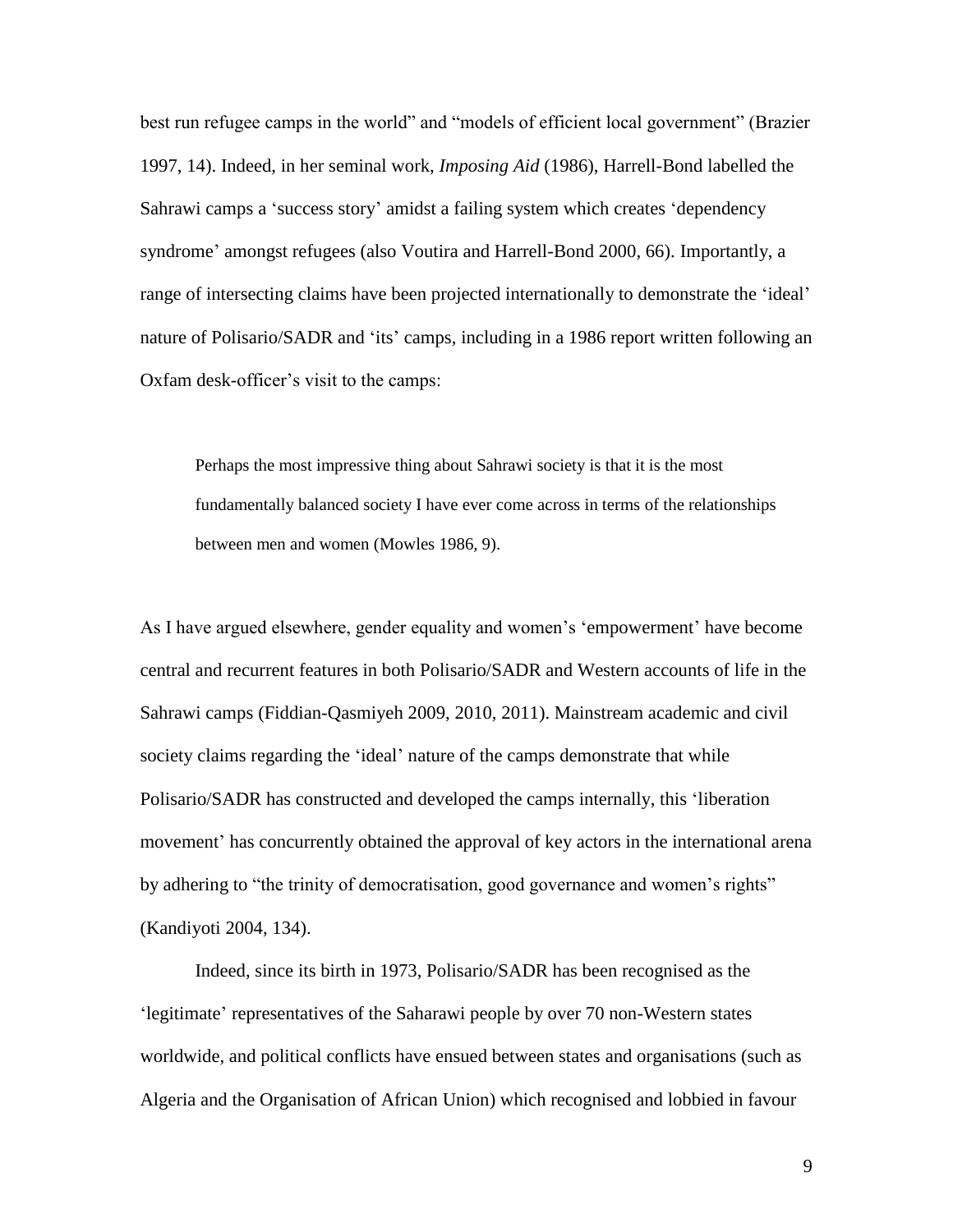of Polisario/SADR's struggle for independence, and those which did not. From 1976 to the present, the Western Saharan conflict has thus been dominated by Morocco and Polisario attempting to convince state and non-state actors to support their respective political standpoints, and recognise the legitimacy of their claims over the territory and its inhabitants.

Polisario/SADR has been widely successful in its 'international relations strategy' (Fiddian-Qasmiyeh 2009), with the camp-based SADR having full diplomatic relations with the abovementioned states and key regional bodies such as the African Union (AU). As a full member of the Organisation of African Unity (OAU) and later AU, SADR has signed and ratified numerous *African Human Rights Charters* (including those pertaining to the Rights and Welfare of the Child, and the Rights of Women in Africa), and its Constitution also refers to the *Universal Declaration of Human Rights*, thereby effectively rendering itself accountable to these international human rights frameworks.

However, although SADR is recognised as a state by over 70 states, and has acted "as a state" by ratifying OAU/AU regional human rights conventions, Polisario holds neither observer status at the UN (Wilson 1988, 141), nor any other form of official status or recognition before the UN (OHCHR 2006). Indeed, the Office of the United Nations High Commissioner for Human Rights (OHCHR) notes that Polisario/SADR "has no international obligations under international human rights treaties," arguing that it is Algeria, as the host state, which is legally responsible for all Sahrawi refugees residing in its territory (OHCHR 2006, 11). Specifically, OHCHR notes that although Algeria "holds that it bears no responsibility with regard to the human rights situation of the Sahrawi people" (since Algeria recognises SADR's jurisdiction and, in effect sovereignty, over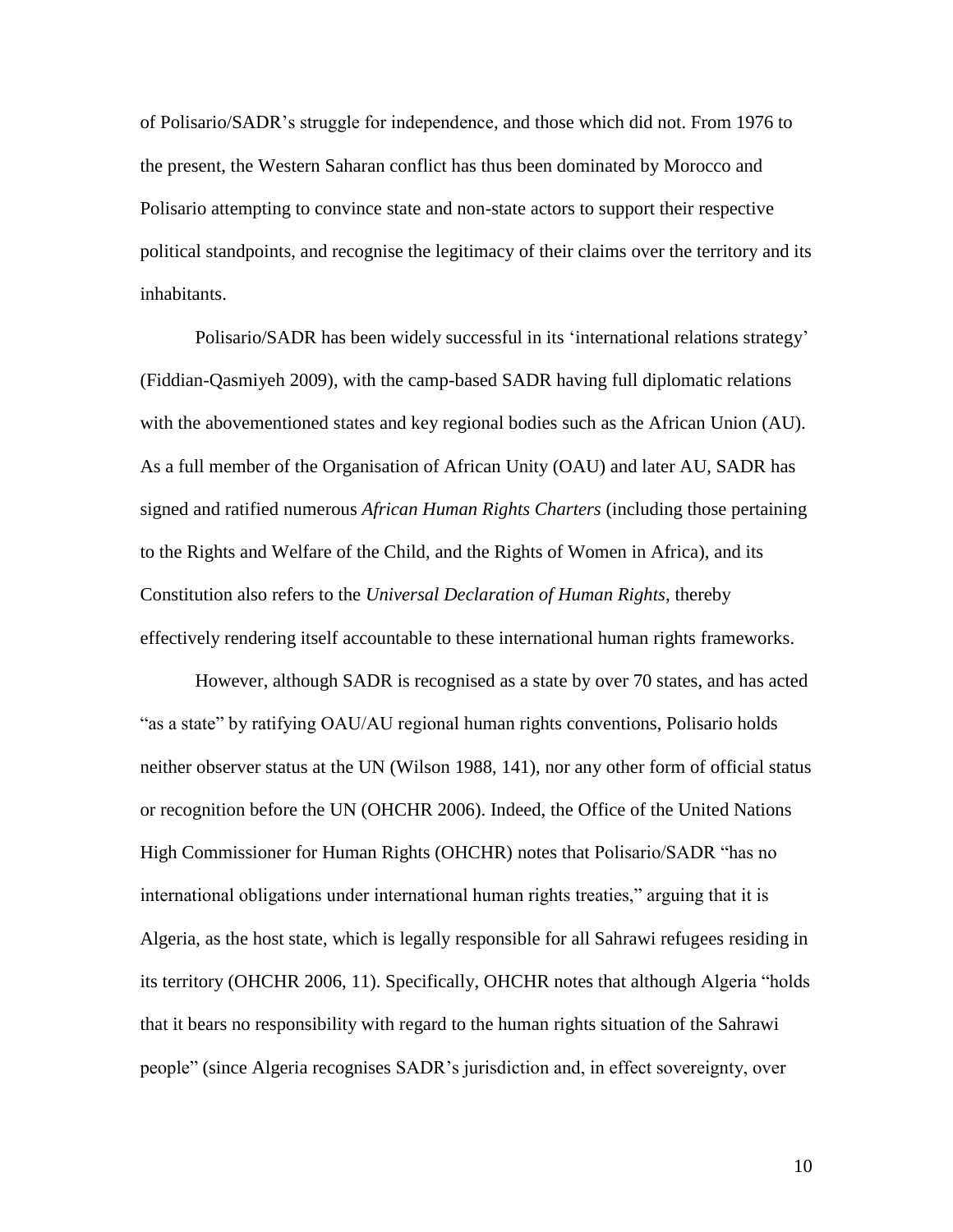the camps), "no international human rights treaty body has specifically validated this view with regard to the international human rights obligations accepted by Algeria" (13). In OHCHR's view, "Algeria should take all relevant measures to ensure that all individuals present on its territory benefit from the protection of the international human rights conventions to which it is a party" (13). Simultaneously, however, Human Rights Watch (HRW) argues that "although Algeria remains ultimately responsible ... Polisario needs to be accountable for how it treats the people under its administration" (HRW 2008, 9).

An anomalous situation thereby exists whereby Polisario/SADR is simultaneously recognised as a state by some members of the international community, presents itself as a state which is obliged to adhere to central tenets of international human rights law and specific obligations to protect women and children, and yet is also classified as a nonstate actor by the UN and other actors who argue that "it has no international obligations under international human rights treaties" (OHCHR 2006, 13) and therefore cannot formally be held accountable to the Charters which it has signed 'as a state'. This case is therefore not only relevant to on-going debates surrounding the responsibilities of nonstate actors in armed conflict around the world, but also raises specific questions surrounding the responsibilities of state, quasi-state, and non-state actors to 'protect' Sahrawi refugees living under the 'jurisdiction' of SADR. In the context of this article, precisely which actors consider themselves or are considered by others to be responsible to protect *specific* refugees – male or female, adult or child – becomes an even more pertinent issue.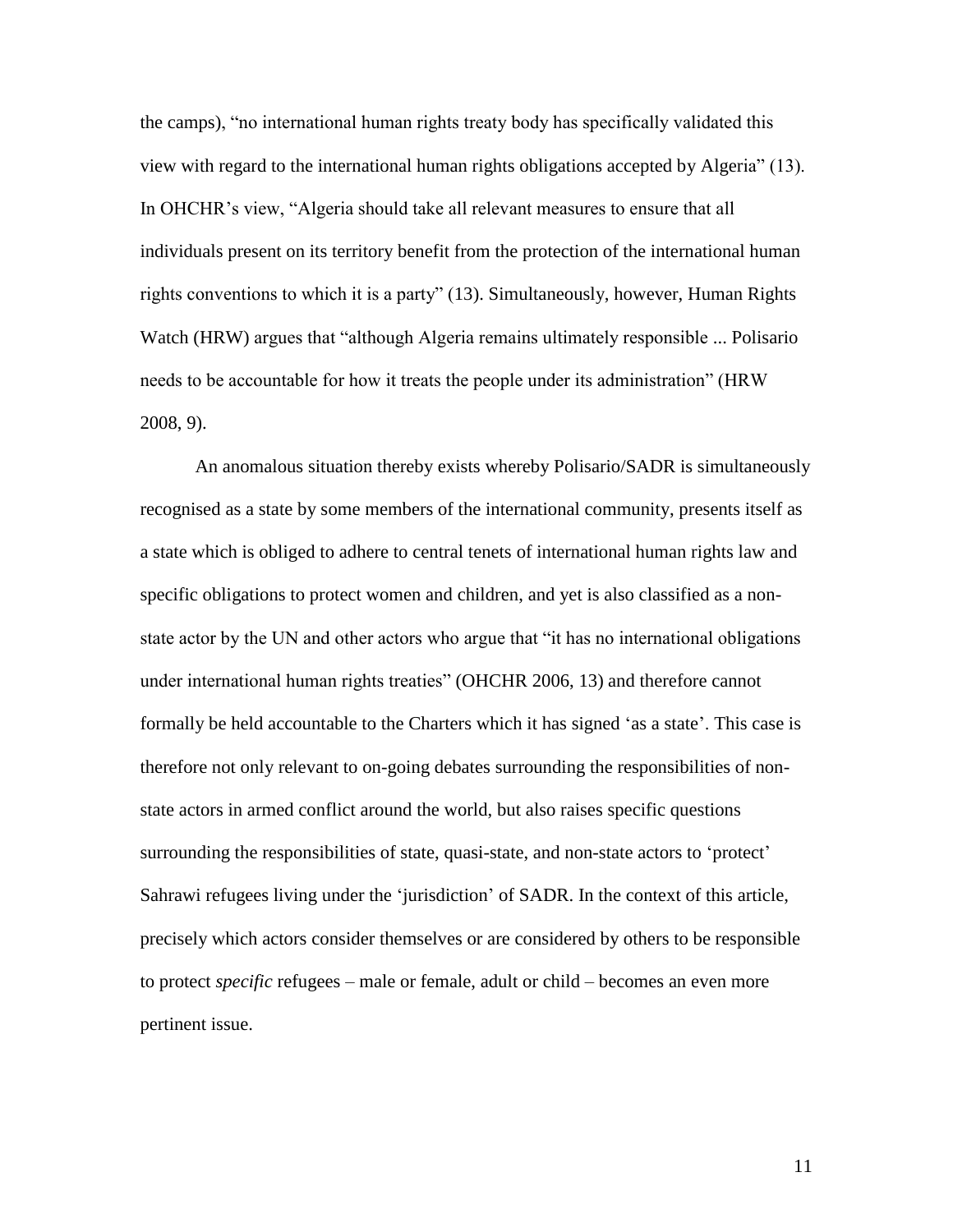## **Spain and Polisario**

In many countries which have *not* recognised SADR, Polisario has Representatives, rather than Ambassadors, who lobby national governments and civil society in favour of the Sahrawi 'cause' for independence. One such country is Spain, which has dozens of Representatives of the 'Sahrawi Government' (a term used widely in the Spanish media) across the country. Given this article's focus on Spanish actors' representation of gendered protection narratives pertaining to Sahrawi refugee women and girls since the early-2000s, a brief overview is necessary of the form and level of support offered by Spanish individuals and institutions, despite the Spanish government not having recognised SADR.

An extensive network of support for Polisario/SADR exists in Spain, including over 300 groups of 'Friends of the Sahrawi People' across the country (Crivello, Fiddian and Chatty 2005); more than 200 civil-society associations with over 14,700 active members coordinated by the *Coordinadora Estatal de Asociaciones Solidarias con el Sahara* (CEAS); and a federation of Spanish state institutions 'in solidarity' with the Sahrawi people. These and other groups lobby the Spanish government to resolve the Western Saharan conflict; regional and local organisations run significant development programmes in the camps and awareness-/fund-raising campaigns in Spain, and ensure that the refugee situation remains on national and international political radars. They also help to coordinate the 'Holidays in Peace' programme which allows 10,000 Sahrawi children aged 8-12 to spend the summer months in Spain, thereby allowing them to avoid the hottest periods in the camps (Crivello and Fiddian-Qasmiyeh 2010).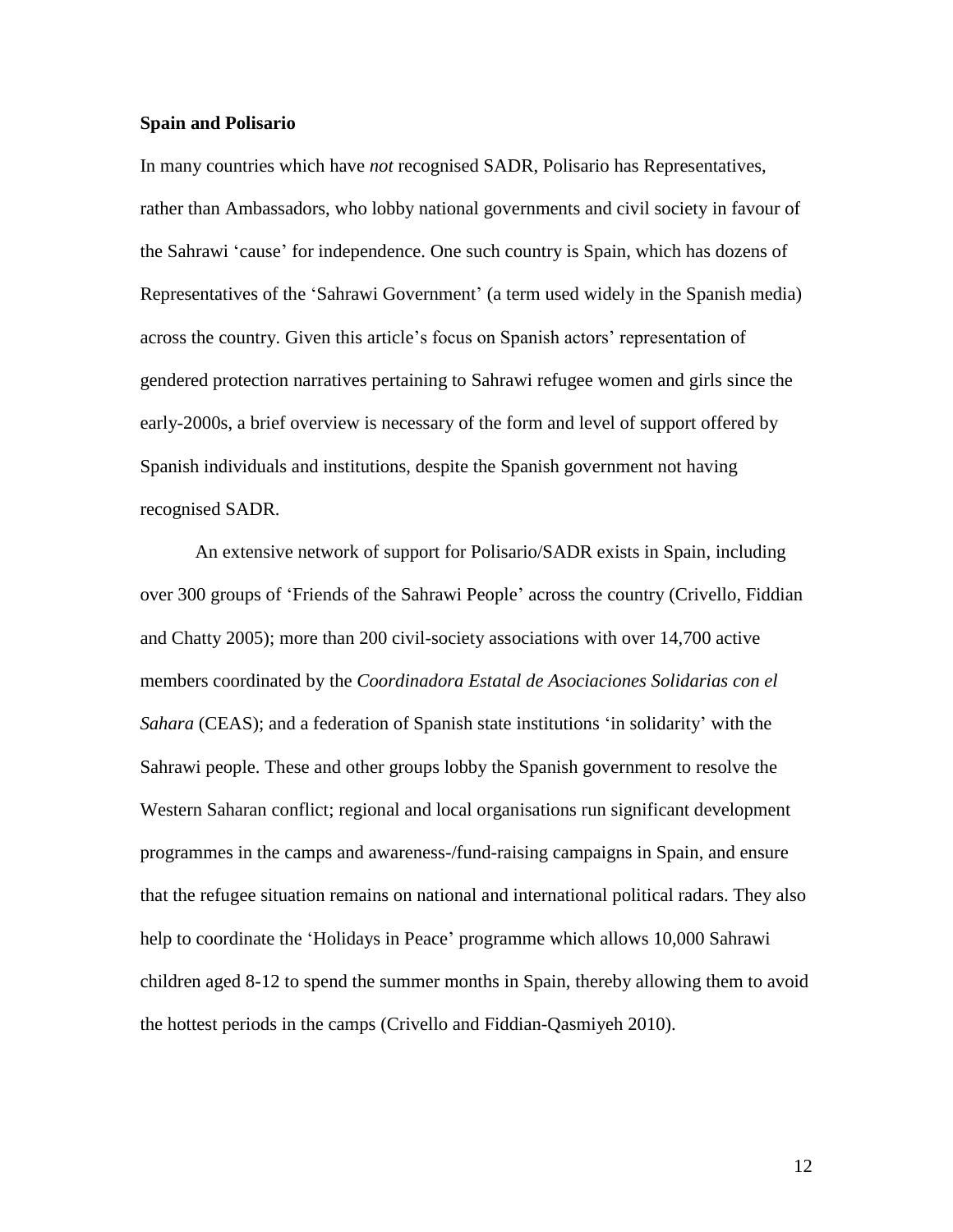Spanish host-families then travel to the camps *en masse* during the Easter and Christmas holidays, taking food, money, medicine, clothes and toys to 'their' Sahrawi family, thereby having the opportunity to see living conditions *in situ*. The connections built between Sahrawi and Spanish host-families during these visits are perceived by refugees as being essential for both their short-term and longer-term prospects, allowing children to benefit directly during the summer itself and to return to the camps bearing gifts, money, medical supplies and food for their immediate and extended families.

Highlighting the significance of the connections built between Sahrawi and Spanish families, the World Food Programme (WFP) identifies "the very vulnerable households" in the Sahrawi camps as those which "had not built any contacts with the *civil societies of Spain* and of other countries that provide support to refugee *families*" (WFP 2008, 3, *emphasis added*). In effect, it is this palpable connection and physical proximity to the people who provide such essential material and financial assistance, alongside social capital, which leads many Sahrawi families to recognise the significance of the support offered by Spanish civil society, in contrast with the less visible, and more taken-for-granted humanitarian projects which are marginalised in both the popular and the 'national' (Polisario/SADR) imagination (Fiddian-Qasmiyeh 2009). Following Betteridge's work on formal and personal gift exchange in Iran (1985), elsewhere I have argued that we could conceptualise this as a perceived distinction between invisible and anonymous 'official aid' and hyper-visible and personally granted 'intimate aid' (Fiddian-Qasmiyeh 2009).

This system of 'intimate aid' offers Sahrawi families and Polisario alike numerous possibilities: they increase families' social and financial capital, while bilateral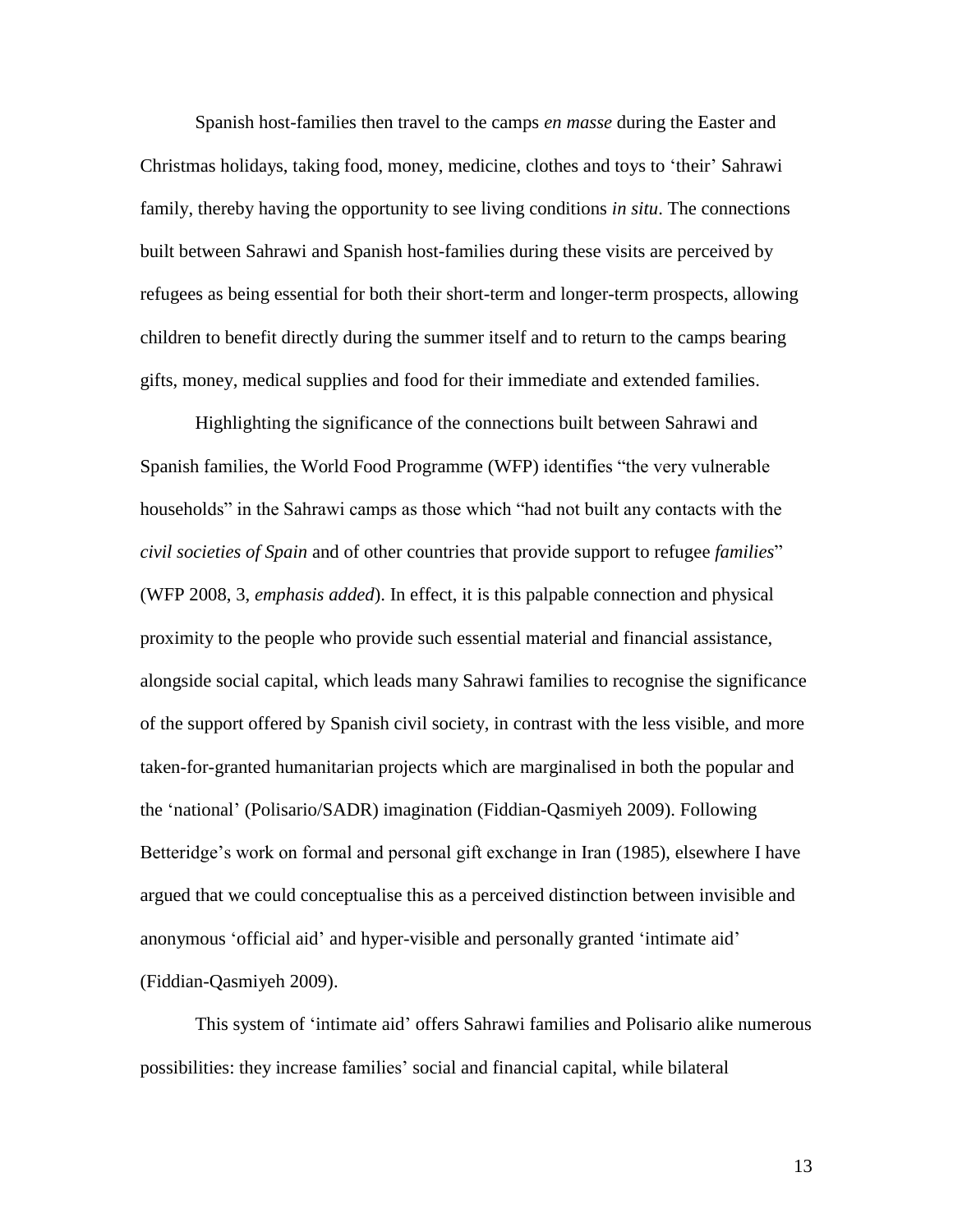agreements made with SADR Ministries and Polisario organs, including Polisario's Youth and Women's Unions, legitimate the Polisario/SADR's authority and capacity as a *bona fide* 'governmental' (or at least quasi-governmental) partner (Fiddian-Qasmiyeh 2009, 2010). Simultaneously, such connections have also led to conflicts and crises both between individual Spanish and Sahrawi families, and between Spanish actors and Polisario/SADR more broadly.

I will now examine a selection of cases characterised by Spanish actors overtly challenging Polisario/SADR to 'protect' Sahrawi girls and women in line with Spanish priorities. In the first set of cases, Polisario/SADR has been challenged by Spanish state and non-state actors to fulfil its politico-legal responsibilities towards 'its' female refugee-citizens as 'the Sahrawi Government,' thereby reinscribing Polisario/SADR as the *de facto* and legitimate authority over the camps and refugee inhabitants, and solidifying the representation of the Polisario/SADR as an entity which is deeply committed to upholding women's rights. In the second case-study, however, Polisario/SADR's claims to institutional 'state' power and mandate are explicitly contested through Spanish invocations of Algerian accountability as the, until now, largely 'invisible' host-state. In both instances, I argue that Spanish families and civil society on the one hand, and the Spanish state on the other are represented as holding legitimate responsibility to ensure the protection of 'our' Sahrawi girls and women from 'their' oppressive Sahrawi practices, thereby justifying the extension of Spanish 'tentacles' to 'rescue' them within and outside of Spain's national territory.<sup>2</sup>

#### **The early challenge: 'Abductions' and Polisario's 'responsibility' to protect**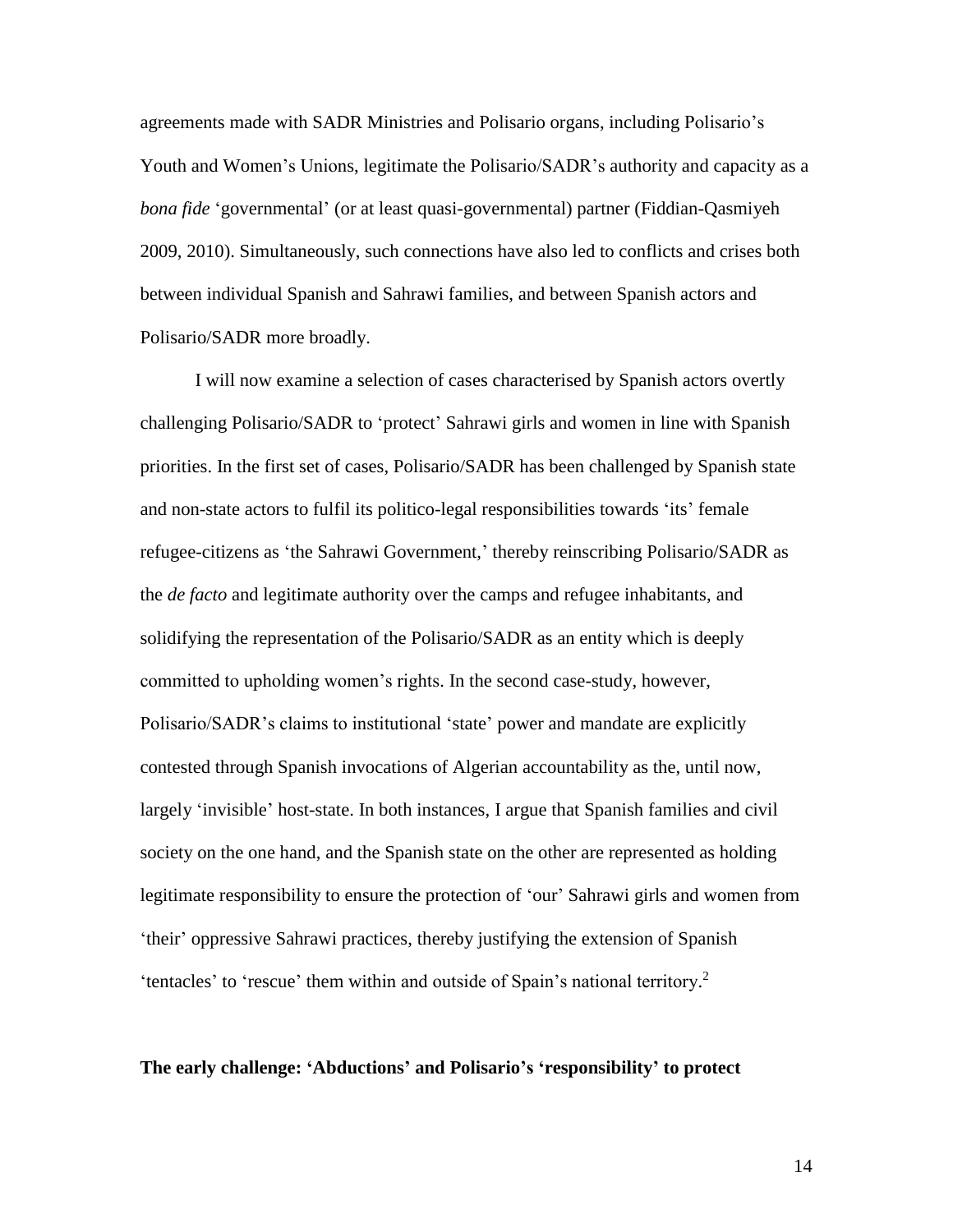As an extension of the summer hosting programme, large numbers of Sahrawi boys and girls have been fostered by Spanish families to facilitate access to secondary and tertiary educations and/or medical treatment in Spain (Crivello and Fiddian-Qasmiyeh 2010). Although Polisario/SADR does not officially approve of medium- to long-term fostering, whenever a Sahrawi child is fostered in Spain, the Sahrawi birth- and Spanish fosterfamilies sign a legal agreement before a Sahrawi state judge from the SADR Ministry of Justice and Religious Affairs. These documents specifies that: the host-family is granted *temporary* custody and guardianship of the child; the child is to be returned to his/her birth-family at the Sahrawi family's request; and the host-family is responsible for maintaining the child's family and cultural ties and facilitating regular communication with the child's parents and family  $(RASD 2000)$ .<sup>3</sup> The existence and terms of these contracts reflect Sahrawi families' concerns that their children might lose their cultural identity and linguistic abilities whilst living abroad (Chatty, Fiddian-Qasmiyeh and Crivello 2010; Crivello and Fiddian-Qasmiyeh 2010), whilst simultaneously echoing an Islamically-based understanding that adoption (and much less so fostering) creates neither legal nor relational ties between individuals (The Qur'an, sura 33, 4; Mernissi 2003, 57).

These agreements therefore highlight the *temporary* nature of fostering relationships, centralising the Sahrawi families' rights to maintain familial, cultural, legal and relational ties with their children despite the physical distance arising while their sons and daughters are hosted by Spanish families; equally importantly, the SADR Constitution defines the family as the fundamental unit of Sahrawi society, and notes the inviolability of the Sahrawi household.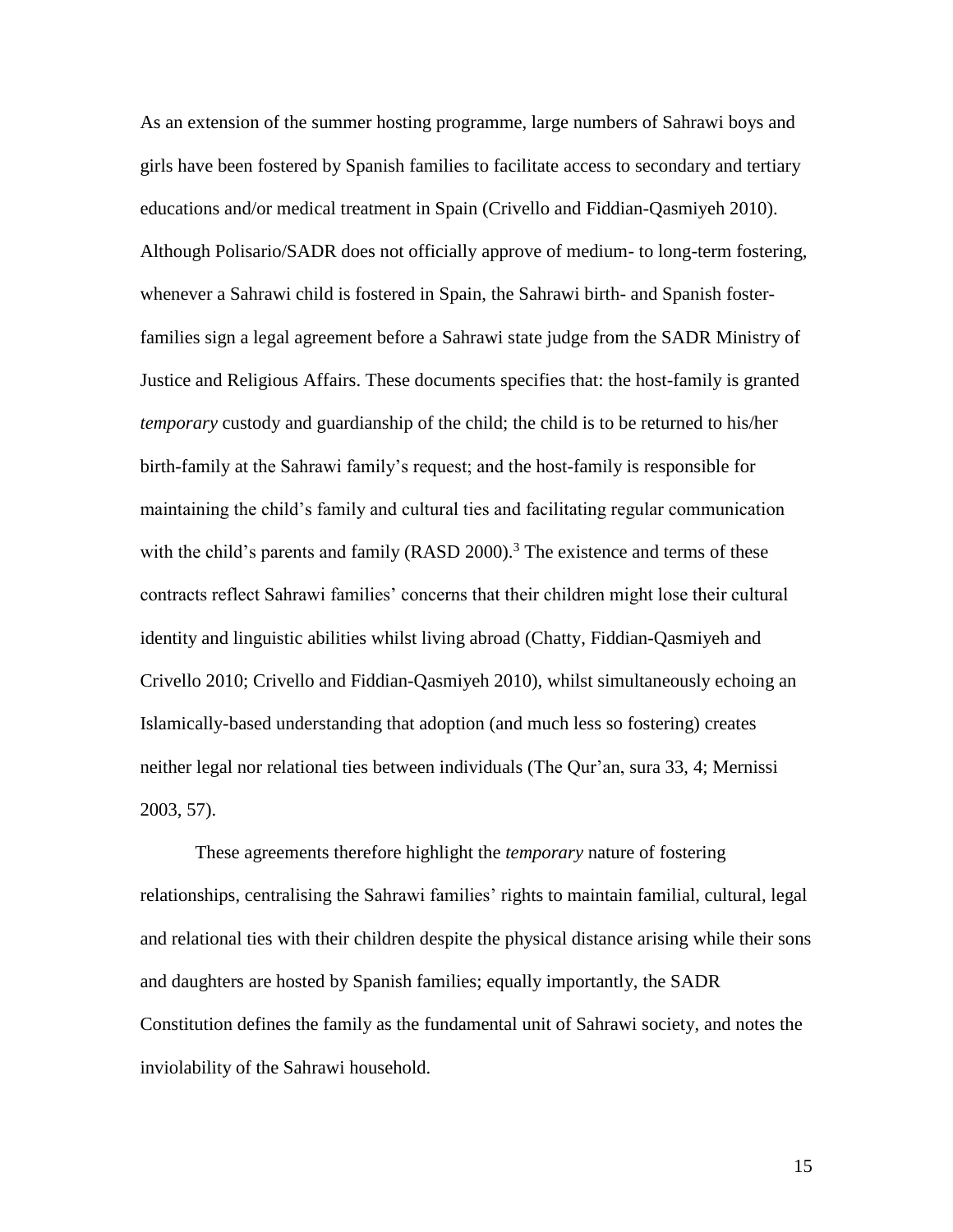Ultimately, however, as the cases of Aicha, Huria and Fatimetu demonstrate, the enforcement of these informal agreements is highly problematic given the tentative status of Polisario/SADR as a quasi-state actor, fostered children's lack of citizenship, and the unequal political, legal, economic and social capital held by Sahrawi birth-families and Spanish foster parents. Indeed, despite Polisario/SADR officially distancing themselves from these fostering arrangements, Polisario/SADR has nonetheless been summoned by Spanish civil-society and political and legal institutions to intervene when conflicts have arisen between Spanish and Sahrawi families over Sahrawi girls and young women formerly been based in Spain. Importantly, rather than upholding the elements specified in the fostering agreements themselves, including Spanish foster-families' commitment to return Sahrawi children to their birth-family at the Sahrawi family's request, and to maintain the child's family and cultural ties, in the early-2000s Spanish families, civil society and politico-legal figures repeatedly demanded that Polisario/SADR intervene to uphold *Spanish* priorities vis-a-vis 'the best interests of the child,' or, more specifically, 'the best interests of the girl-child/young woman'.

Indeed, it is particularly noteworthy that no parallel high-profile cases involving boys or young men have emerged in the Spanish media, despite a number of Sahrawi boys/young men having been asked to return to the camps following short- and long-term fostering in Spain (interviews, 27 February Camp, April-May 2007). Given the lack of reliable information regarding the number or gender of Sahrawi children who are fostered in Spain, or the gender of those who are asked to return to the camps, it is difficult to identify precisely how fostering and 'returns' to the camps are gendered in nature. Nonetheless, it can be argued that the absence of Spanish media, legal and political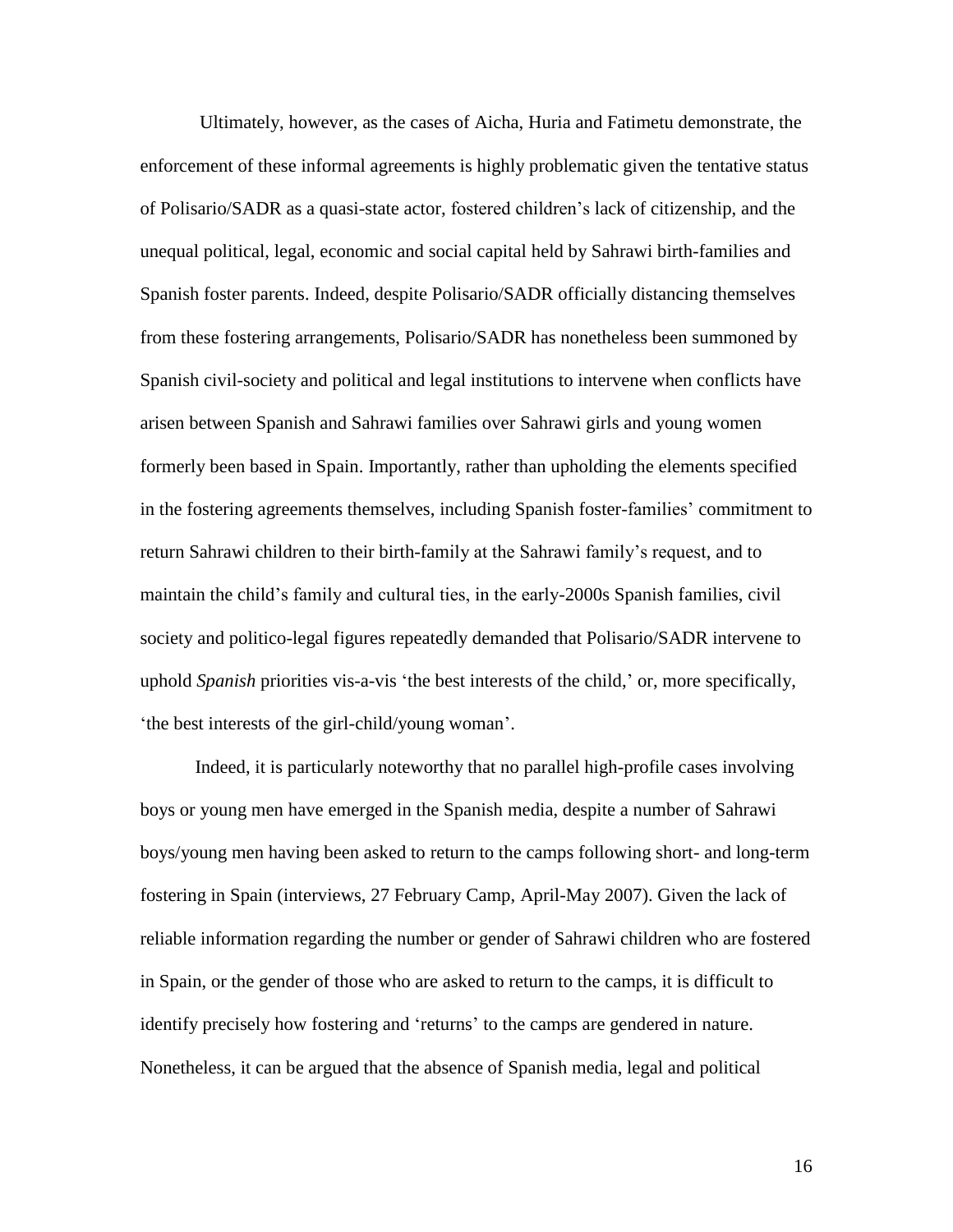campaigns relating to the return of boys and young men to the camps highlights the extent to which the 'abduction' of Sahrawi girls and young women has attracted the Spanish public's imagination and media coverage, in turn suggesting a particularly strong sense of responsibility towards the protection of Sahrawi girls and young women by virtue of their gender, age and nationality.

### *Introducing the early cases*

Aicha, Huria and Fatimetu lived and studied in León, La Rioja and Asturias for seven, four and three years respectively before becoming the centre of a chain of Spanish media campaigns between 2001 and 2003 (also see Fiddian-Qasmiyeh 2006, 2010a). Aicha moved to Spain aged 12 to complete her secondary and tertiary education, while Huria and Fatimetu were fostered aged 11 and 12 respectively primarily for medical reasons: Huria due to serious dental complications, and Fatimetu because of her condition as a celiac (Fernández 2003). Despite the above-mentioned fostering contracts, Aicha returned only once in seven years to visit her family in the refugee camps, while Huria had not seen her biological parents for over 2 years (Díaz 2003). These experiences clearly reinforced their families' anxieties that they might eventually lose their daughters entirely. Shortly after the girls reached puberty, their parents separately asked them to return to the camps to help care for their mothers: Aicha's mother was enduring a highrisk pregnancy; another girl's mother had suffered a miscarriage, while the third had just recently given birth (Castaño-Boullón 2003; Guijarro 2003). All three women therefore reportedly required assistance and turned to their eldest daughters accordingly. In each case, the girls' Spanish host-families eventually allowed 'their' foster-daughter to visit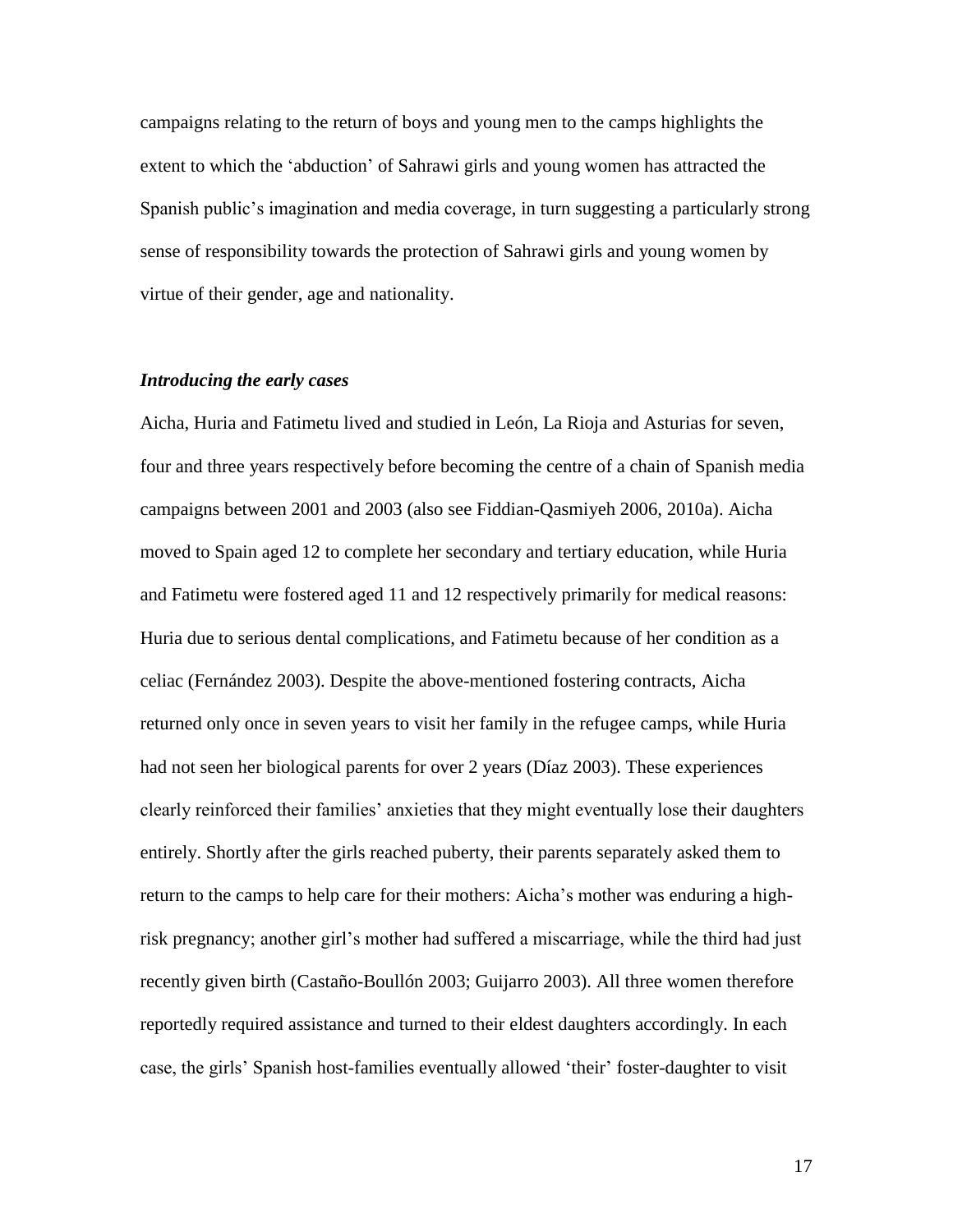the camps for a short period. However, when their birth-families told Aicha, Huria and Fatimetu, aged 19, 16 and 17 respectively, that they would have to stay in the camps with their families rather than return to Spain, the Spanish host-families asserted that the girls had been 'abducted,' and proceeded to vigorously lobby for their 'return home,' to Spain.

The degree of Spanish public support mobilised by the Spanish foster-families to 'liberate' these young women from their birth-families cannot be overstated: in Aicha's case, 17,000 Spaniards in the city of León signed a petition for her immediate return (Cazón 2004; Peregil 2002), while 12,000 signatures were collected in Avilés supporting Huria's 'liberation' (González 2003a); the relevant debates and legal arguments reached not only the Spanish public via the media, but also higher political institutions such as the Spanish Congress, Foreign Ministry, and Senate; many local-level and several highranking politicians offered Aicha and Huria their backing, and the Senate voted in June 2002 in support of Aicha's return to Spain (Cazón 2004, 187). Throughout these and other cases, Sahrawi refugees and events taking place in the Algerian-based Sahrawi refugee camps were categorised as 'domestic' and 'national' issues in the Spanish media, rather than an 'international one', indicating the extent to which the Sahrawi camps were perceived to be an extension of the Spanish national self.

Alongside general claims that Aicha, Huria and Fatimetu's rights to health and education were denied in the camps, the Spanish families and the girls themselves mobilised the Spanish press and political institutions through references to conditions in the camps, in particular claiming that Sahrawi family and cultural traditions violently oppress women's rights. Importantly, the extreme representation of the subjugation of Sahrawi refugee women which was repeatedly and purposefully projected by Aicha,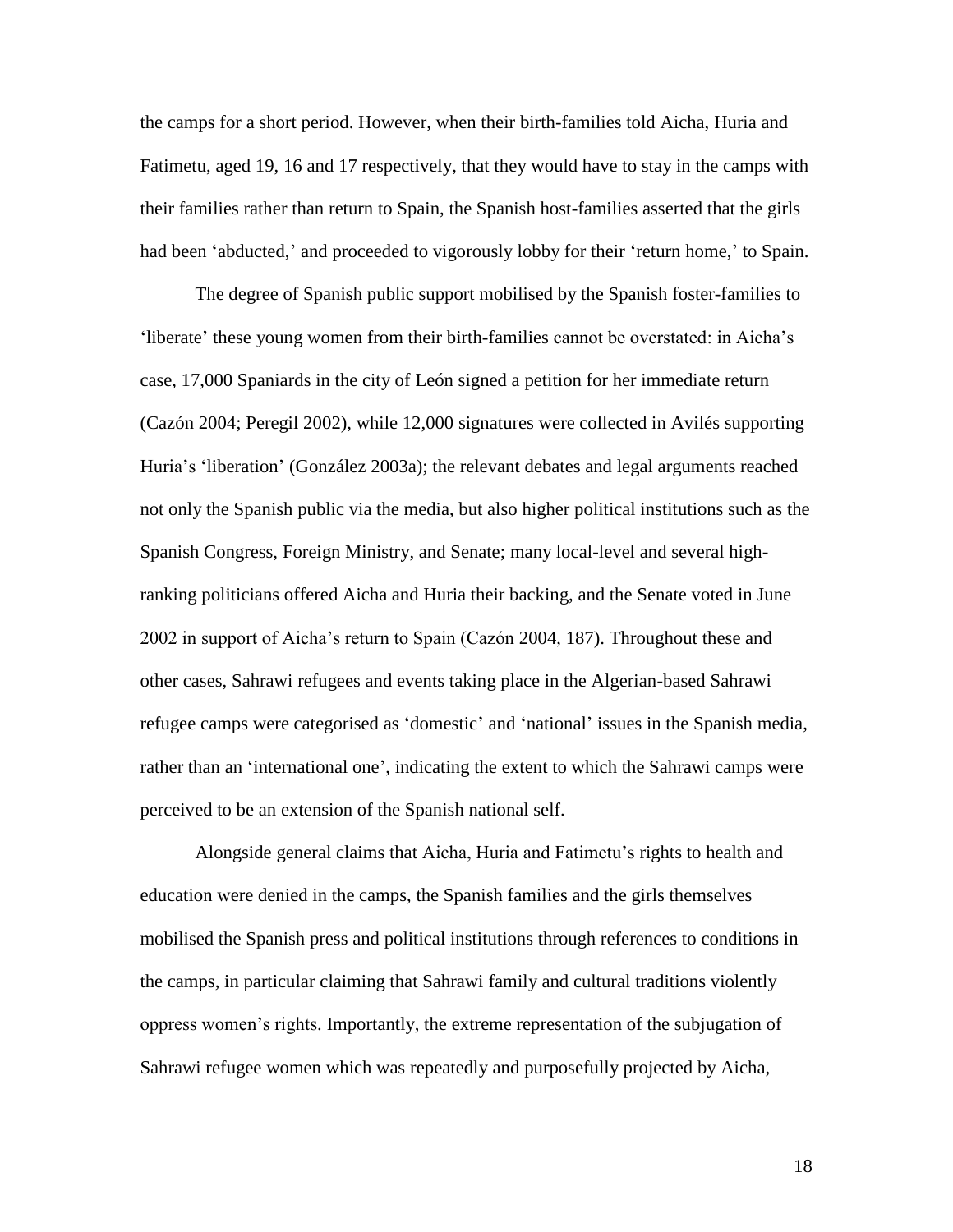Huria and Fatimetu, as well as by their Spanish host-families and much of the Spanish media was diametrically opposed to the Polisario/SADR and mainstream discourse vis-àvis 'ideal' Sahrawi gender relations referred to above.

For instance, in her letter to the Spanish Authorities, Aicha writes:

I feel I have been kidnapped, forced to adapt myself to so many traditions that I don't even know where to start  $\dots$  If [X] doesn't manage to speak with [the smuggler] I will spend the rest of my life as my own family's prisoner, and I will be the crazy one who tried to escape because she didn't agree with her clan's rules … (Embarek, N.D.).

Paralleling claims that Aicha's 'clan' had imprisoned her and forced her to adapt to alien 'traditions,' in a public letter addressed to the Queen of Spain, Huria denounces the Sahrawi way of life:

That is the reason why I ask for your help. Do you think this is just? Here the women wear the *burqa*. Their lives are like Afghan women's lives. So, please, help me to leave this place, I beg you. I don't want to live the life that *they* lead, I want *them* to see that it is possible to change all this and to have rights (Hamoudi 2003, *emphasis added*).

The terms and descriptions offered in these accounts, and especially the explicit references to Afghan women and the *burqa*, are clearly understood by these young women as epitomising the 'worst' possible conditions for Muslim women (also Stabile and Kumar 2005). Although Sahrawi women do *not* wear the burqa, the girls' invoked these terms to convince Spanish observers that their plight to flee the refugee camps and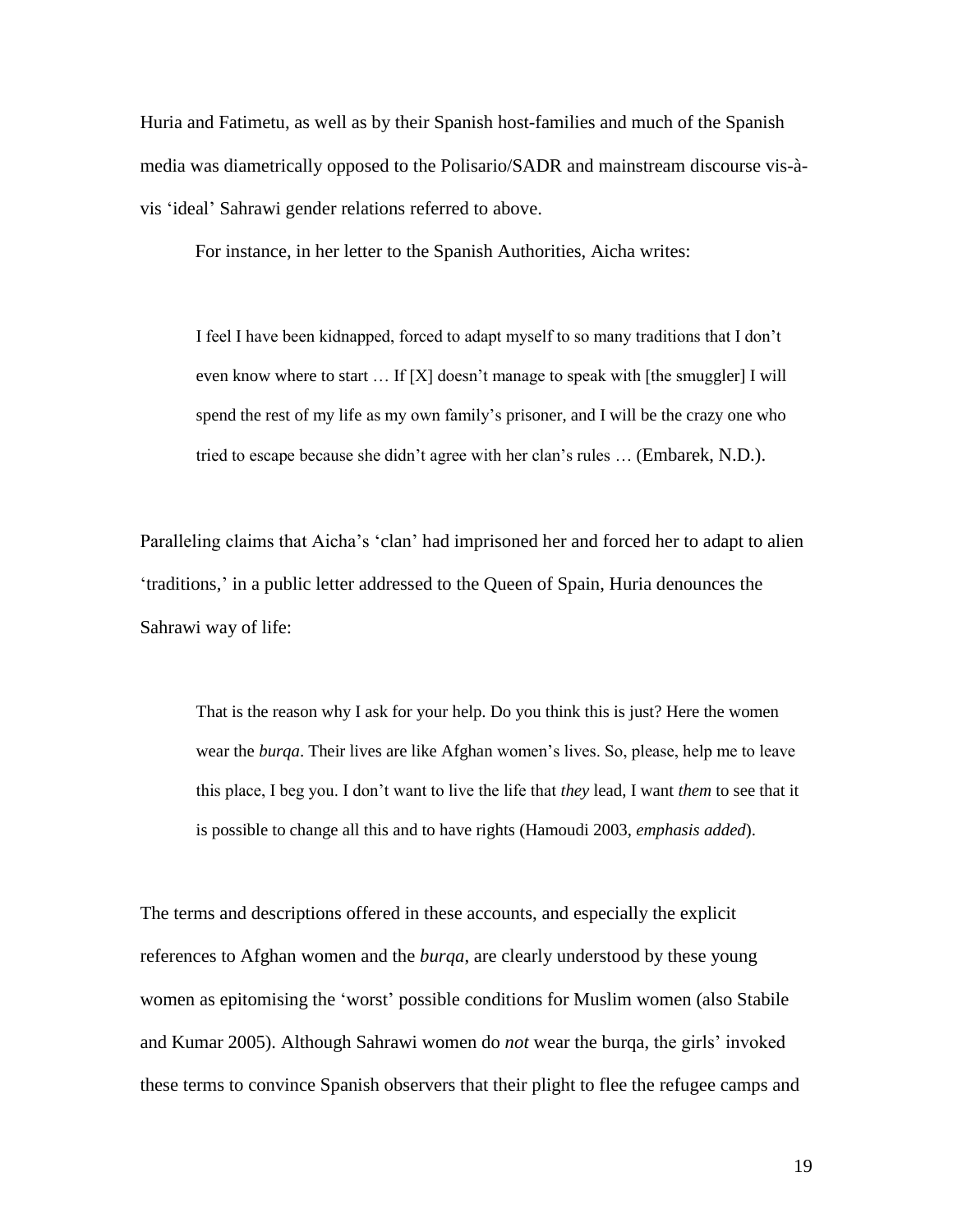their birth-families to return to their Spanish families was simultaneously understandable, just and necessary. As such, they seem to have recognised that a key factor which may pressure Western individuals, families and institutions to intervene in a crisis, or may at least be provided as a justification for intervention, is a particular representation of a cultural and religious prison which unjustly oppresses and subjugates women. Indeed, as has now been extensively documented, summoning the image of forcibly veiled Afghan women is particularly pertinent given the extent to which "the plight of Afghan women was invoked as a humanitarian crisis justifying military intervention" (Kandiyoti, interviewed by Hammami 2005, 1352; Stabile and Kumar 2005).

Simultaneously, Huria's personal (and political) identification in the extract above demonstrates a rejection of the Sahrawi 'way of life,' speaking of, and thus Othering, her birth-parents and refugee community as 'them' and 'they', whilst aligning herself with her Spanish family's culture and civil norms (her imagined 'we' and 'us'). In this sense, Huria's physical separation from her birth parents while she was fostered in Spain can be perceived as resulting in a realignment of her sense of forming part of the Spanish Self – to paraphrase de Beauvoir, although Huria may have been 'born' a Sahrawi girl, through the 'modernising' fostering experience she has 'become' a Spanish woman (also Nash 2005).

These images were paralleled and expanded upon by those members of the Spanish media who supported the teenaged refugees' 'release,' basing their reports on the specific details delineated in the young women's letters and the Spanish families' press releases, but concurrently drawing upon their own perceptions and beliefs surrounding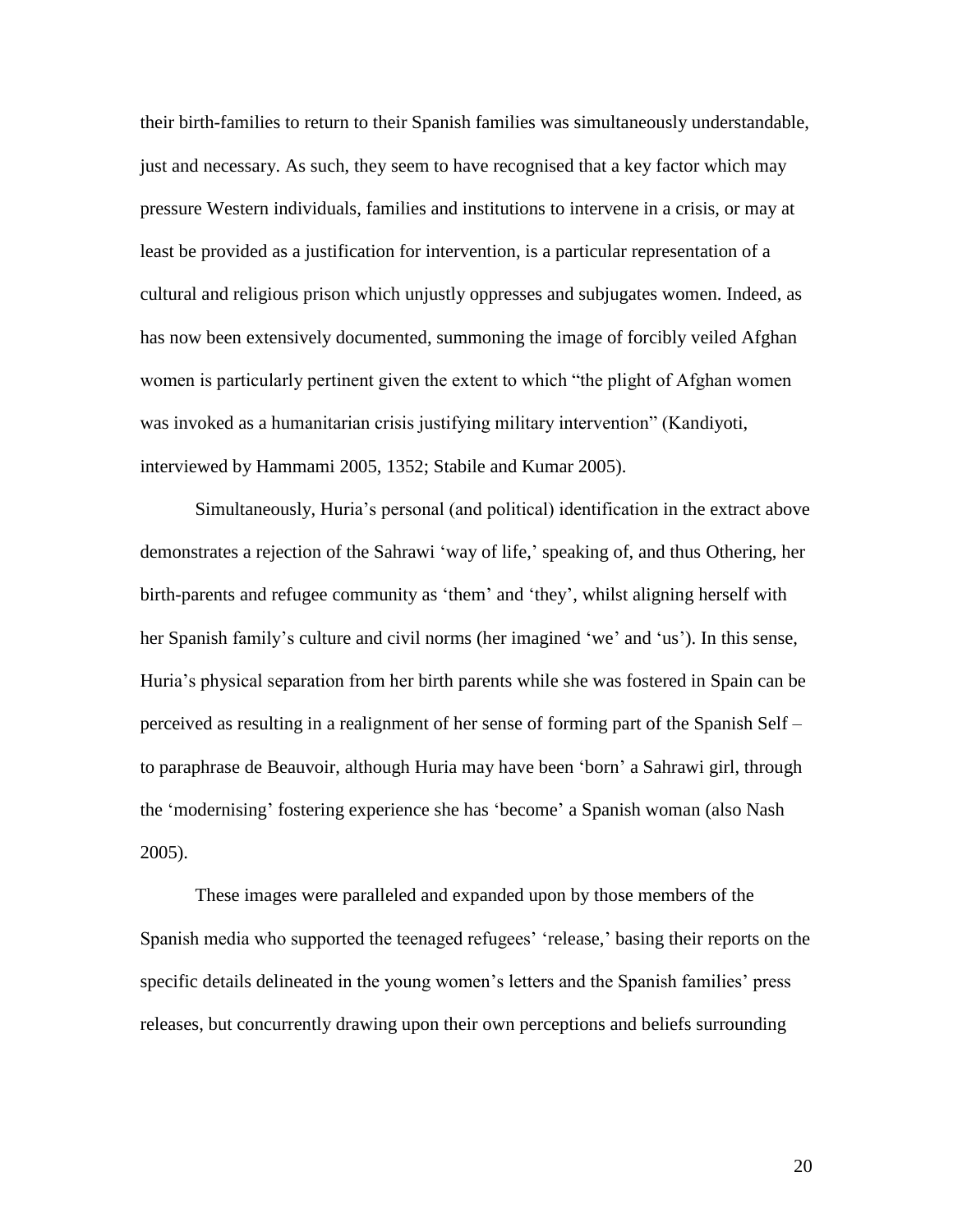Sahrawi gender relations. Hence, one internet journalist who has not visited the refugee camps describes Sahrawi society as:

a hell of ancestral customs which stamp on women's most elemental rights; ... where women never come of age to obtain these [rights] and choose their way of life, not even to choose a husband because their own father chooses one for them when they are still girls, or they sell them or trade them for two camels, two goats or two donkeys; where men make laws only for themselves, always leaving their women in the margins (Suarez 2003).

Upon Aicha's release, other journalists and commentators stated that Aicha had "won the battle *against her parent's ignorance and egoism*," parents who expected her to fulfil "the role that is reserved … for all of her nation's first-born women: little more than slavery in the *khayma* [tent] in the refugee camps" (Alonso 2003, *emphasis added*); Alonso continues by stating that "Some religions and a certain Bedouin atavism keep women tied to the leg of the bed."

In all of these statements, Sahrawi society as a whole and Sahrawi parents more specifically are "constructed as timelessly misogynistic, barbaric and uncivilized," naturalising both a "rhetoric of the 'clash of civilizations' and Orientalist constructions of the East upon which such a clash is predicated" (Stabile and Kumar, on representations of Afghanistan 2005, 774). As such, these accounts directly paralleled the monolithic depictions of subjugated, isolated and violated 'third world women' which Mohanty (1988), Spivak (1993) and others vehemently reject. Support was thus explicitly obtained for Aicha, Huria and Fatimetu's 'liberation' from the camps via continuously negative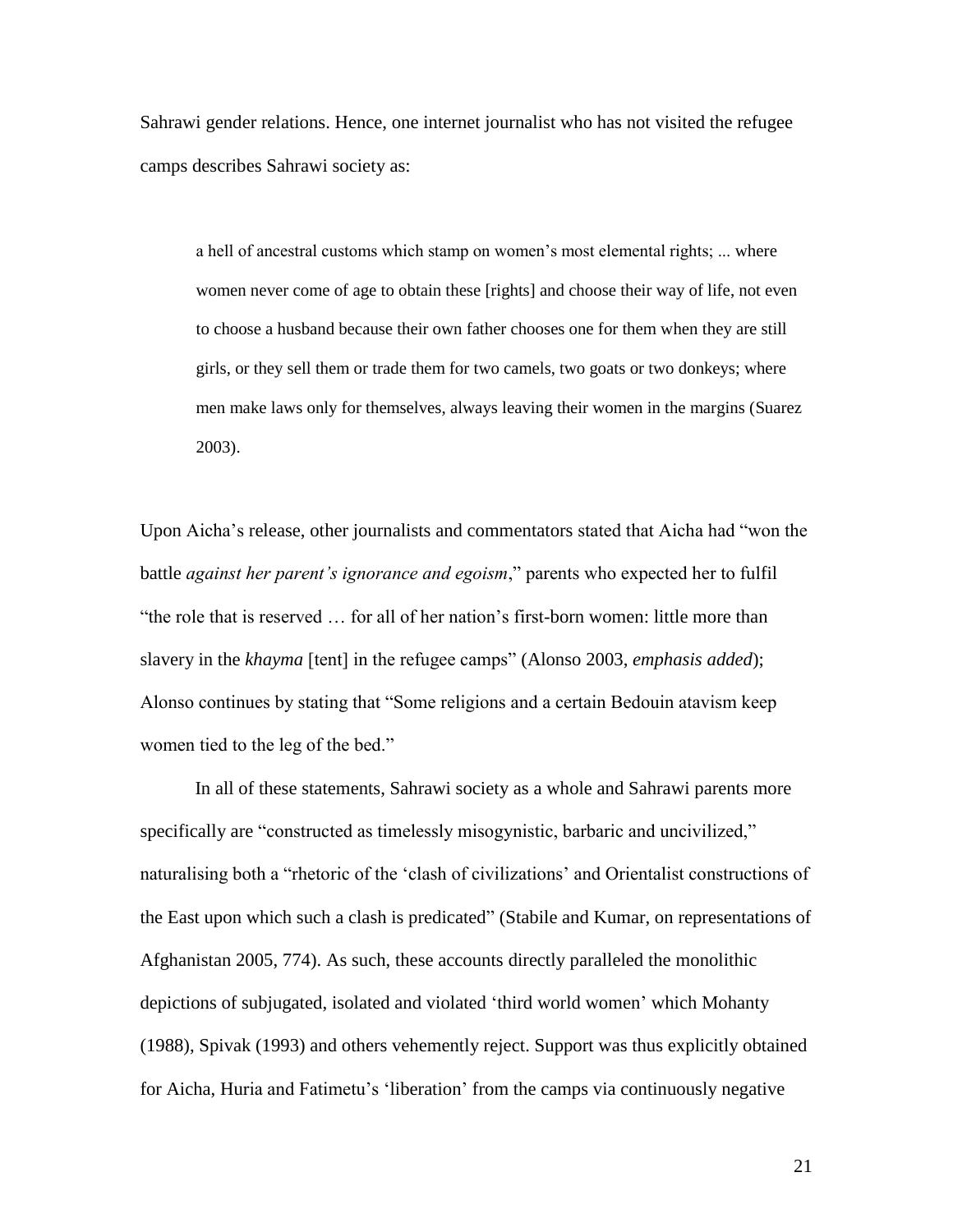references to the Muslim identity of the Sahrawi, pinpointing oppressive veiling and marriage practices, and identifying different forms of family-sponsored violence against women; in these instances, the depiction of the girls' biological families as illegitimate 'barbaric' oppressors is implicitly and at times explicitly contrasted with Spanish fosterfamilies' 'civilised' concern for 'their' (foster)daughters' well-being (also see Nash regarding representations of legitimate kinship amongst birth and adoptive parents, 2005). As I have suggested above and elsewhere (Fiddian-Qasmiyeh 2010a), the images mobilised in these public campaigns therefore parallel the Orientalist imagery which is habitually reproduced by the West apropos the Muslim Arab Other, representing the neocolonial foundations of the gendered protection narratives which justify Western interventions to 'protect' and 'liberate' Muslim women in the south and north alike.

The intersecting depictions arising in the case of Aicha, Huria and Fatimetu's abductions therefore led to many members of Spanish civil society advocating for the girls' 'liberation' from their oppressive birth parents and culture in the refugee camps, thereby directly engaging in "an Orientalist logic that paternalistically seeks to protect women" (Stabile and Kumar 2005, 775). Importantly, such gendered protection scenarios are dependent on both a "polarization between 'us' and 'them,' but also [upon] caricatures and stereotypes which bear little resemblance to reality" (Stabile and Kumar 2005, 771; also Abu-Lughod 2002).

## *Invoking Polisario's powers to protect*

In a selection of documents published at the time of Aicha's, Fatimetu's and Huria's 'abductions' by their parents, a range of actors highlighted their views regarding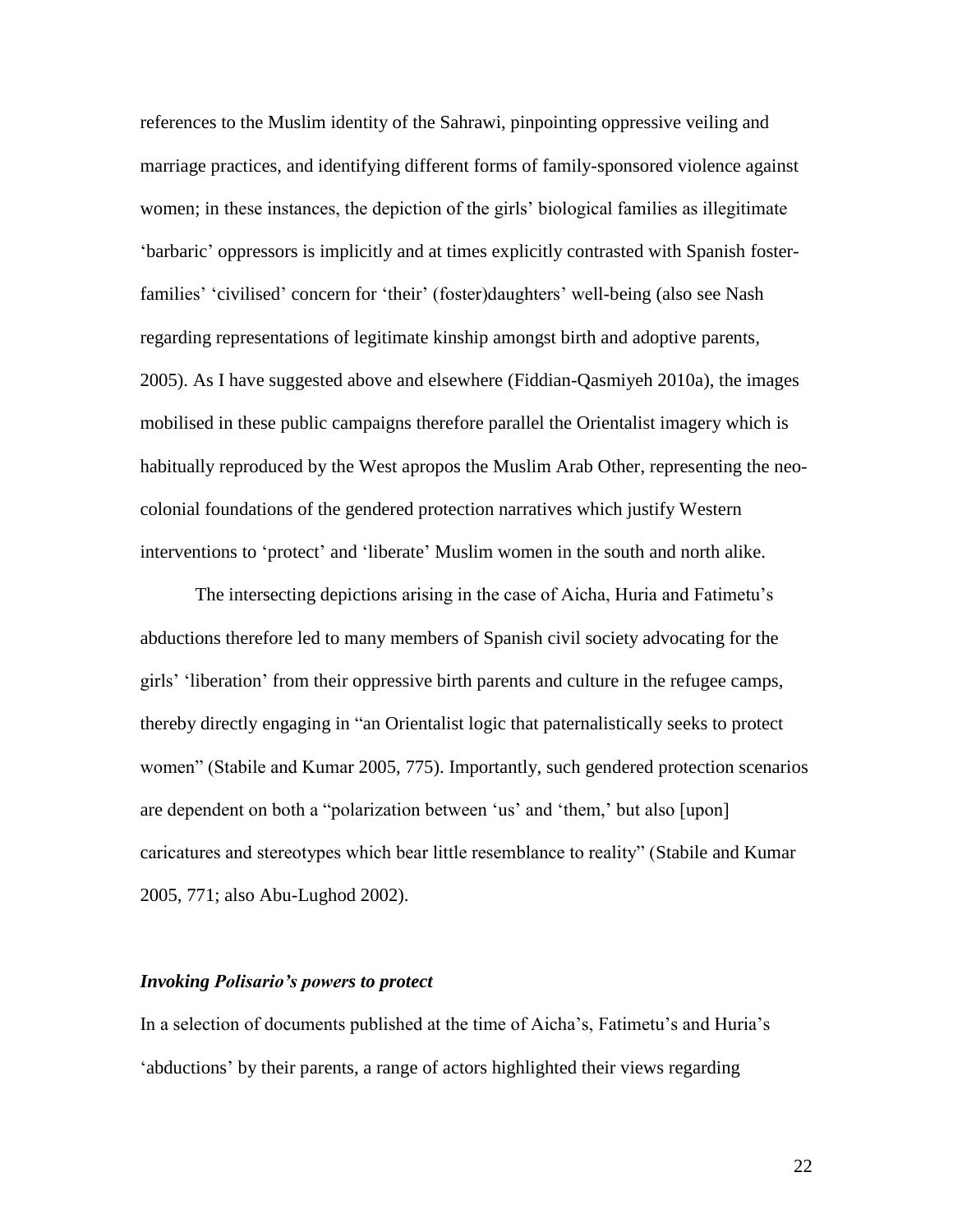Polisario/SADR's responsibilities towards these girls. Aicha herself, aged 19, is quoted as stating that, "for what has happened to me, for what is happening now, and for what will happen in the future, I blame only the POLISARIO FRONT [*sic*] which is directing my life," with the same document indicating that Polisario had successfully traced her whereabouts and informed her, at the age of 21, that they had negotiated her 'release' and her right to continue studying in Spain (Embarek, N.D.).

Aicha therefore suggests that Polisario was responsible for allowing her to be retained against her will throughout the almost two years she spent in the camps, and, eventually, for allowing her to return to Spain following the completion of an agreement between the Spanish and Sahrawi *governments*, and Aicha's family. This confidence in Polisario's power and capacity to convince the girls' parents to allow them to return to Spain in line with Polisario/SADR's stated commitment to women's rights is reflected in almost all of the other Spanish documents consulted. For instance, Huria's host-family states:

We ask that the Saharawi authorities intervene immediately *so that the norms of the Saharawi Arab Democratic Republic can be fulfilled* and Huria can return to Spain immediately to complete her medical treatment (N.A., N.D., *emphasis added*).

In relation to Fatimetu's retention in the camps despite her serious medical condition, the Riojan solidarity NGO indicates that:

Considering these events, and their seriousness, we find it incredible that the Polisario Front and the government of the SADR, which you direct, could allow this form of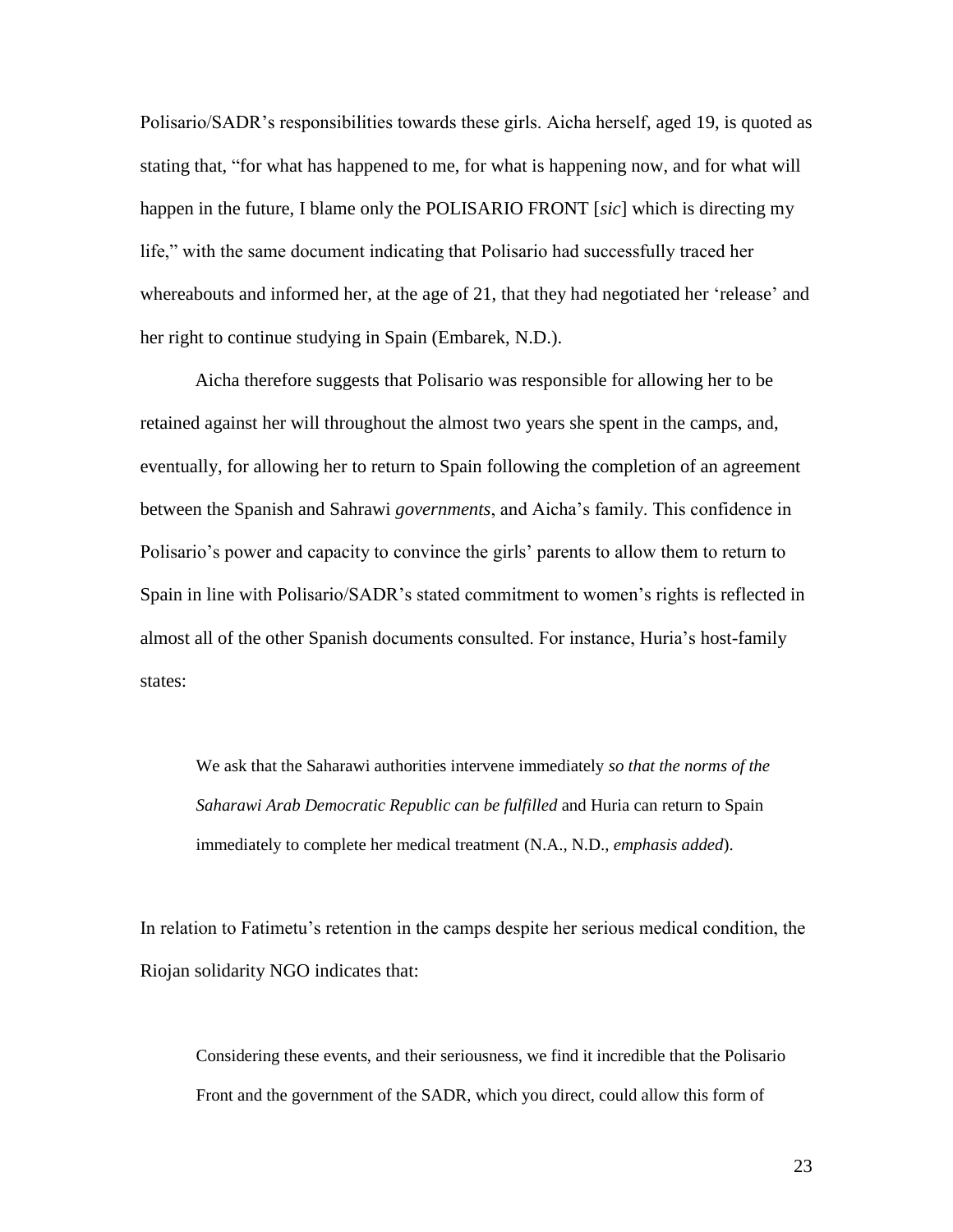negligence towards *the girls* … (Grupo de Amistad de la Comunidad de la Rioja 2001, *emphasis added*).

As these quotes indicate, whilst Polisario/SADR is a 'government-in-exile' and is wholly dependent on externally provided humanitarian aid, Aicha, the Spanish families and solidarity NGOs all asserted that Polisario was the organisation which should be approached to obtain the girls' release in line with international human rights standards. In this sense, Spanish families invoked their 'intimate' 'parental' concern over the girls' wellbeing to demand not only Spanish but also Sahrawi 'state' intervention in Sahrawi family life, summoning the state's 'legitimate' power over Sahrawi refugee girls and women based in private households in the Sahrawi refugee camps.

However, while Spanish families, civil society and politico-legal actors argued that Polisario/SADR should enact its state-like authority to protect these young women, the Polisario Delegation of Castilla y León issued a memorandum in relation to Aicha's case in which they outline what the Saharawi Authorities felt was Polisario's role vis-avis the crisis:

The Sahrawi authorities never become implicated between Sahrawi families and the hostfamilies given that they do not support temporary adoptions. In the case of Aicha…the Sahrawi authorities are making an effort to convince Aicha's parents, but, they do not guarantee anything given the sensitive nature of the case in Sahrawi society, and it is not possible to launch a crusade for the liberation of Sahrawi women, using Aicha's name as its motto, without knowing about the history and achievements in relation to Sahrawi women's position today (Delegación Saharaui Castilla y León 2002).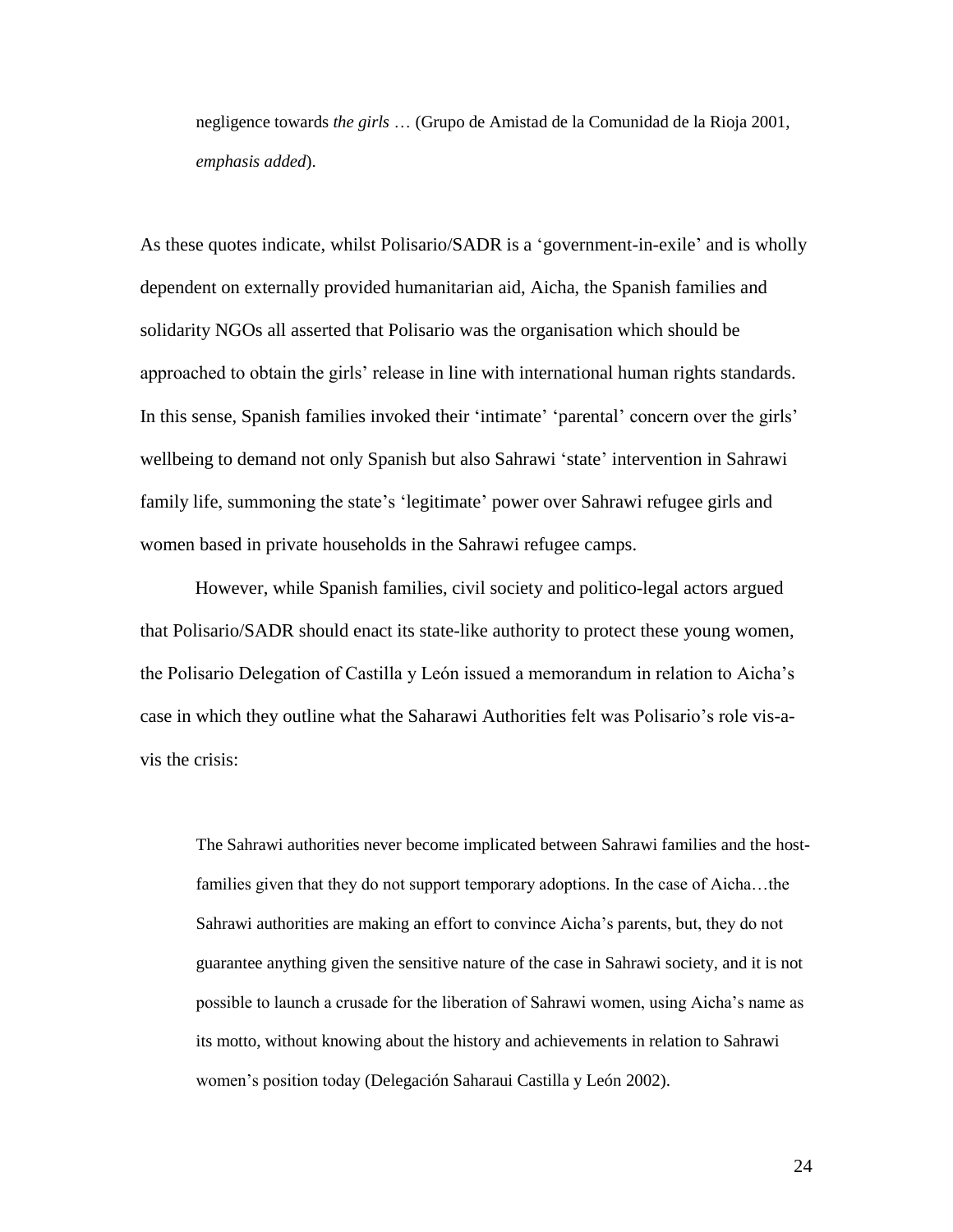Hence, whilst declaring that they are the sole and legitimate representatives of the Sahrawi people as a collectivity and as individual refugees, and claiming to be the government in charge of camps inhabited by powerful and active Sahrawi refugee women, in this and other declarations Polisario representatives in Spain highlighted that they could only attempt to convince Aicha's parents, but could not guarantee success. To an extent, this may allude to the delicate balance which grants Polisario/SADR authority within the camps, and the terms of the socio-political contract uniting Sahrawi refugees to 'their' representatives. In this sense, Polisario's role and power as the 'legitimate representatives' of the Saharawi people will only last as long as 'the Saharawi people' agree with its decisions and rulings, and such interventions are represented by Polisario/SADR as solely being acceptable in particular public spheres and over particular refugees. In contrast, attempts to influence family decisions over the treatment of particular (especially young and female) refugees within the household are portrayed as especially 'sensitive,' potentially interfering in intimate private spaces protected by the SADR Constitution and undermining the basic unit of Sahrawi society: the Sahrawi family.

Indeed, before the degree of Spanish public support for Aicha's 'liberation' had become clear, Polisario's representative in Spain at the time officially indicated that Polisario would not become involved in Aicha's case since it was "a very personal problem, between families" (quoted in Peregil 2002). Refusing to intrude in Sahrawi family life and parental decisions over their daughters, he argued that "if more silent methods had been used, this case could have been resolved" (ibid), reiterating claims that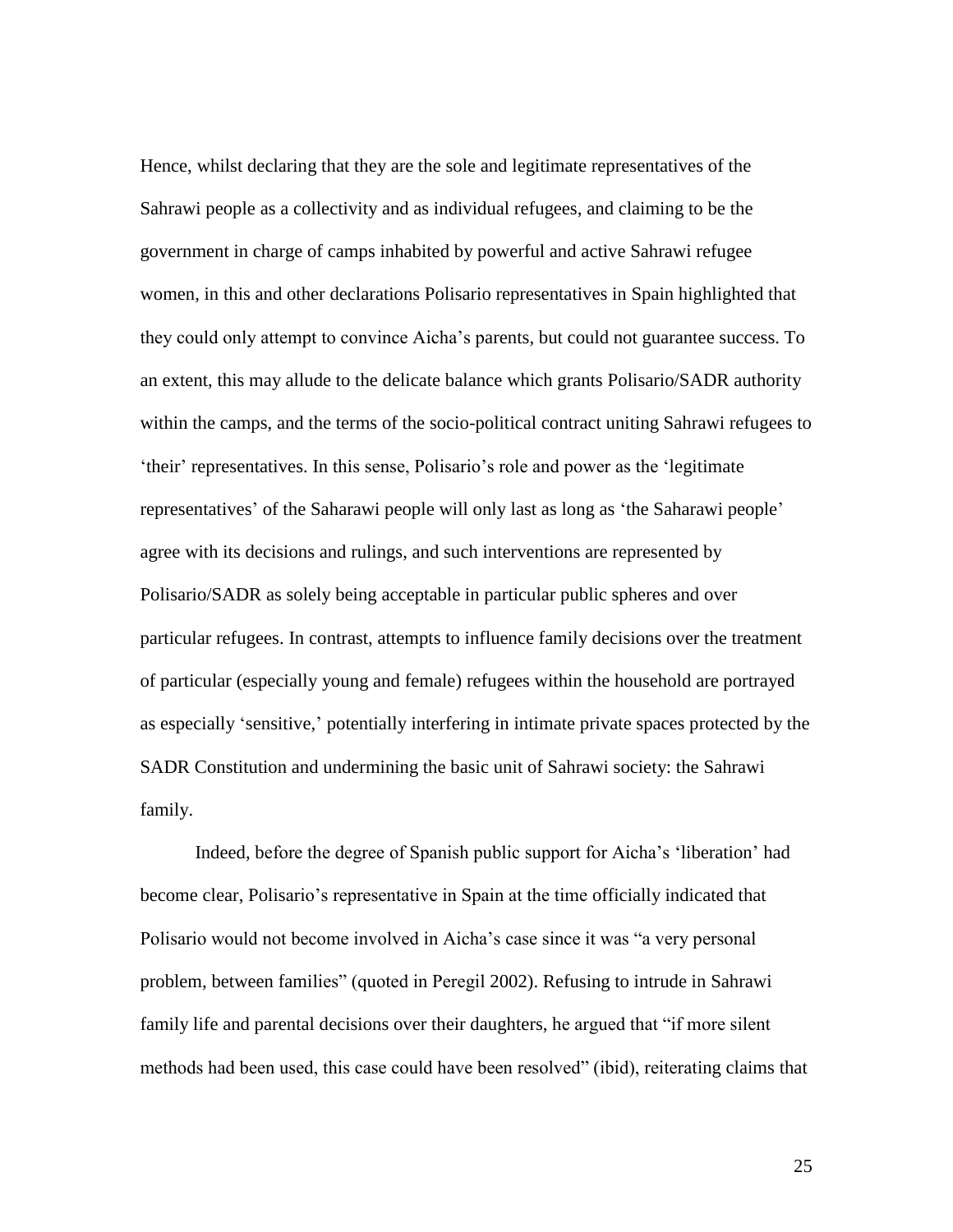these girls' cases were 'private' rather than 'political' matters. However, having recognised that these Sahrawi families' decisions and acts had the potential to destabilise the public humanitarian/solidarity network which provides essential material and political support to the camps and the Sahrawi nationalist project, Polisario/SADR ultimately succumbed to the pressure applied by Spanish civil and political organisations and 'negotiated' the girls' 'release' from their biological parents, and their 'return' to Spain (Fiddian-Qasmiyeh 2006, 2010a).

A delicate balance is therefore constantly being negotiated between Sahrawis who recognise their dependence upon Spanish humanitarian aid and political support, and yet fear that the cohesion and continuity of their families and households, and broader camp society, may be at threat due to this dependence. Although SADR indicated in communications with HRW that "some Spanish families are profiteering from the tragic situations of Sahrawis *to seize some children*" (2008, 184, *emphasis added*), and a Sahrawi blogger adamantly concludes that "all of the solidarity offered by all of [the host-families in Spain] is not worth the risk of even one of our children being kidnapped [by delinquent *solidarios*]," Polisario's decision to intervene in Sahrawi family life to 'protect' 'its' refugee women was ultimately directly influenced by Spanish pressure and at odds with local preferences (Wurud 2008).

While Spanish actors were therefore able to exert leverage over Polisario through threats to withdraw or withhold aid from the refugee camps, Polisario may simultaneously have recognised that a potential threat was emerging both to its internationally projected image of being the legitimate authorities of the camps, and, relatedly, of the camps as spaces of gender equality and freedom from violence against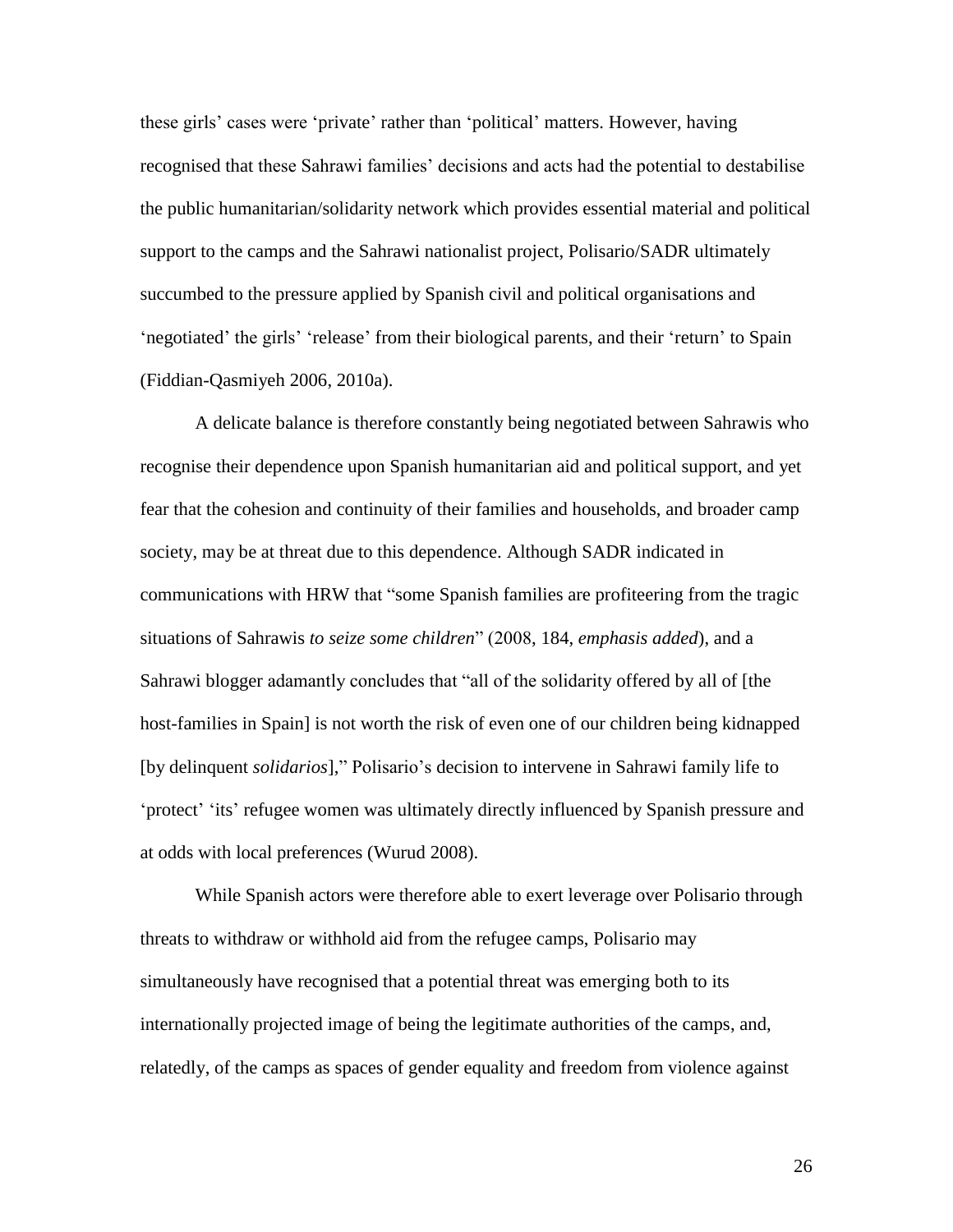women (Fiddian-Qasmiyeh 2010). Indeed, by securing these girls' 'release', Polisario therefore demonstrated its capacity to exert its legitimate control over its refugee-citizens in the camps (male and female, adult and child), and simultaneously to uphold the key characteristics celebrated by Western audiences: democracy, good governance and women's rights. They were thus able to reinstate their position as the de facto authority over Sahrawi refugees as a whole, and, in line with their ratification of protocols relating to women's and children's rights, as the legitimate protectors of Sahrawi refugee girls and women more specifically.

While Spanish families, civil society and politico-legal actors challenged Polisario to uphold its status as a responsible, liberal 'government' and state by 'protecting' Aicha, Huria and Fatimetu in line with Spanish priorities, the experiences of Mimouna in 2008 and 2009 reveal a major shift in the ways in which the issue of responsibility and legitimate authority over Sahrawi young women has come to be conceptualised by Spanish state and non-state actors.

# **Revisiting responsibility to protect: the 'later' challenge**

Unlike Aicha, Huria and Fatimetu, who had all been individually fostered by Spanish families in their early-teens, Mimouna left the Sahrawi refugee camps with her birthfamily to live in Spain in 1999. In August 2008, however, aged 19, Mimouna disappeared from Spain and was reportedly forcibly returned to the camps by her birth-family. While Aicha, Huria and Fatimetu were reclaimed by their Spanish foster-families, in Mimouna's case, it was her Spanish fiancé who reported her disappearance to the local court in Lucena, claiming that she had been kidnapped by her mother and siblings; had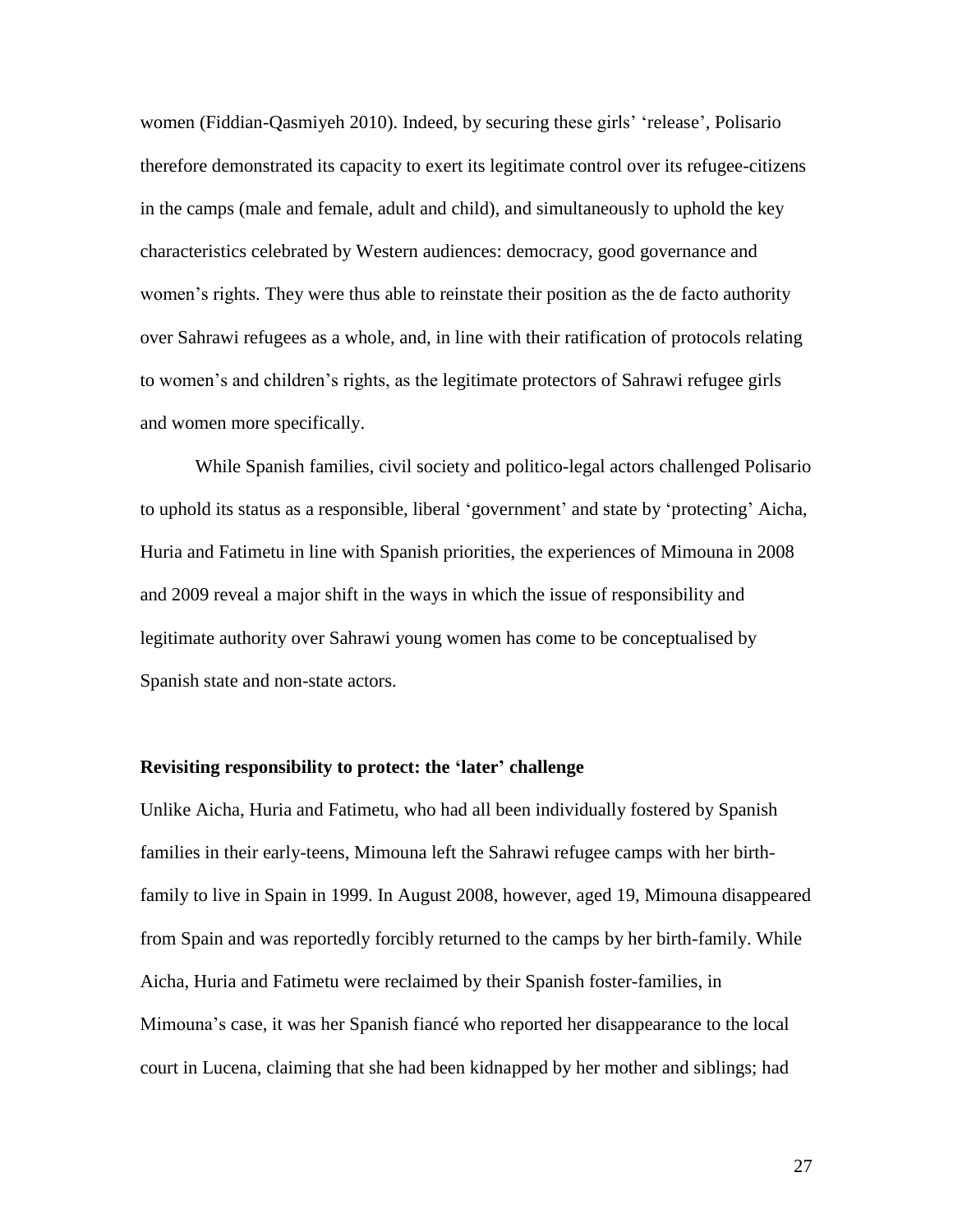been forcibly taken from Spain to the Algerian port of Oran (reportedly at knife point); and was being retained against her will in the camps (Planelles 2009). For the first time, a reference to Mimouna's risk of being forced into marriage against her will in the camps was projected in the international arena (M.P. 2008a). No such assertions were ever made in the cases of Aicha, Fatimetu or Huria, whose 'Spanish families' did not justify their attempts to secure their return to Spain in this way.

Nonetheless, paralleling the cases of Aicha, Huria and Fatimetu, Mimouna's fiancé, friends and legal team called upon Polisario to secure her release. In their increasingly public statements, the fiancé and his lawyer called upon the 'Sahrawi government' in the camps, via its Polisario 'representatives' in Spain, to protect the human rights of 'its citizens' in general, specifically declaring that Polisario and the 'Sahrawi government' "have moral and legal obligations" to protect Sahrawi women (Radio Lucena 2009). Furthermore, as noted by the lawyer, a petition was launched with the specific objective to "make the Sahrawi authorities reflect, as they are the only ones who can get [Maimouna] out of the camps" (Caravaca 2009). In so doing, Mimouna's fiancé and his lawyer explicitly recognised Polisario's diplomatic presence in Spain and SADR's role in the camps, but stressed that their trust in SADR was conditional upon Polisario/SADR protecting Sahrawi women like Mimouna in the camps and beyond. Indeed, this case confirms the extent to which the broader Spanish-Sahrawi humanitarian and political support system is grounded upon gender-based conditionalities, demanding the intervention of state and non-state actors within and outside of Sahrawi households in the camps and in Spain alike (also Fiddian-Qasmiyeh 2009, 2010a). However, unlike the continued and continuous reference to Polisario as the main interlocutor and agent of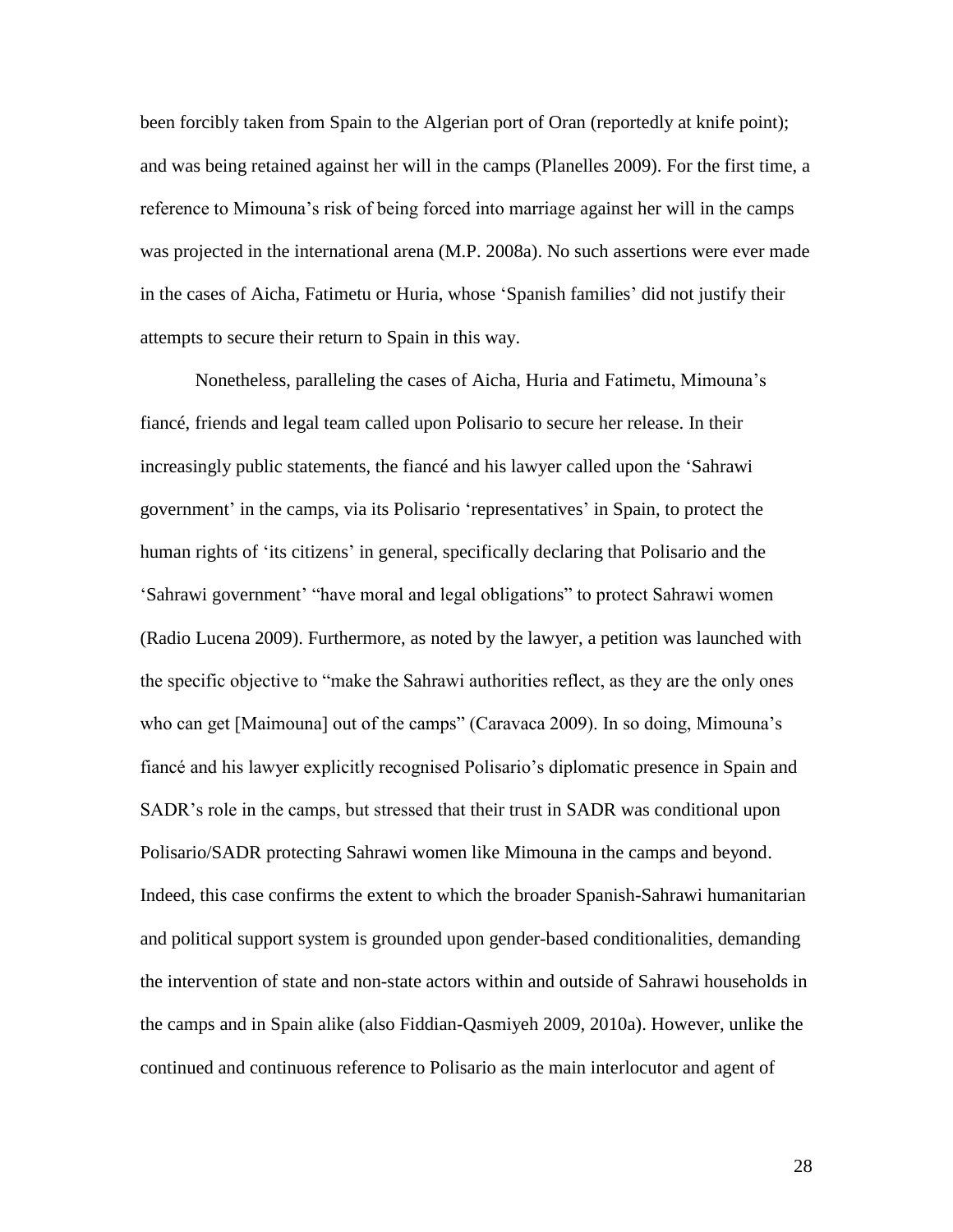'protection' in Aicha, Huria and Fatimetu's cases, Mimouna's fiancé and legal entourage eventually, on 8 January 2009, called upon the Sahrawis' Algerian host state to become involved to 'liberate' this Sahrawi woman.

### *Sahrawi, Spanish or Algerian authority over Sahrawi female subjects?*

Spain's principal requests, as submitted by the Spanish judge to the Algerian authorities via a letter rogatory<sup>4</sup> were twofold: that the Algerian authorities facilitate Mimouna's return to Spain on the grounds that she was a claimant and witness in a Spanish court case; that the Algerian court in the military town of Tindouf (the closest town to the refugee camps) should question Mimouna's mother and brothers apropos Mimouna's abduction, in addition to establishing the details of her treatment during the abduction and whilst held in the camps (Europa Press 2009a). In the meantime, the Spanish judge confiscated Mimouna's father's and brother's passports to prevent them from leaving the country, as they had remained in Spain while Mimouna was reportedly taken to the camps by her mother and other brothers (also M.P. 2008b). Limiting these two male relatives' mobility, and enforcing their presence within the Spanish national territory, was thus perceived as a key means to achieve Mimouna's freedom of movement in/from the camps and to secure her safe return to her legitimate home, Spain.

Spain's intervention is, legally speaking, understandable since the 'crimes' of 'abduction' took place on Spanish territory, and Spain therefore has clear jurisdiction over these cases. Furthermore, the abovementioned Spanish requests for Algeria's interventions are broadly in line with the arguments presented by HRW and OHCHR, as quoted above. HRW has also argued that: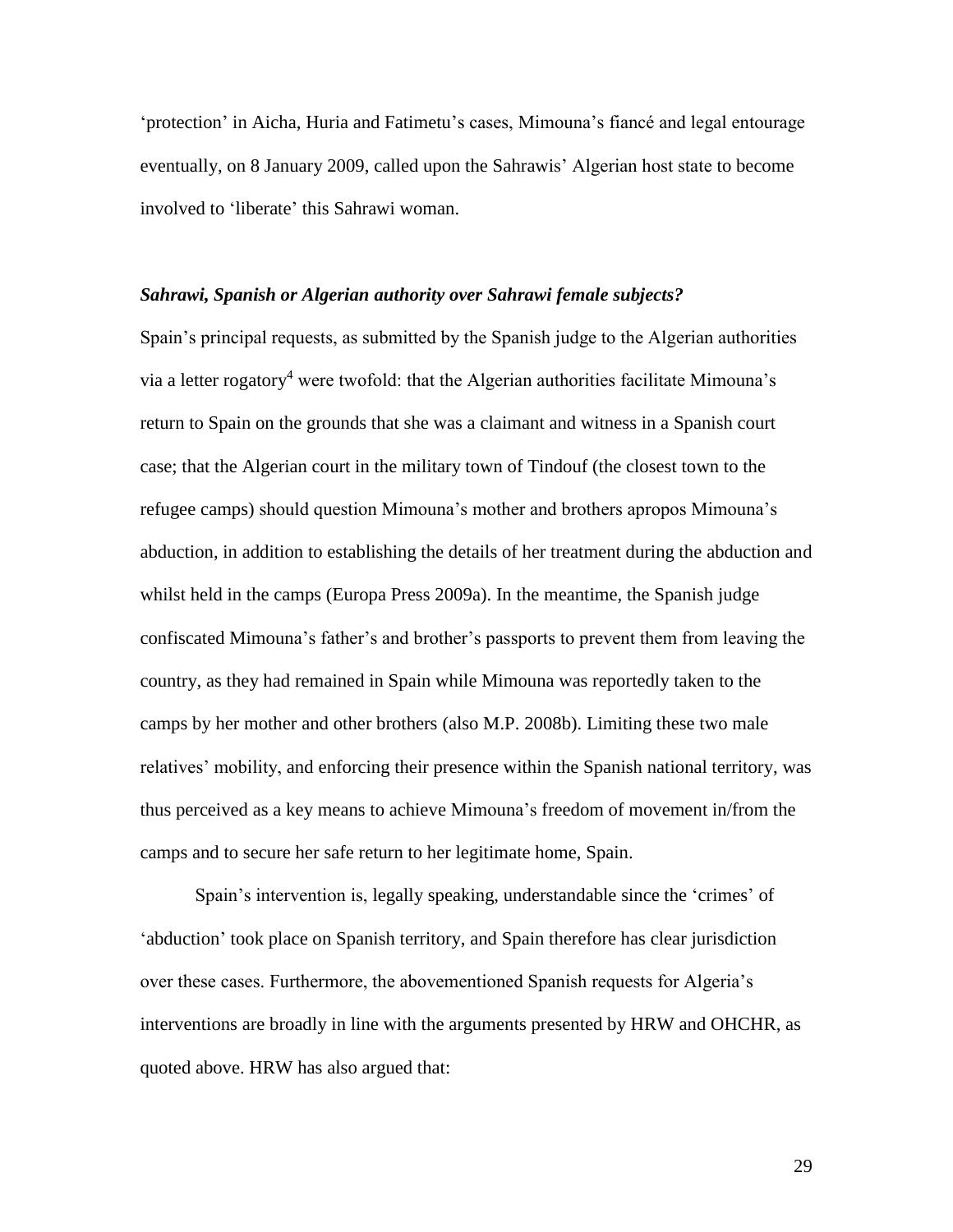The government of the host country, Algeria–which is accountable under international law for protecting the rights of all persons within its territory–has ceded de facto administration of the camps to a liberation movement that is not formally accountable in the international system for its human rights practices.

However, despite this international obligation OHCHR (para. 39) notes that:

While the [Sahrawi] refugees are present in the territory of Algeria, the [Algerian] authorities reiterated during meetings with … the [OHCHR] delegation that despite this presence, the responsibility for human rights and any other related matters lies with the Government of the SADR.

Indeed, while the Spanish courts attempted to summon Algerian national responsibility to secure Mimouna's release from the camps, Algeria repeatedly asserted SADR's authority as the 'Government' of the Sahrawi people, and refused to comply with the letter rogatory, inviting the Spanish Government to enter into direct diplomatic communication with the SADR Government (Europa Press 2009b). However, although Mimouna's father challenged the Spanish judge "to go to the camps and speak with my wife and children there" (Albert 2009), neither the Spanish judge nor the Spanish Embassy in Algiers have the authority to do so given the Algerian government's refusal to cooperate. Rather, as noted by the lawyer in charge of Mimouna's case, "there is a juridical limbo whereby Spain does not recognise the Sahrawi Arab Republic as a state", while Algeria "does not consider the case to be its own, since the Polisario Front has its own tribunal and is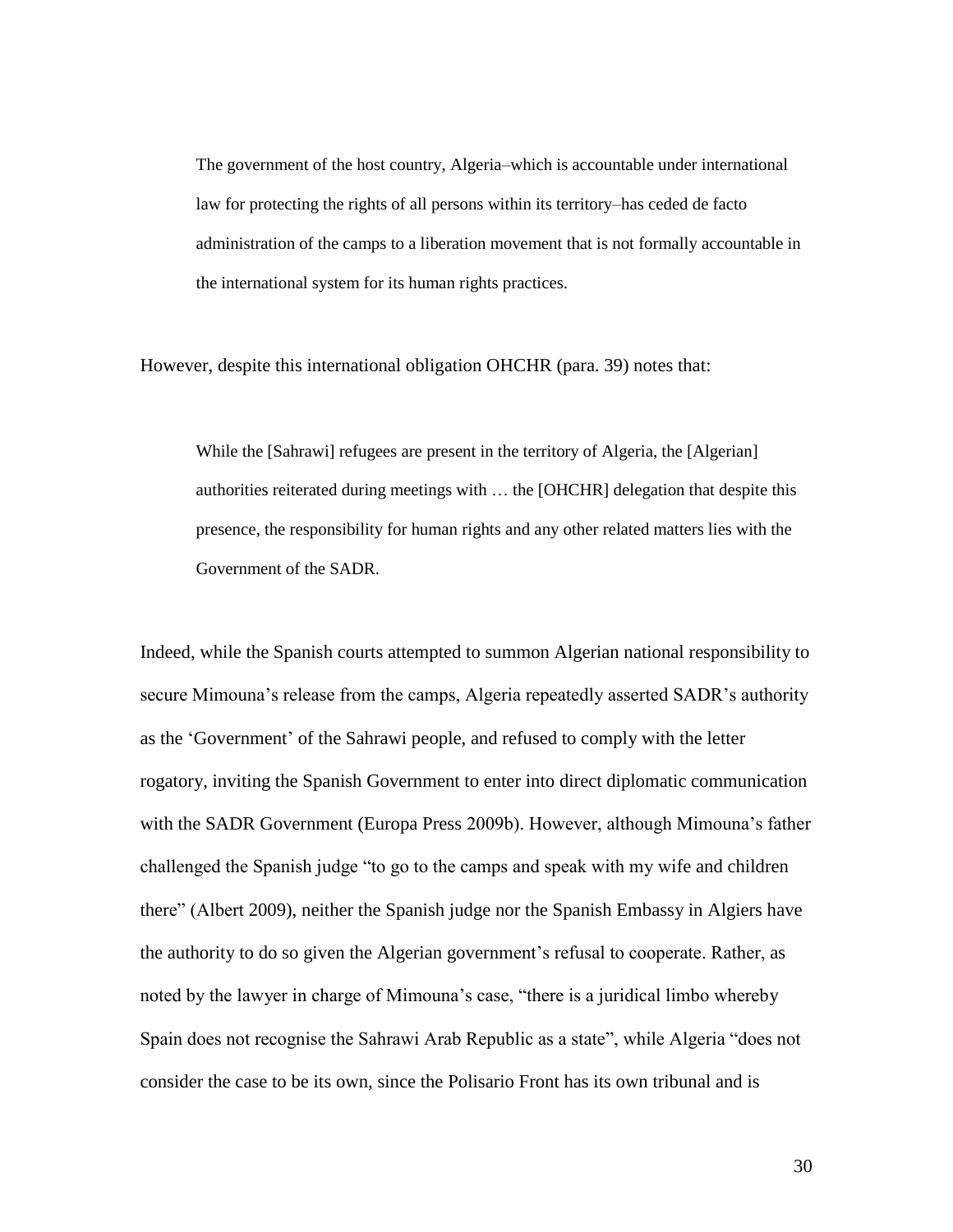recognised by Algeria" (quoted in Radio Lucena 2009). Algeria's refusal to cooperate with the Spanish authorities in this case is also particularly notable given that Algeria had granted Mimouna a passport, but not Algerian citizenship, highlighting another anomaly in the Sahrawi context: refugees have access to various passports and travel documents to enhance their mobility for education, health and employment, without such passports embodying a legal tie with the granting state itself.

This case-study therefore demonstrates the extent to which state and non-state actors in a country such as Spain may use different means to 'reach' outside of its borders in order to 'protect' non-citizen women who were 'abducted' from its territory (and its families). While both Polisario and the Algerian government actively evaded the invocation of their responsibility to offer protection to Mimouna, it is notable that Spanish families, civil society and politico-legal actors alike should have so proactively developed a multifaceted strategy to secure Mimouna's 'release' from the camps, and her 'return home' to Spain. Such strategies included two failed 'liberation' attempts by members of Spanish civil society who intended to 'free' Mimouna from the camps (Caravaca 2009), and Mimouna's boyfriend's eventual 'success' in 'saving' her from her mother at the Algerian port of Oran in December 2009. In many ways, building upon the 'appropriation' of Sahrawi children fostered by Spanish families noted above, Spanish claims to protect Mimouna (and Aicha, Fatimetu and Huria before her) were founded upon an equation of Sahrawi girls and women with 'us' (where us=Spain), leading to the representation of a Spanish need to protect 'our' Sahrawi refugee women from 'their' Sahrawi culture and family.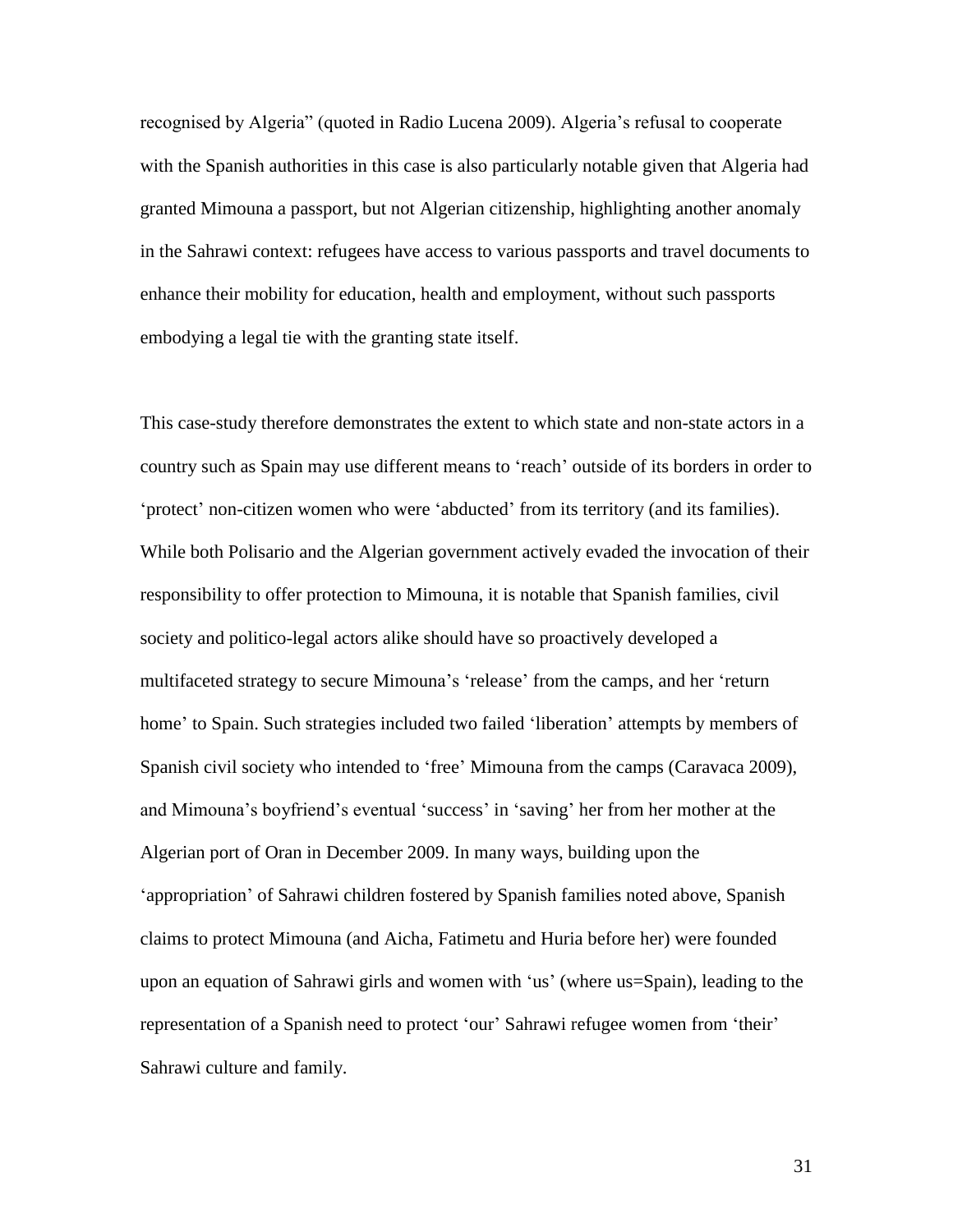In many respects, representations and perceptions of Sahrawi refugee girls' and women's 'moral membership'<sup>5</sup> of Spanish families and broader society can be traced to earlier colonial ties, and elements of 'colonial guilt' felt by Spanish civil society due to Spain's failure to appropriately decolonise the Western Sahara and its inhabitants; members of Spanish civil society regularly assert Spain's responsibility for the Sahrawis' protracted exile, a feeling of moral and political responsibility which underpins the solidarity movement which provides Polisario/SADR with essential humanitarian and political support (Fiddian-Qasmiyeh 2011).

More importantly, perhaps, these cases demonstrate the extent to which Spanish foster-families and Spanish civil society are perceived and widely represented in the Spanish media and politico-legal institutions as holding greater legitimacy than Sahrawi families over 'their' daughters. In these high-profile campaigns, the 'protection' of Sahrawi refugee women is invoked and pursued by Spanish non-state actors who declare their own moral and legal obligation to liberate 'our' oppressed girls and women from 'their' oppressive households and culture by demanding that the Spanish state, Polisario/SADR, and/or the Algerian state enact their politico-legal authority over these young female subjects.

### **Conclusion**

By analysing the high-profile campaigns surrounding the 'abduction' of four Sahrawi refugee young women between 2002 and 2009, this article has examined the gendered protection narratives invoked by diverse state and non-state actors to secure Aicha's, Huria's, Fatimetu's and Maimouna's 'liberation' from their birth-families and birth-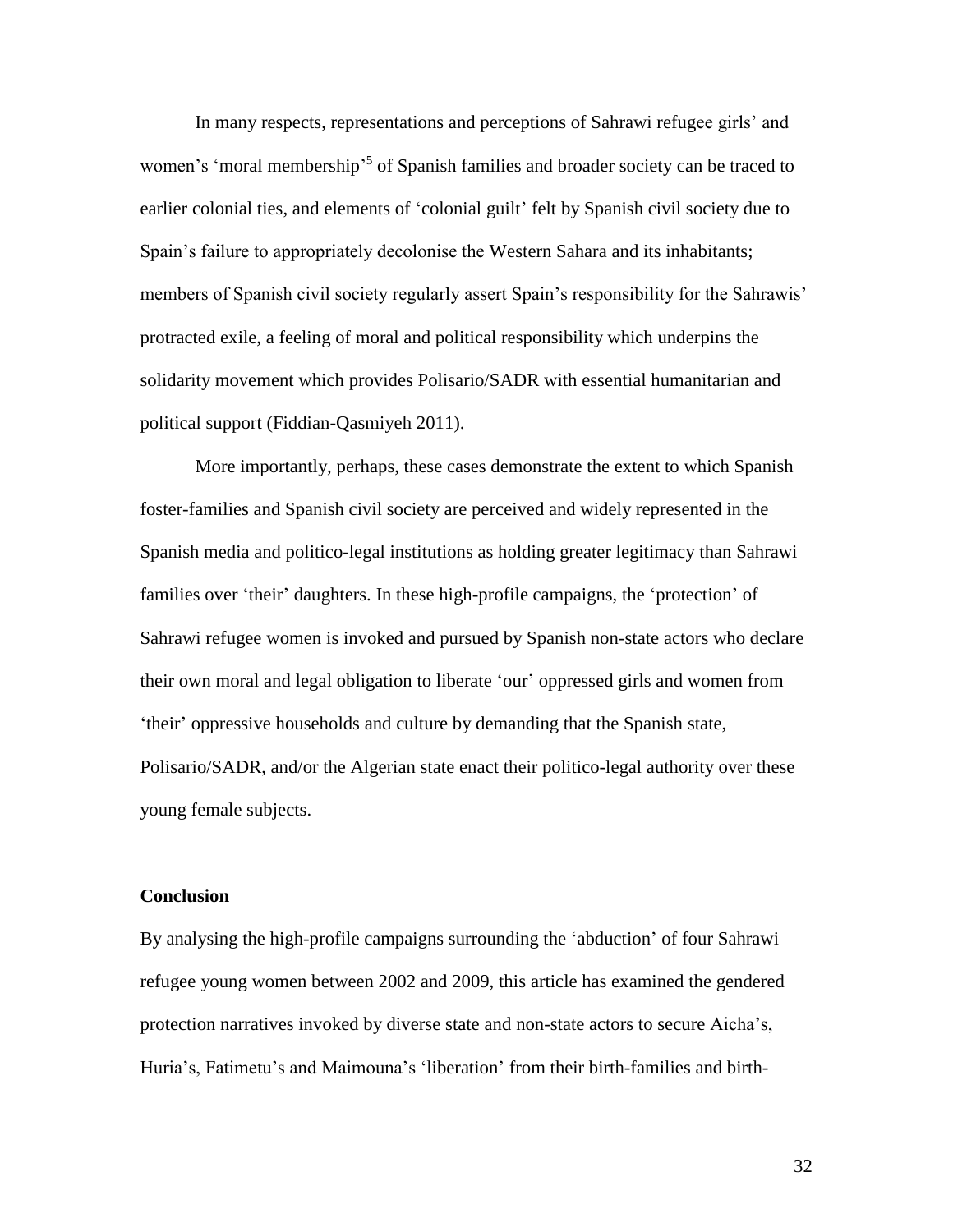camps. While a number of boys and young men have also reportedly been 'returned' to the camps by their birth-families following short- and long-term fostering arrangements in Spain, the degree of public attention and anxiety expressed over the need to 'protect' these Sahrawi girls and women from their families is particularly notable, reflecting the extent to which gender, age and religion intersect in the identification of which migrant bodies warrant, and indeed deserve, state protection across different geopolitical contexts. In the cases briefly explored above, it can be argued that relations of intimacy, belonging and responsibility to protect have been realigned to favour Spanish families (Aicha, Huria and Fatimetu's foster-parents on the one hand, and Mimouna's Spanish fiancé on the other) to the detriment of Sahrawi families. The young women's physical, emotional and discursive separation from their biological families has been paralleled by the delegitimisation of the Sahrawi birth-families' ties to their daughters and sisters, and the public naturalisation of the Spanish families' concern for and public interventions to 'save' these young women from their 'ignorant' and 'egotistic' parents (op cit). In line with broader literatures which recognise that "the intimate is a coproduction with the public" (Oswin and Olund 2010, 60), the intimate ties between the young women, their Spanish families, and Spanish society more broadly have been publically reinforced, solidified and legitimated through these campaigns, which have in turn demanded both Spanish and Sahrawi interventions in Sahrawi intimate relations and intimate spheres.

In the cases explored above, a wide network of families, members of Spanish civil society and NGO workers, alongside Spanish officials including lawyers, judges and ministers, have declared themselves responsible for the 'protection' of female Sahrawi refugee 'abductees' outside of Spanish national territory. However, Spain's determination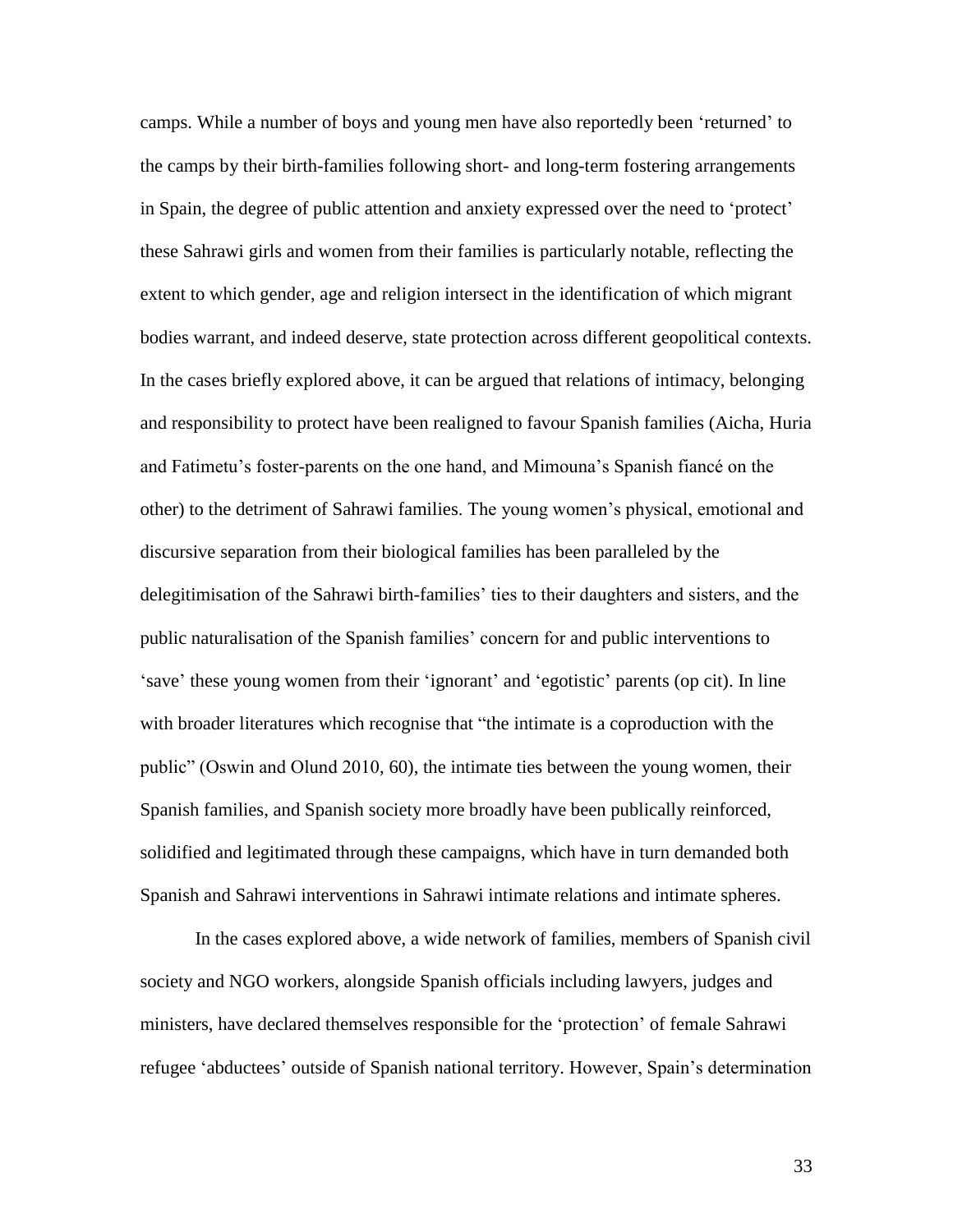and ability to 'rescue' these women from their families in the Sahrawi camps has been greatly complicated in these cases by virtue of long-standing struggles over political and discursive control over the Sahrawi camps and their inhabitants. Since Polisario explicitly claims to represent and act as a 'state' towards its 'refugee-citizens', whilst both Algeria (the host-state) and Polisario have denied legal responsibility over 'abductees' such as Aicha, Fatimetu, Huria and Mimouna, the question of 'sovereignty' and legal responsibility over the inhabitants of the Sahrawi refugee camps is actively accentuated by such cases. With both Polisario and the Algerian government refusing to address these 'abductions,' Spanish assumptions regarding the necessity and justifiability of 'outside intervention' to 'protect' oppressed women are reinforced. As such, the Sahrawi refugee camps are increasingly viewed by Spain as "spaces in which [they, i.e. the Spanish authorities] are entitled to exercise a form of sovereignty."<sup>6</sup> Indeed, it could be argued that Spanish interventions to monitor and influence intimate family/household relations are an effective means of controlling camp spaces which lie beyond Spain's national jurisdiction. In this sense, the intimate aid system which underpins the camps' material and political survival is characterised not only by intimate ties of dependency between families, but provide the foundations for diverse forms of intimate governmentality of Sahrawi family life and private spheres by Sahrawi and Spanish authorities alike.

Ironically, while the Sahrawi refugee camps have systematically been heralded as the "best run refugee camps in the world" (op cit) and as models of self-sufficiency characterised by democracy and gender equality, such cases threaten to reinforce outsiders' sense of the necessity and justifiability of their involvement and exertion of their power over the camps and their inhabitants. Equally, they solidify the more specific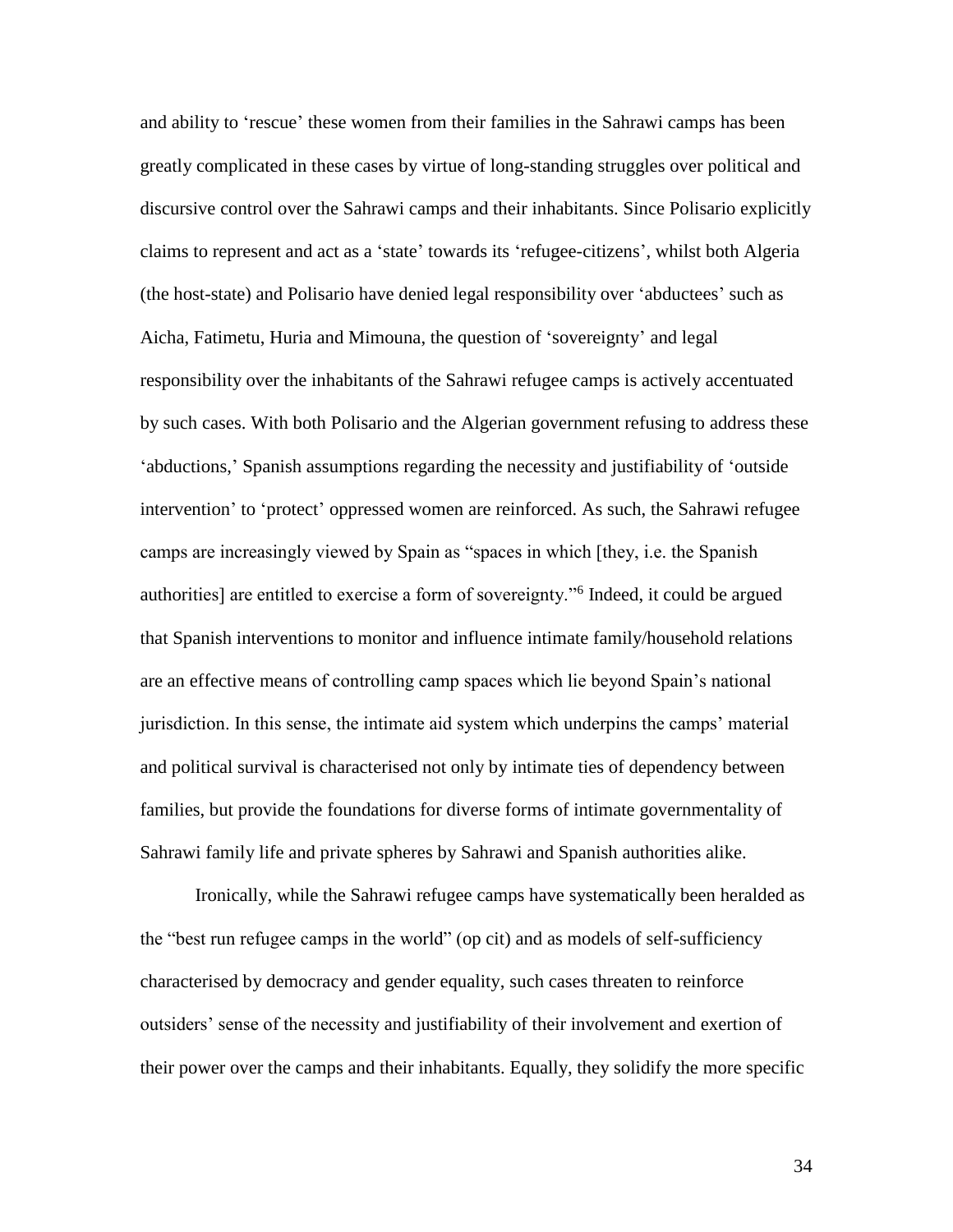preference held by donor states that refugee camps should be administered by donor experts (Harrell-Bond 1986), and broader assumptions held by the international community regarding the necessity of 'outside experts' intervening to resolve refugee crises and to 'protect' refugee women across the south and the north alike.

# **Acknowledgements**

This article is based upon research funded by the Economic and Social Research Council. Thanks and acknowledgements are due to the anonymous reviewers of this piece in addition to the GPC Editorial Team and colleagues at the Refugee Studies Centre for their detailed comments on earlier versions of this paper; I am particularly grateful to Yousif M. Qasmiyeh for his support and sharing invaluable insights throughout my research. Any errors, of course, remain my own.

#### **Notes**

 $\overline{a}$ 

<sup>&</sup>lt;sup>1</sup> All translations from Spanish are my own.

 $2$  The term 'tentacles' is used in the case of a British-Pakistani dual national facing forced marriage in Pakistan, in which Justice Hogg concludes that "in these dire and exceptional circumstances *the tentacles of the court* could stretch towards Pakistan to rescue a girl who was and always had been a British child and who was seeking British help" (*RB v FB and MA* [2008], 1624; emphasis added).

<sup>3</sup> See www.elparchedigital.com/pags/huria/Documento\_acogimiento.doc (accessed: 10 December 2005) for a completed fostering agreement.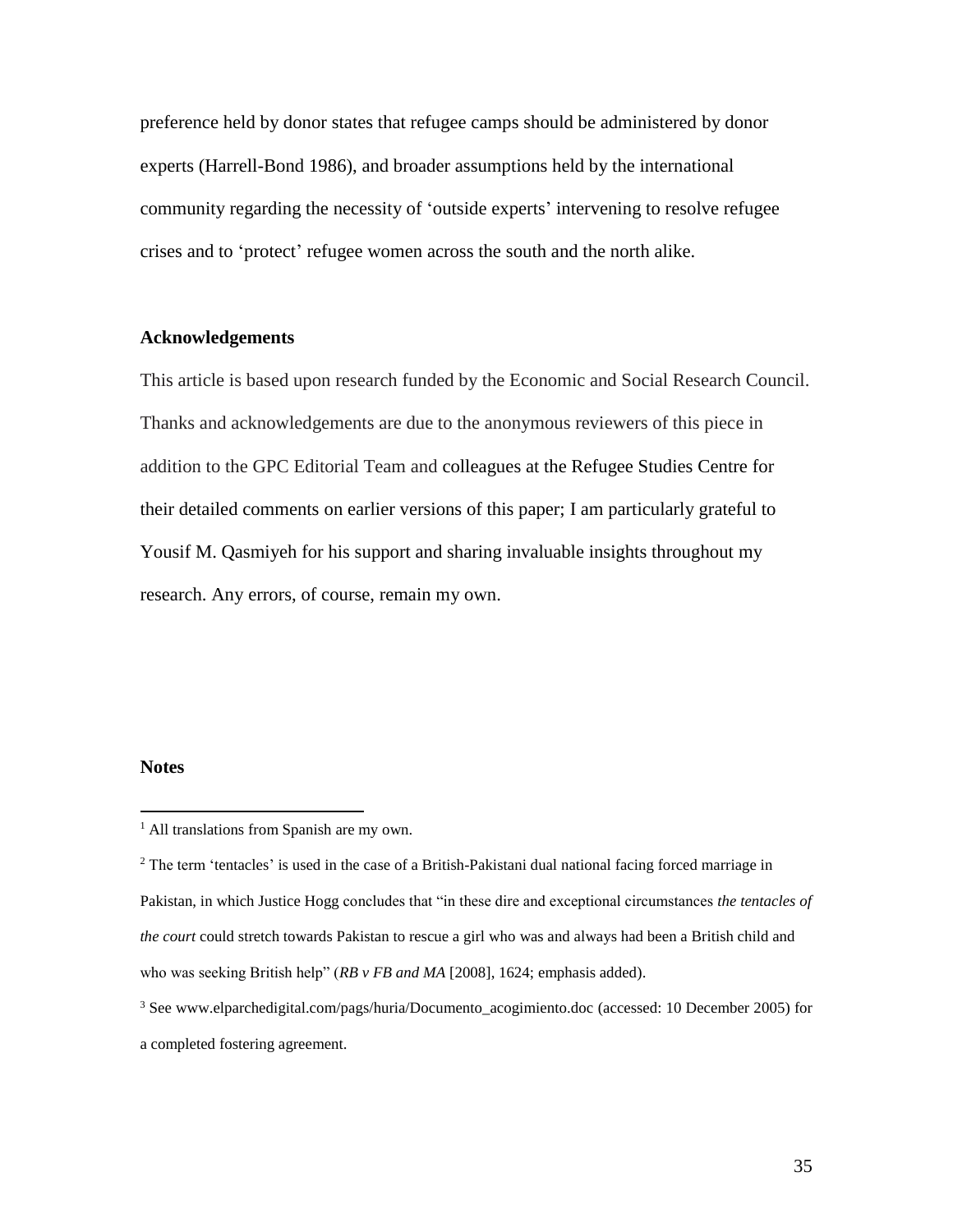<sup>4</sup> "Broadly defined, a letter rogatory is a formal request from a court of one country to a court of another to perform some judicial act. The act requested may be service of summons, subpoena, or other legal notice, the taking of evidence, or the execution of a civil judgment" (see Gerber 1964, 1379).

<sup>5</sup> Gibney, personal communication, 7 July 2011.

<sup>6</sup> While applied here to Spain's relationship with the "spaces" of the Sahrawi refugee camps, in the original citation Verdirame is discussing the UNHCR's dominance and control over refugee camps elsewhere, noting the UNHCR's power to prevent external observers from entering "their" camps, despite permission having been granted by the host government (1999, 70).

## **Notes on Contributor**

 $\overline{a}$ 

Elena Fiddian-Qasmiyeh is departmental lecturer in Forced Migration at the Refugee Studies Centre (University of Oxford) where she lectures on the MSc core course in 'Research Methods in Forced Migration' and convenes the MSc option in 'Gender, Generation and Forced Migration.' She has conducted research with Middle Eastern and North African refugees in Algeria, Cuba, Egypt, France, South Africa, Spain, Syria and the UK, and she focuses in particular on the intersections between gender, generation, religious identity, and asylum across these locations. Elena is the Director of the Refugee Studies Centre's International Summer School in Forced Migration, in addition to being book review editor for the *Journal of Refugee Studies.* She has previously worked as a legal advisor for refugees in Cairo (with AMERA-Egypt), and as a refugee case-worker with Amnesty International Australia's Refugee Team.

#### **References**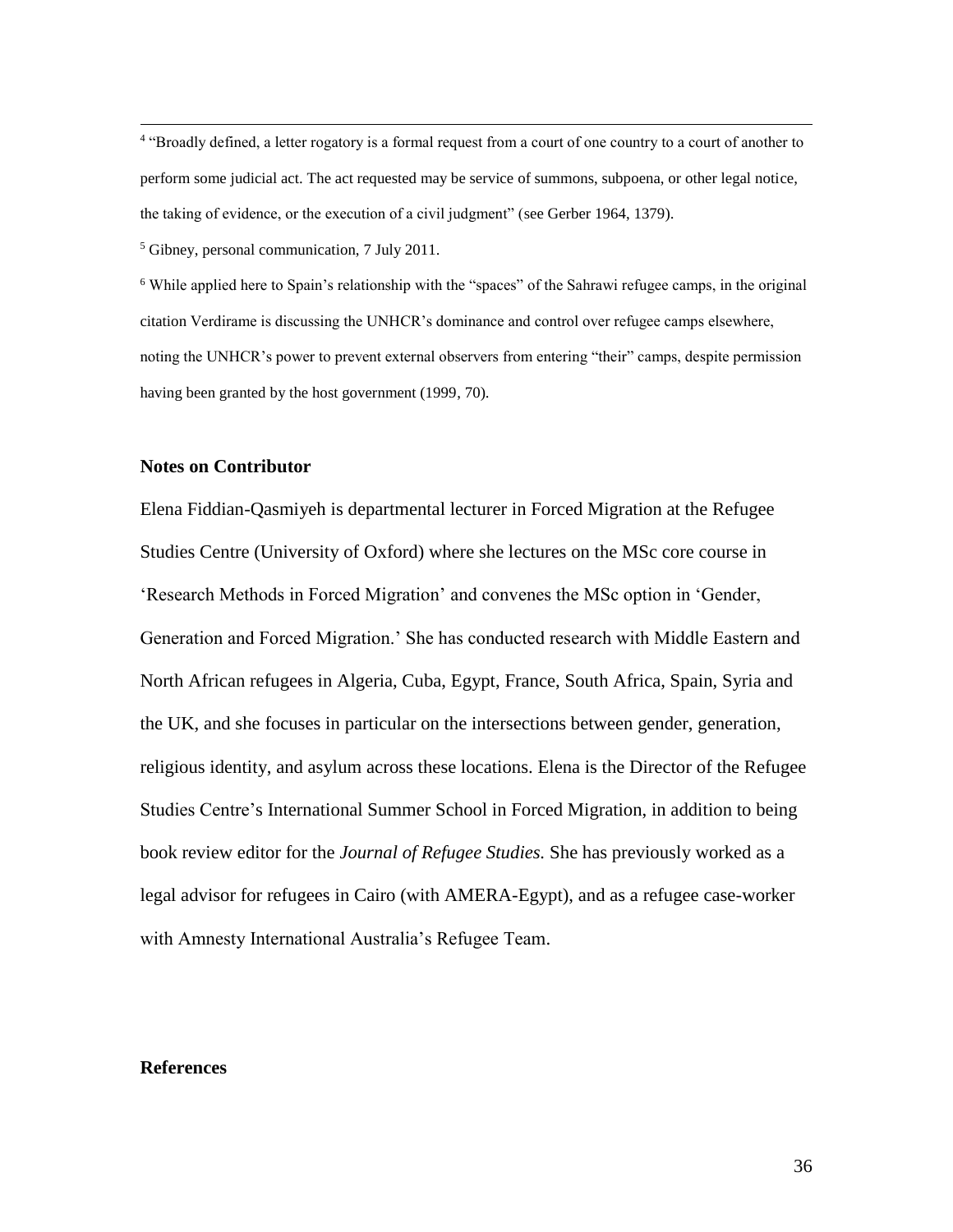- Abu-Lughod, L. 2002. Do Muslim Women Really Need Saving? Anthropological Reflections on Cultural Relativism and its Others. *American Anthropologist* 104: 783–90.
- Albert, M. J. 2009. Detención ilegal o asuntos de familia: El padre de la chica saharaui de Lucena niega que la retenga en Argelia. *El Pais*, 16 February 2009, [http://elpais.com/diario/2009/02/16/andalucia/1234740131\\_850215.html.](http://elpais.com/diario/2009/02/16/andalucia/1234740131_850215.html)
- Ali, Ahmed. 2001. Al-Qur'an. A contemporary translation by Ahmed Ali. Translated by Ahmed Ali. New Jersey: Princeton University Press.
- Alonso, L. M. 2003. Esperanza: Firmas. *El parche digital*, at [http://www.elparchedigital.com/pags/firmas\\_lmalonso.htm](http://www.elparchedigital.com/pags/firmas_lmalonso.htm)
- Akram, S. M. 2000. Orientalism Revised in Asylum and Refugee Claims. *International Journal of Refugee Law* 12 (1): 7-40.
- Betteridge, A. H. 1985. Gift Exchange in Iran: The Locus of Self-identity in Social Interaction. *Anthropological Quarterly* 58: 190–202.
- Bloch, A., T. Galvin, and B. Harrell-Bond. 2000. Refugee Women in Europe: Some Aspects of the Legal and Policy Dimensions. *International Migration* 38 (2): 169- 190.
- Brazier, C. 1997. Special Edition: War and Peace in Western Sahara. *The New Internationalist* (297)
- Castaño-Boullón, M. C. 2003. Sr. Director, at www.entendersahara.com/articulo.php?sec\_documentos&id\_11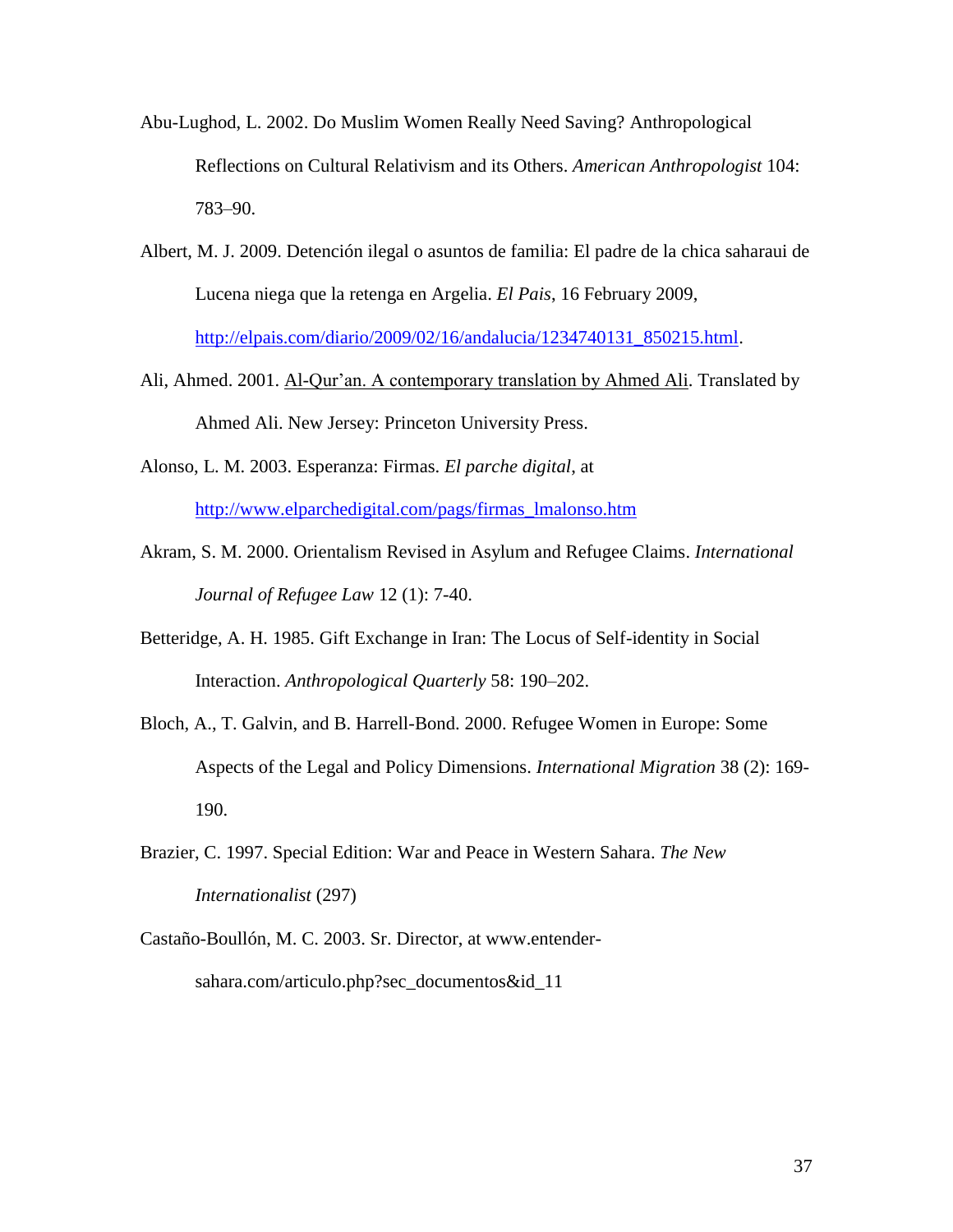Caravaca, T. 2009. Recogen firmas para liberar a una saharaui 'secuestrada' en Tinduf. *El Mundo*, 22 February 2009,

[http://www.elmundo.es/elmundo/2009/02/22/espana/1235326212.html.](http://www.elmundo.es/elmundo/2009/02/22/espana/1235326212.html)

Cazón, P. 2004. Lágrimas de arena: la historia de Aicha Embarek. Barcelona: El Aleph.

- Chatty, D. 2010. Introduction. In Deterritorialised Afghan and Sahrawi Youth: Refugees from the Margins of the Middle East, ed. D. Chatty, 1-34. Oxford: Berghahn Books.
- Chatty, D., Fiddian-Qasmiyeh and G. Crivello. 2010. Identity With/out Territory: Sahrawi Refugee Youth in Transnational Space. In Deterritorialised Afghan and Sahrawi Youth: Refugees from the Margins of the Middle East, ed. D. Chatty, 37- 84. Oxford: Berghahn Books.
- Chopra, J., ed. 1999. Peace-maintenance: The Evolution of International Political Authority. London: Routledge.
- Cohen, J., M. Nussbaum, and M. Howard, eds. 1999. Is Multiculturalism Bad for Women? Susan Moller Okin with Respondents. Princeton: Princeton University Press.
- Crivello, G., E. Fiddian, and D. Chatty. 2005. Lessons Learned Report: the Transnationalisation of Care: Sahrawi Refugee Children in a Spanish Host Programme. Oxford: RSC.
- Crivello, G., and E. Fiddian-Qasmiyeh. 2010. The Ties that Bind: Sahrawi Children and the Mediation of Aid in Exile. In Deterritorialized Youth: Sahrawi and Afghan Refugees at the Margins of the Middle East, ed. D. Chatty, 85-118. Oxford: Berghahn Books.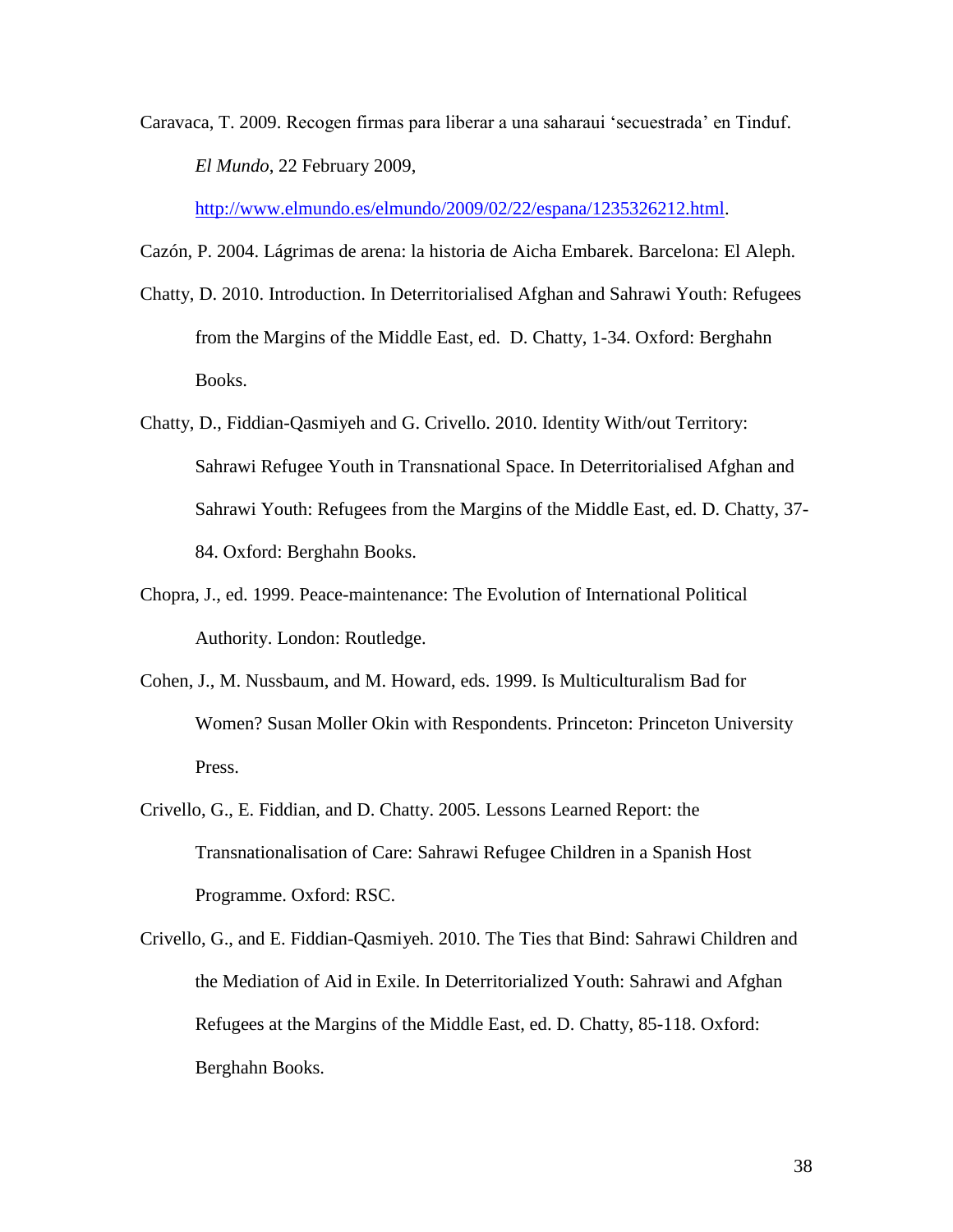- Delegación Saharaui Castilla y León. 2002. Memorando. *Valladolid*, 2 May 2002. http://es.geocities.com/aichaembarek2/constitucion/carta\_ayunta\_2.JPG
- Díaz, L. 2003. La Asociación Critica a la Familia Asturiana: Amigos del Sáhara rechaza la vuelta de Huria. *La Voz de Asturias*, 16 July 2003. <http://archivo.lavozdeasturias.es/html/71799.html>
- Dustin, M. and A. Phillips. 2008. Whose agenda is it? Abuses of women and abuses of 'culture' in Britain. *Ethnicities* 8 (3): 405-424.
- Embarek, A. N.D. Para las autoridades españolas. Accessed 1 January 2008).http://es.geocities.com/aichaembarek2/primeracarta/cartaautoridades
- Europa Press. 2010. Garzón pide permiso a Argelia para interrogar a 13 víctimas del presunto genocidio de Marruecos en el Sáhara. *Europa Press* 5 January 2010.
- Europa Press. 2009a. Argelia se inhibe en la comisión rogatoria sobre el caso de Mimouna. *Europa Press*, 24 May 2009.
- Europa Press. 2009b. La Guardia Civil de Valencia detiene al hermano de una joven supuestamente retenida en Tindouf. *Europa Press*, 23 June 2009.
- Farmer, A. 2006. Refugee responses, state-like behavior, and accountability for human rights violations: a case study of sexual violence in Guinea's refugee camps. *Yale Human Rights and Development Law Journal* 9 (44): 44-84.

Fernández, E. 2003. Movilización por la niña mariposa. *El Mundo*, 07 September 2003.

- Fiddian, E. 2006. *Education in Exile: Gendered Dilemmas*. Gender Studies Centre, University of Cambridge, 09 February 2006.
- Fiddian-Qasmiyeh, E. 2011a. Histories of Displacement: Intersections between ethnicity, gender and class. *Journal of North African Studies* 16 (1): 31-48.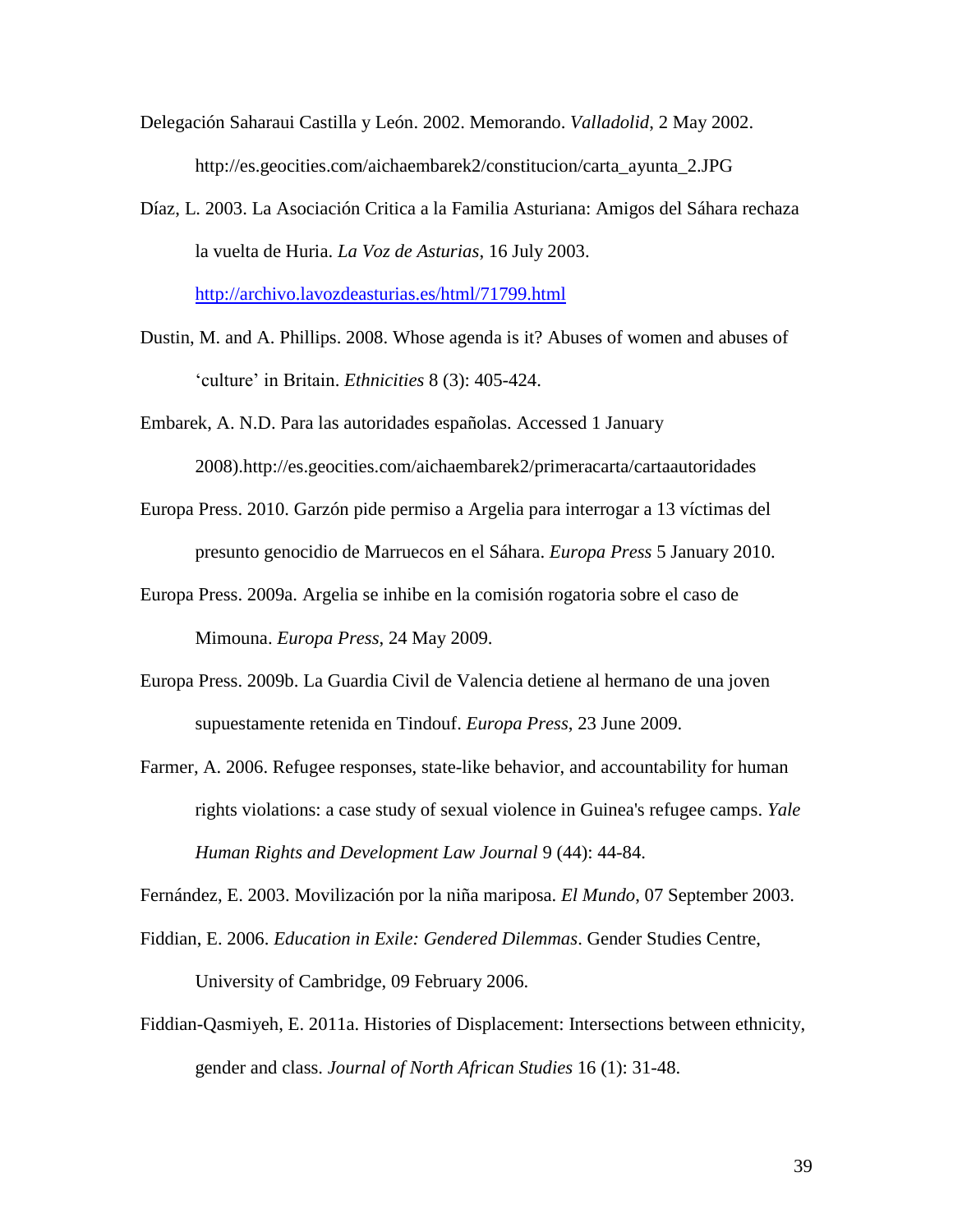- Fiddian-Qasmiyeh, E. 2011b. Protracted Sahrawi Displacement: Challenges and Opportunities Beyond Encampment. RSC Policy Briefing No. 7.
- Fiddian-Qasmiyeh, E. 2010a. When the Self becomes Other: Representations of Gender, Islam and the Politics of Survival in the Sahrawi Refugee Camps. In Dispossession and Displacement: Forced Migration in the Middle East and North Africa, eds. D. Chatty and B. Findlay, 171-196. Oxford: Oxford University Press.
- Fiddian-Qasmiyeh, E. 2010b. 'Ideal' Refugee Women and Gender Equality Mainstreaming: 'Good Practice' for Whom?' *Refugee Survey Quarterly* 29 (2): 64-84.
- Fiddian-Qasmiyeh, E. 2009. Gender, Islam and the Sahrawi Politics of Survival. DPhil Thesis, University of Oxford.
- Gerber, R. 1964. Revitalization of the International Judicial Assistance Procedures of the United States: Service of Documents and Taking of Testimony. *Michigan Law Review* 62 (8): 1375-1397.
- González, J. 2003a. Denuncian la "retención" de una joven saharaui por su familia. La pareja con la que vivió una adolescente en Avilés reúne 12.000 firmas de apoyo. *La Voz de Asturias*, 13 July 2003.
- González, J. 2003b. Servicios sociales no cree que la niña saharaui vuelva a Avilés. *La Voz de Asturias*, 05 August 2003.

Grupo de Amistad de la Comunidad Riojana. 2001. Estimado Sr. Ministro. http://es.geocities.com/aichaembarek2/otroscasos/Maribel\_Carta1.gif Guijarro, F. 2003. La mujer saharaui sigue. http://www.entendersahara.com/articulo.php?sec\_comentario&id\_23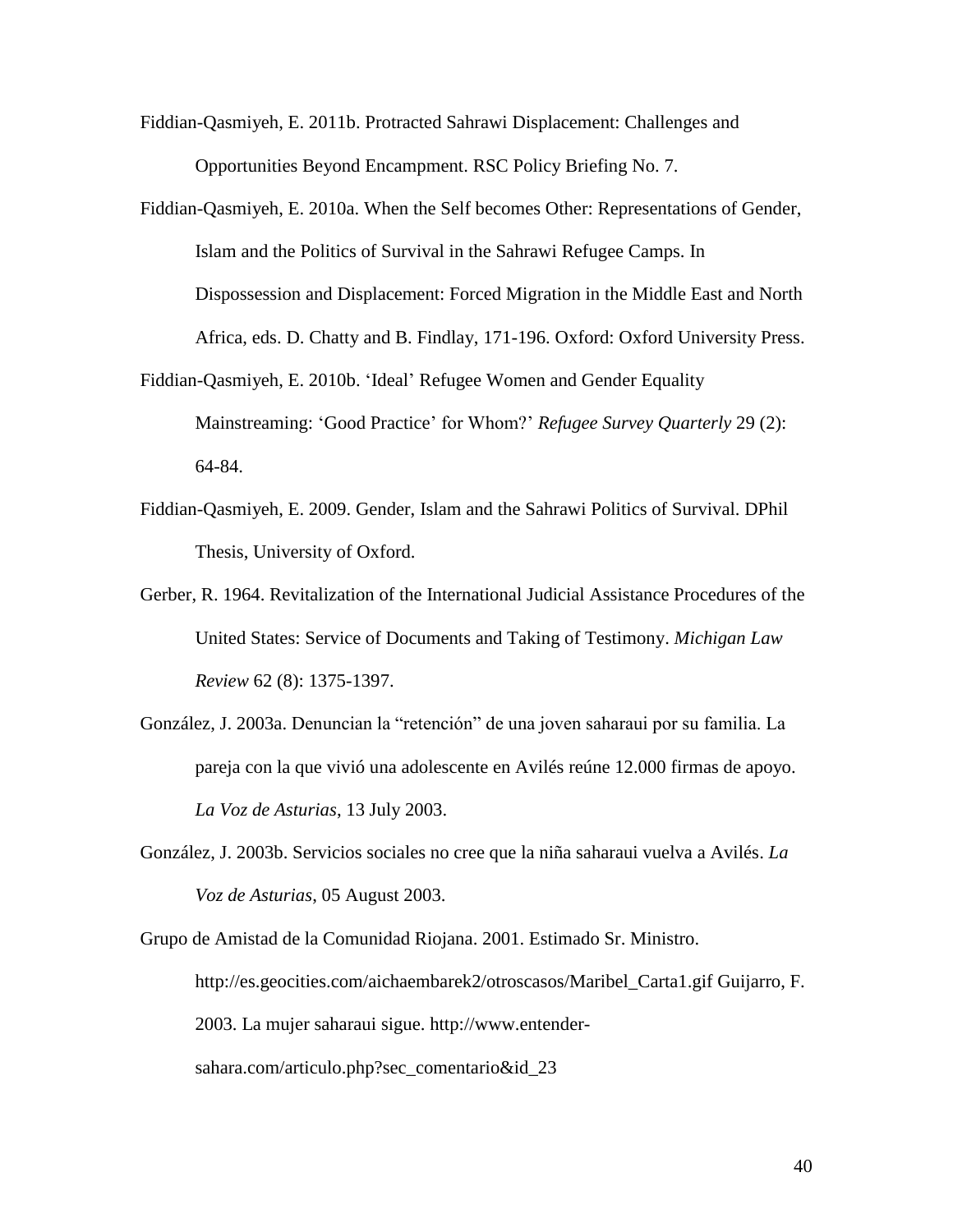Hamoudi, H.(2003. Carta a la Reina de España.

http://www.elparchedigital.com/pags/huria/ruedadeprensa\_20Dic2003.htm Harrell-Bond, B. E. 1986. Imposing Aid: Emergency Assistance to Refugees. Oxford: OUP.

- Hossain, S. and S. Turner. 2001. Abduction for Forced Marriage Rights and Remedies in Bangladesh and Pakistan. *International Family Law* 15-24.
- Human Rights Watch. 2008. Human Rights in Western Sahara and in the Tindouf Refugee Camps: Morocco/Western Sahara/Algeria. New York: HRW.
- Indra, D. 1989. Ethnic Human Rights and Feminist Theory: Gender Implications for Refugee Studies and Practice. *Journal of Refugee Studies* 2 (2): 221-242.
- Indra, D. 1999. Not a 'Room of One's Own': Engendering Forced Migration and Practice. In Engendering forced migration: theory and practice, ed. D. M. Indra, 1-22. Oxford: Berghahn.
- Kandiyoti, D. 2004. Political Fiction Meets Gender Myth: Post-conflict Reconstruction, 'Democratisation' and Women's Rights. *IDS Bulletin* 35 (4): 134.

Lynn-Price, D. 1981. *The Western Sahara*. London: Sage.

Matsuoka, A. and J. Sorensen. 1999. Eritrean Canadian Refugee Households as sites of gender renegotiation. In Engendering Forced Migration: Theory and Practice, ed. D. Indra, 218-241. New York: Berghahn Books.

Mercer, J. 1979. The Sahrawis of Western Sahara. London: Minority Rights Group.

Mernissi, F. 2003. Beyond the Veil: Male–Female Dynamics in Modern Muslim Society. London: Saqi Books.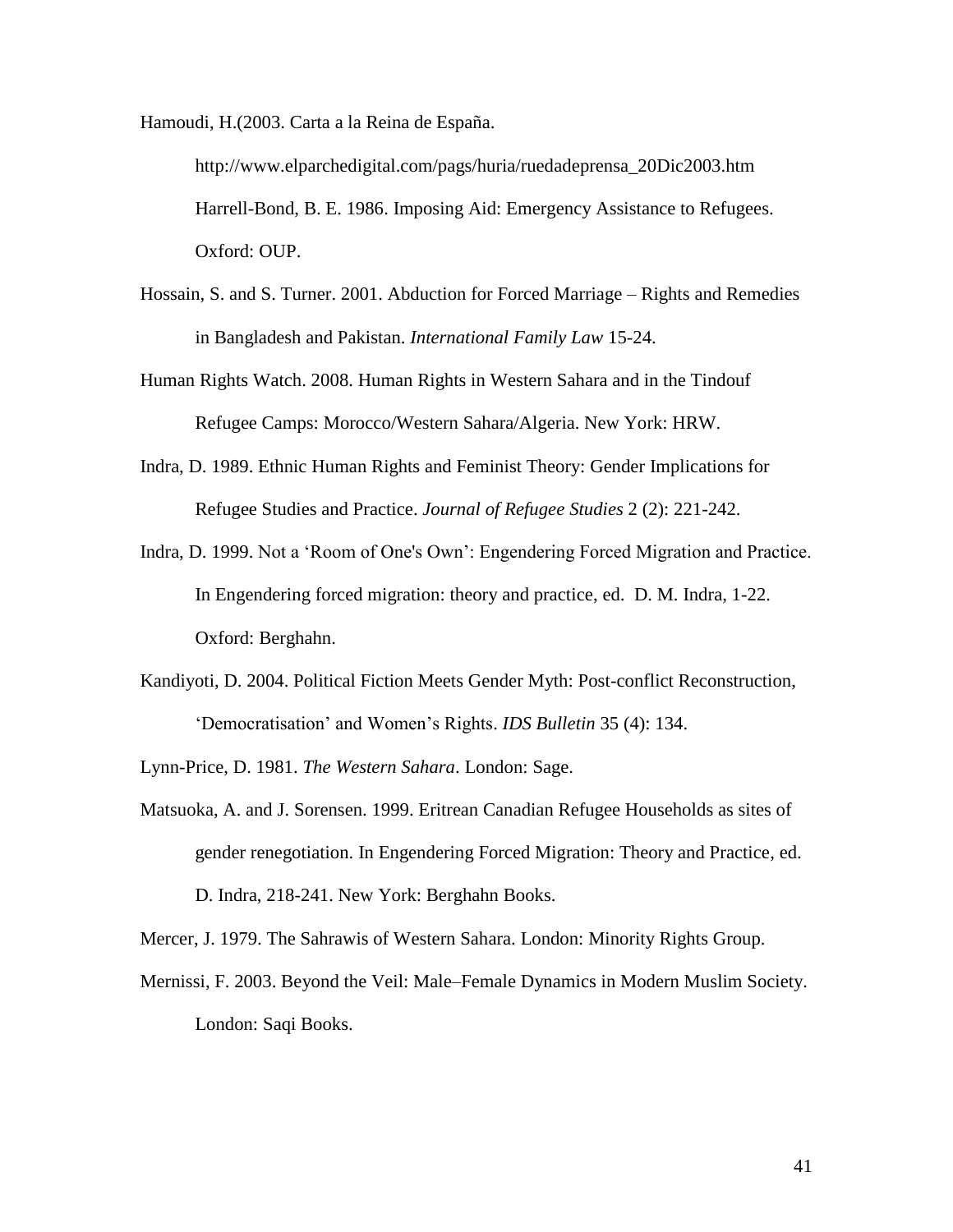- Mohanty, C. T. 1988. Under Western Eyes: Feminist Scholarship and Colonial Discourses. *Feminist Review* 61–88.
- M.P. 2008a. El juez investiga una denuncia de secuestro de una saharaui. *El Pais*, 20 August 2008.
- M.P. 2008b. El padre de la supuestamente secuestrada dice que está a salvo en Tinduf. *El País*, 21 August 2008.
- N.A. N.D. Introducción. Accessed: 01 November 2005.

http://www.elparchedigital.com/pags/huria/CASO\_INTRODUCCION.htm

- Nader, L. 1989. Orientalism, Occidentalism and the Control of Women. *Cultural dynamics* 2 (3): 323-355.
- OHCHR. 2006. Report of the OHCHR Mission to Western Sahara and the Refugee Camps in Tindouf – 15/23 May and 19 June 2006. Geneva: OHCHR.
- Okin, S. M. 1998. Feminism and Multiculturalism: Some Tensions. *Ethics* 108: 661–84.
- Peregil, F. 2002. El tormento de Aicha. *El País*, 26 May 2002.

[http://elpais.com/diario/2002/05/26/espana/1022364009\\_850215.html](http://elpais.com/diario/2002/05/26/espana/1022364009_850215.html)

- Phillips, A. 2007. Multiculturalism Without Culture. Princeton: Princeton University Press.
- Phillips, A. 2003. When Culture Means Gender: Issues of Cultural Defence in the English Courts. *Modern Law Review* 66 (4): 510-531.
- Phillips, A. and M. Dustin. 2004. UK initiatives on forced marriage: regulation, dialogue and exit. *Political Studies* 52 (3): 531-551.
- Planelles, M. 2009. Una juez culpa a una familia saharaui de raptar a su hija y llevarla a Argelia. *El Pais*, 13 December 2009.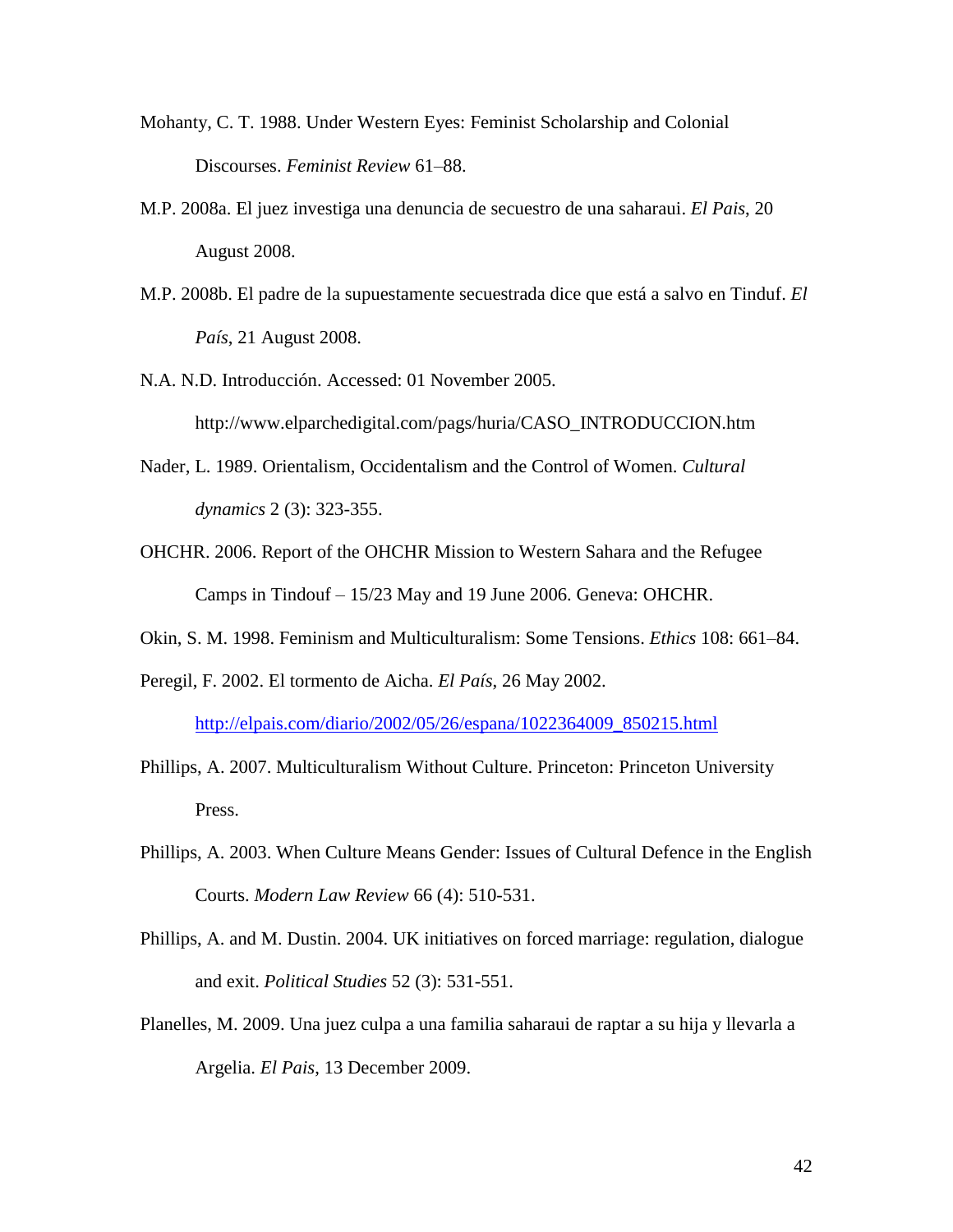Radio Lucena. 2009. La familia del novio de Maimuna inicia una campaña de recogida de firmas. *Radio Lucena*, 25 June 2009.

http://www.radiolucena.es/detalleNoticia.aspx?ID=1923

- Roggeband, C. and M. Verloo. 2007. Dutch Women are Liberated, Migrant Women are a Problem: The Evolution of Policy Frames on Gender and Migration in the Netherlands, 1995-2005. *Social Policy and Administration* 41 (3): 271-288.
- Spivak, G. C. 1993. "Can the subaltern speak?" In Colonial discourse and post-colonial theory, eds. P. Williams and L. Chrisman, 66-111. New York:Harvester Wheatsheaf.
- Stabile, C. A. and D. Kumar. 2005. Unveiling Imperialism: Media, Gender and the War on Afghanistan. *Media Culture Society* 27: 765–82.
- Suarez, I. 2003. Aicha Embarek, la Hurí de ojos negros y piel canela. *El ParcheDigital*. www.elparchedigital.com/pags.huria/ruedaprensa\_20Dic2003.htm
- Tapias, A. 2003. Querida familia acogedora. http:// www.entendersahara.com/articulo.php?sec\_documentos&id\_11
- UNHCR. 1995. Sexual Violence against Refugees: Guidelines on Prevention and Response. Geneva: UNHCR.
- UNHCR. 2002. Guidelines on International Protection: Gender-Related Persecution within the Context of Article 1A(2) of the 1951 Convention and/or its 1967 Protocol relating to the Status of Refugees. Geneva: UNHCR.
- UNHCR. 2009. Guidance Note on Refugee Claims relating to Female Genital Mutilation. Geneva: UNHCR